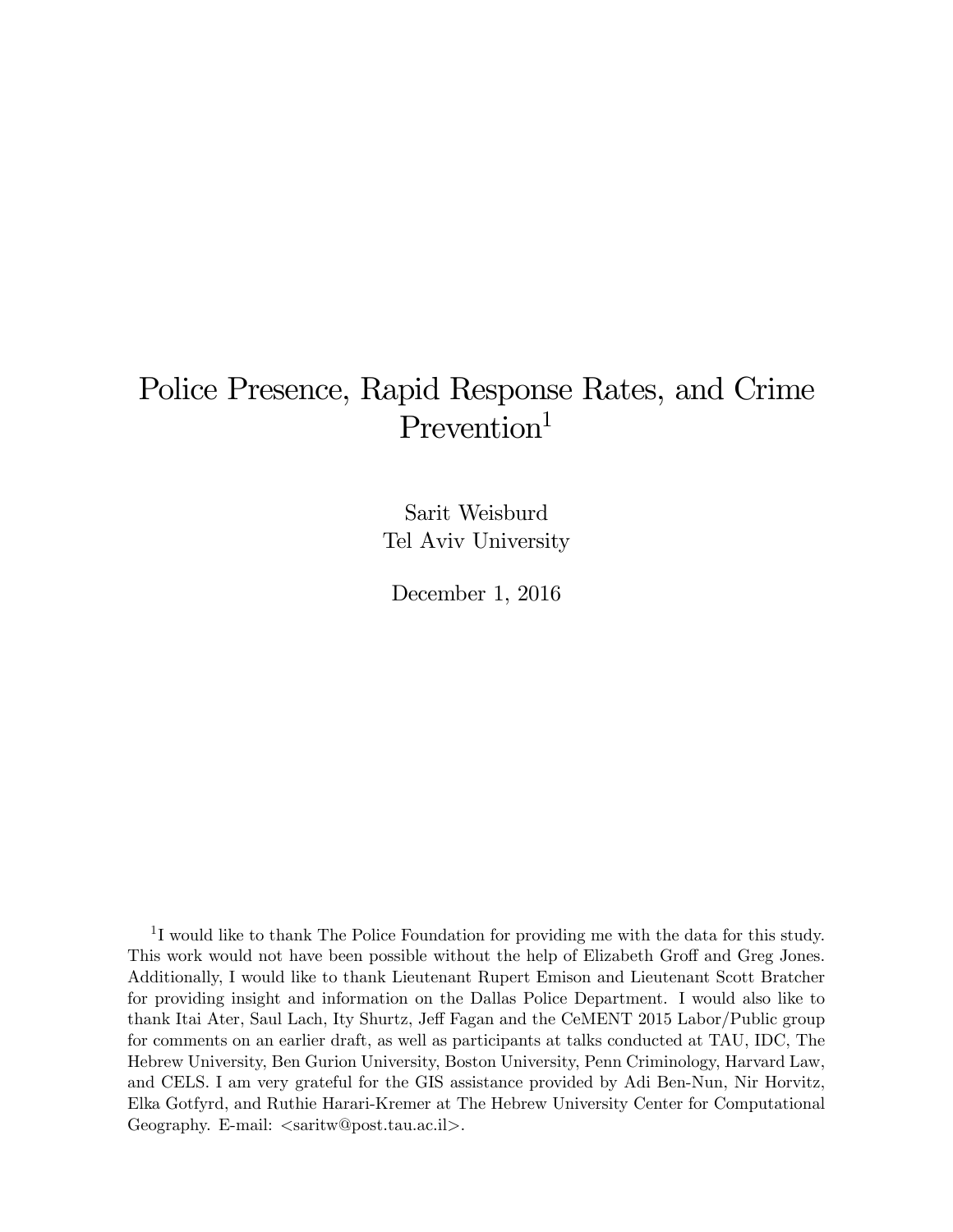#### Abstract

This paper estimates the impact of police presence on crime using a unique database that tracks the exact location of Dallas Police Department patrol cars throughout 2009. To address the concern that officer location is often driven by crime, my instrument exploits police responses to calls outside of their allocated coverage beat. This variable provides a plausible shift in police presence within the abandoned beat that is driven by the police goal of minimizing response times. I find that a 10 percent decrease in police presence at that location results in a 4.6 percent increase in crime. This result sheds light on the black box of policing and crime and suggests that routine changes in police patrol can significantly impact criminal behavior. JEL Codes: D29, K42.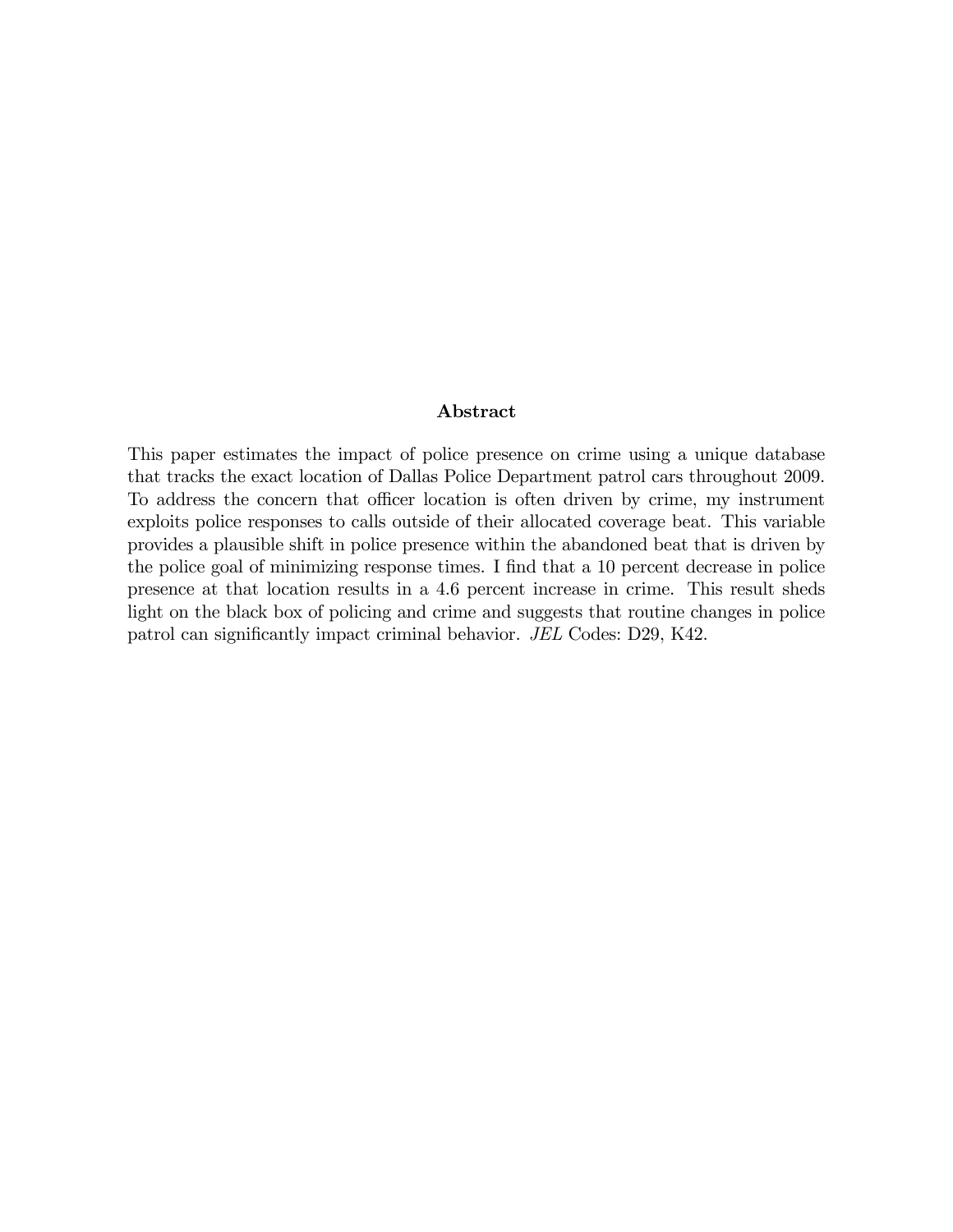### 1 Introduction

Does police presence deter crime? While it was once generally accepted that the role of police officers was apprehending criminals after they committed a crime, today there is a growing body of research that shows that increased investment in policing results in lower crime rates.<sup>1</sup> Specifically, previous papers have found that larger police forces and high doses of police presence in small areas result in lower crime rates (see Levitt (1997), Evans and Owens (2007), Di Tella and Schargrodsky (2004), and Draca et al. (2011)). However, the literature has largely ignored the fact that the rapid response philosophy where police officers are spread thinly throughout the city and much of an o¢ cerís time is dedicated to responding to emergency calls remains the dominant patrol strategy applied by police departments in the US and worldwide. This paper examines the impact of this rapid response strategy on deterrence. More specifically, will adding additional officers to the current patrol system have any impact on crime?

Since the 1930s, police patrol in US cities has been dominated by the rapid response system. Simply stated police agencies have patrol cars drive around in police beats ready to respond rapidly to an emergency call. When they are not responding to such calls they spend their time in what has been termed random preventative patrol, showing their presence in the beats to deter offending (see Kelling  $& \text{Moore}, 1988$ ). The random preventative patrol philosophy came under significant criticism after an experiment conducted over 4 decades ago, the Kansas City Policing Experiment, failed to find any impact of increased preventative patrol on crime.<sup>2</sup> While some argue that this

<sup>&</sup>lt;sup>1</sup>See surveys of the literature conducted by Cameron (1988), Marvell and Moody (1996), and Eck and Maguire (2000) and micro geographic interventions by Sherman & Weisburd (1995), Braga et al. (1999), Di Tella and Schargrodsky (2004), Gould and Stecklov (2009), Nagin (2013), and Chalfin  $\&$ McCrary (forthcoming).

<sup>2</sup>This experiment took place between October 1972 and September 1973 in the South District of Kansas, Missouri. The experiment divided the 15 beats of this district into three areas: "reactive" where police only entered the area to respond to calls, "proactive" where police visibility was increased to 2 to 3 times its baseline level of patrol, and "control" areas where the baseline level of patrol from before the experiment was maintained.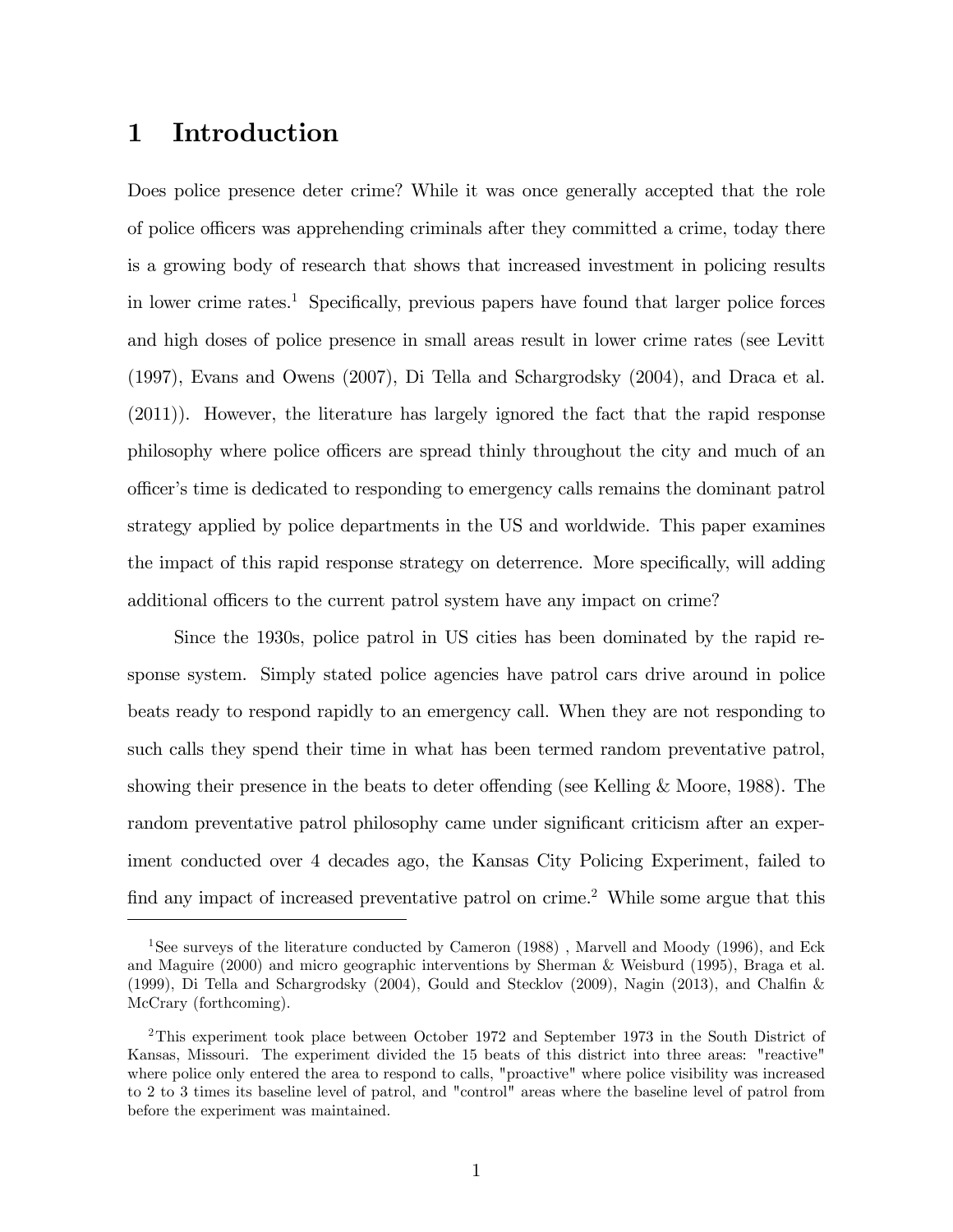could be a result of implementation as there is no evidence regarding the actual dosage of police presence received by treatment and control areas, there is no denying that this study left its mark on the literature.<sup>3</sup>

Today, innovative crime prevention programs tend to focus on high dosages of deterrence in small areas or over short time periods (e.g. hot spot policing, pulling-levers policing, police crackdowns), as well as community interventions via neighborhood policing or broken-windows policing.<sup>4</sup> These crime prevention techniques are often difficult to practice along alongside a rapid response philosophy. Rapid response dictates a low dosages of police officers across the city, which makes officers unavailable for more concentrated crime prevention programs. My analysis, which uses a precise measure of the dosage of police presence throughout Dallas, Texas, suggests that we may have been too quick to embrace the conclusion that general shifts in patrol across a large city cannot significantly impact crime. Indeed, my analysis shows that preventative patrol in the context of a rapid response philosophy can provide significant deterrence of crime.

Analyzing the immediate impact of police presence on crime requires access to information on the location of police officers and crime over time. Such information has begun to be available because of the use of management information systems in policing that detail the exact locations (x y coordinates) of crime events, as well as Automobile Locator Systems (AVL) that track where police vehicles are when they patrol the city. While most police agencies now analyze data on crime events, the use of AVL systems to analyze where police patrol is rare and seldom integrated with crime data. In Dallas,

<sup>&</sup>lt;sup>3</sup>See Larson (1975) for a review of concerns regarding the implementation of the Kansas City Experiment.

<sup>4</sup>See Braga (2012) and Telep & Weisburd (2012) for a review of current deterrence strategies. Pulinglevers policing targets a small number of chronic offenders, while hot-spots policing focuses on a small number of chronically crime ridden geographic locations. Police crackdowns take place by shifting large groups of police to focused areas. Broken windows policing aims to reduce public disorders before actual crime occurs. Neighborhood policing is a strategy where specific officers conduct activities in designated neighborhoods in order to create a consistent relationship between these officers and residents of that area.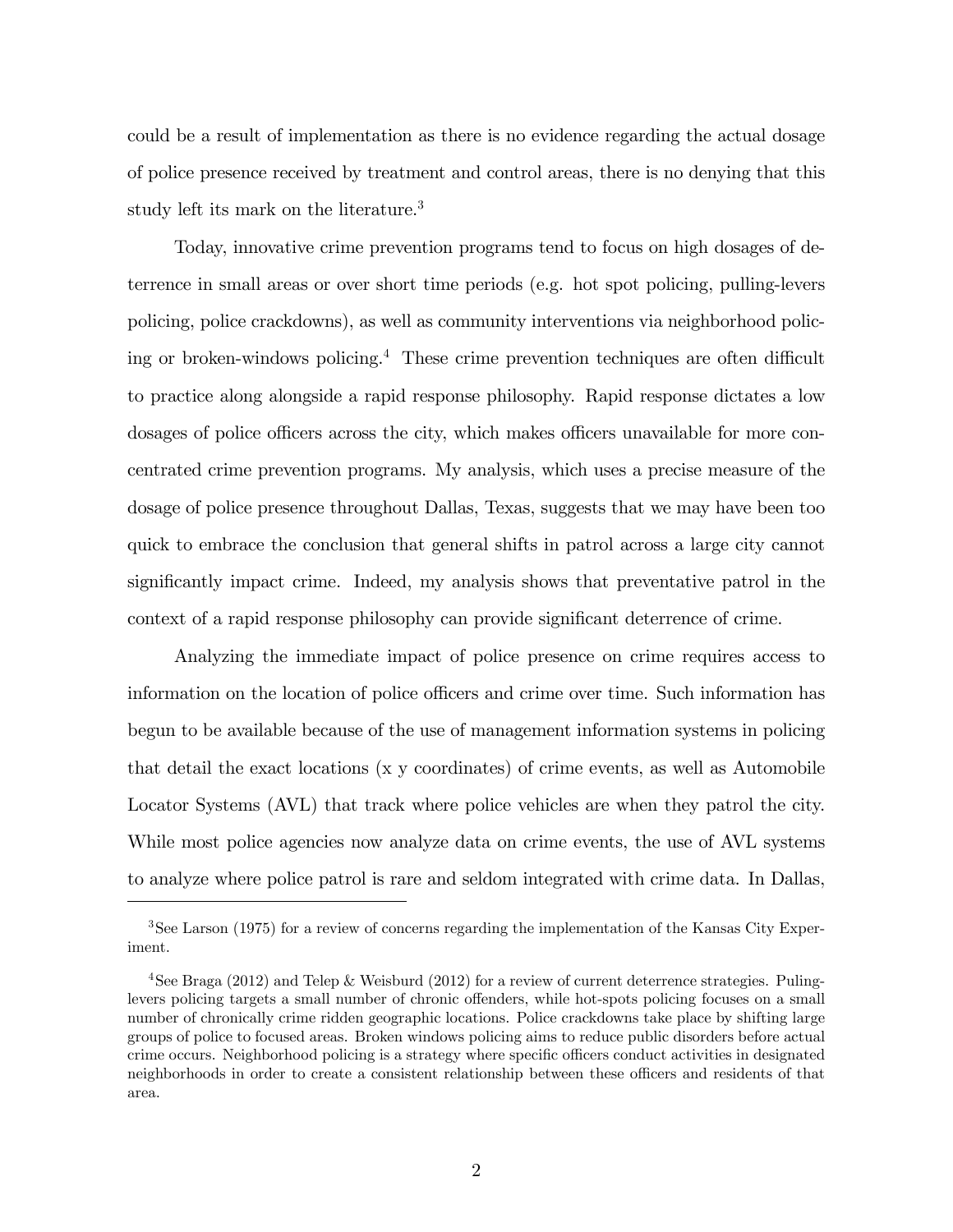Texas, over the course of 12 months (throughout 2009), AVL systems were active in all 873 police patrol vehicles and data on their location was saved and stored.<sup>5</sup> I focus on the beat (a geographic patrol area averaging one square mile in size) each car was allocated to patrol as well as where these officers were actually present throughout the day. Information on incidents of crime was acquired from a separate database that tracks calls for service (911 calls) placed by local citizens to the police department.<sup>6</sup> Thus, the current project is not motivated by a specific policing experiment, or large change in routine police activity, but rather, takes advantage of a large amount of data (roughly 100 million pings of information) to provide an estimate of the social returns of an additional hour of police patrol in the current policing system.

A deterrence mechanism that is based on police interactions would imply that areas or times of day with higher levels of police presence will report less crime. However, this ignores the allocation of officers to riskier locations during riskier periods. An additional concern is simultaneity bias, as the occurrence of a crime is likely to increase police presence as officers are called to respond to the incident. These factors are illustrated in Figure (1), where areas and times with higher levels of allocated patrol tend to have higher levels of both police presence and crime.<sup>7</sup> Thus, while this dataset provides a unique picture of police presence across a city, the location of officers may be determined by factors unobserved by the econometrician and correlated with crime.

My identification strategy stems from the two distinct responsibilities facing police

 ${}^{5}$ The AVL data does not include the location of officers on motorcycle and horseback (mounted division). The motorcycle patrol unit consists of 42 officers and the mounted division consists of 17 police officers.

<sup>&</sup>lt;sup>6</sup>I separate calls that relate to crime into the following categories: violent crimes, burglaries, thefts, and public disturbances. I focus on 911 calls as they are less likely to suffer from reporting bias than reported crimes and are more likely to provide the exact time at which the incident occurred.

<sup>7</sup>While there are 873 Dallas patrol vehicles tracked in this study, on average there are 132 cars on active patrol per hour. These cars are allocated among 232 beats. Thus, the most common allocation points are either 0 or 1 car allocated per hour. The reason that police presence does not have a 1-1 relationship with police allocation is that officers often spend time outside of their allocated coverage beat.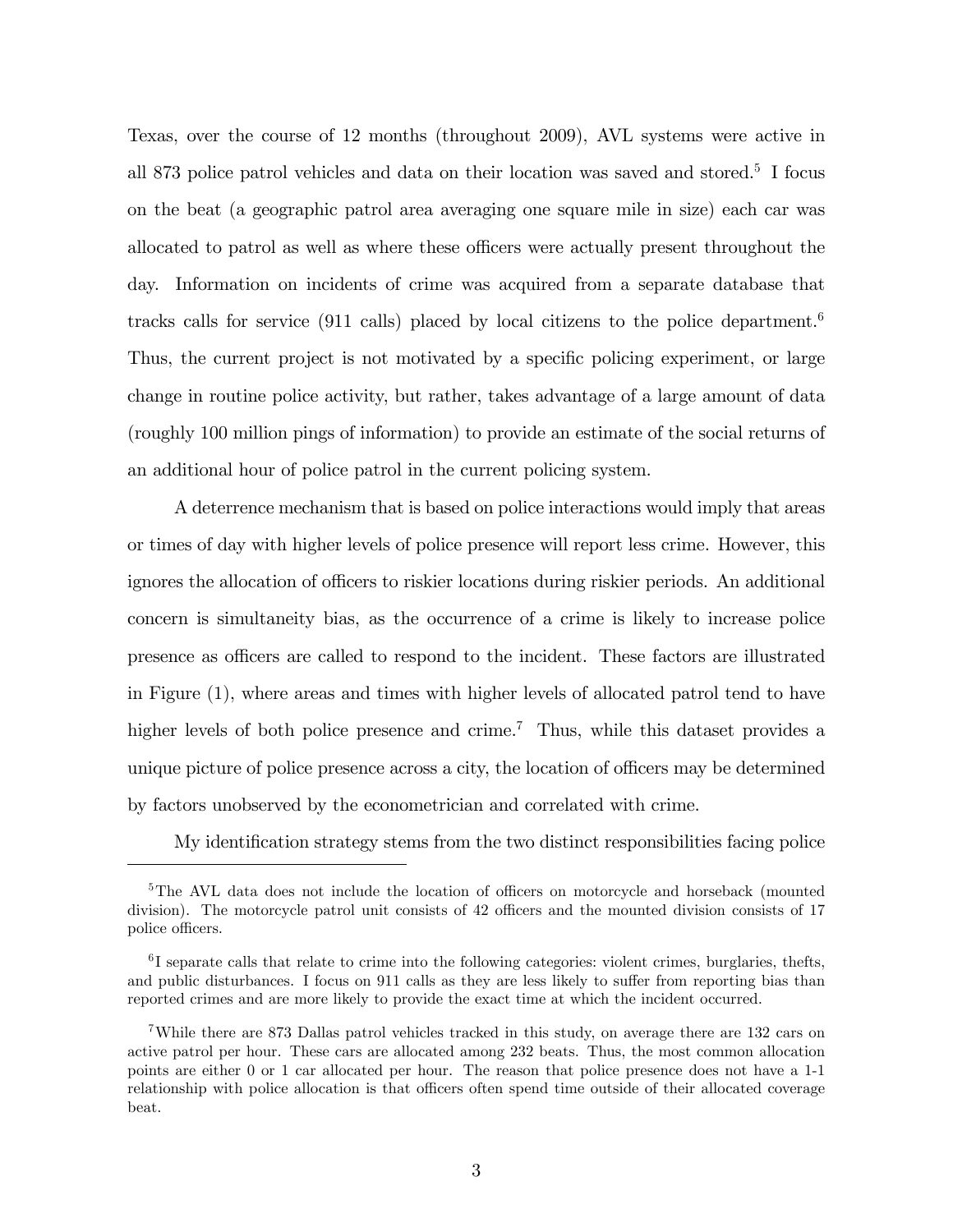patrol cars: proactive and reactive policing. While police may be allocated to a certain area in order to create a deterrence effect and lower the expected benefit of committing a crime, they are also responsible for answering emergency calls quickly - generally, in under 8 minutes.<sup>8</sup> This introduces some degree of randomness into exact police presence at a given location and time. Specifically, the occurrence of an incident outside of a patrol officers assigned area can shift his location and provide an opportunity to identify a causal effect of police presence on crime. I therefore define an *Outside Calls* instrument  $(OC)$  which is equal to the number of calls, unrelated to crimes, that officers assigned to a given beat are expected to answer outside of that beat. I show that beats and intervals of time with a higher  $OC$  have significantly lower levels of police presence and higher levels of crime (see Figure 2).<sup>9</sup> While the allocated level of presence can be determined by the perceived crime risk in that area, I argue that actual presence is impacted by exogenous factors.

The validity of this instrument requires that the incident that occurred at an outside beat is not correlated with crime at the given beat. I therefore focus on outside 911 calls reporting incidents of Öre, mental health, child abandonment, animal attacks, abandoned properties, dead people, suicides, and drug houses. My results are robust to controlling for beat fixed effects, hour fixed effects, month fixed effects, and day of week fixed effects.

By construction, the *Outside Calls* instrument assumes that officers in all beats will be impacted similarly from assignment to out of beat calls. However, in reality this may not be the case, as certain beat characteristics (baseline level of police assignment, road

<sup>8</sup>A complete summary of the Dallas Police Department goals as well as performance can be found in the "Dallas Police Department Management and Efficiency Study" conducted by Berkshire Advisors  $(2004).$ 

<sup>&</sup>lt;sup>9</sup>The *Outside Calls* instrument, focuses only on calls reporting incidents related to mental health, child abandonment, Öre, animal attacks, abandoned properties, dead people, suicides, and drug houses. In order to allow a comparison between similar beats in this graphic illustration, I focus on those with 4 or less direct neighbors. Thus, for 95 percent of this sample, the probability of outside assignment falls below 20 percent.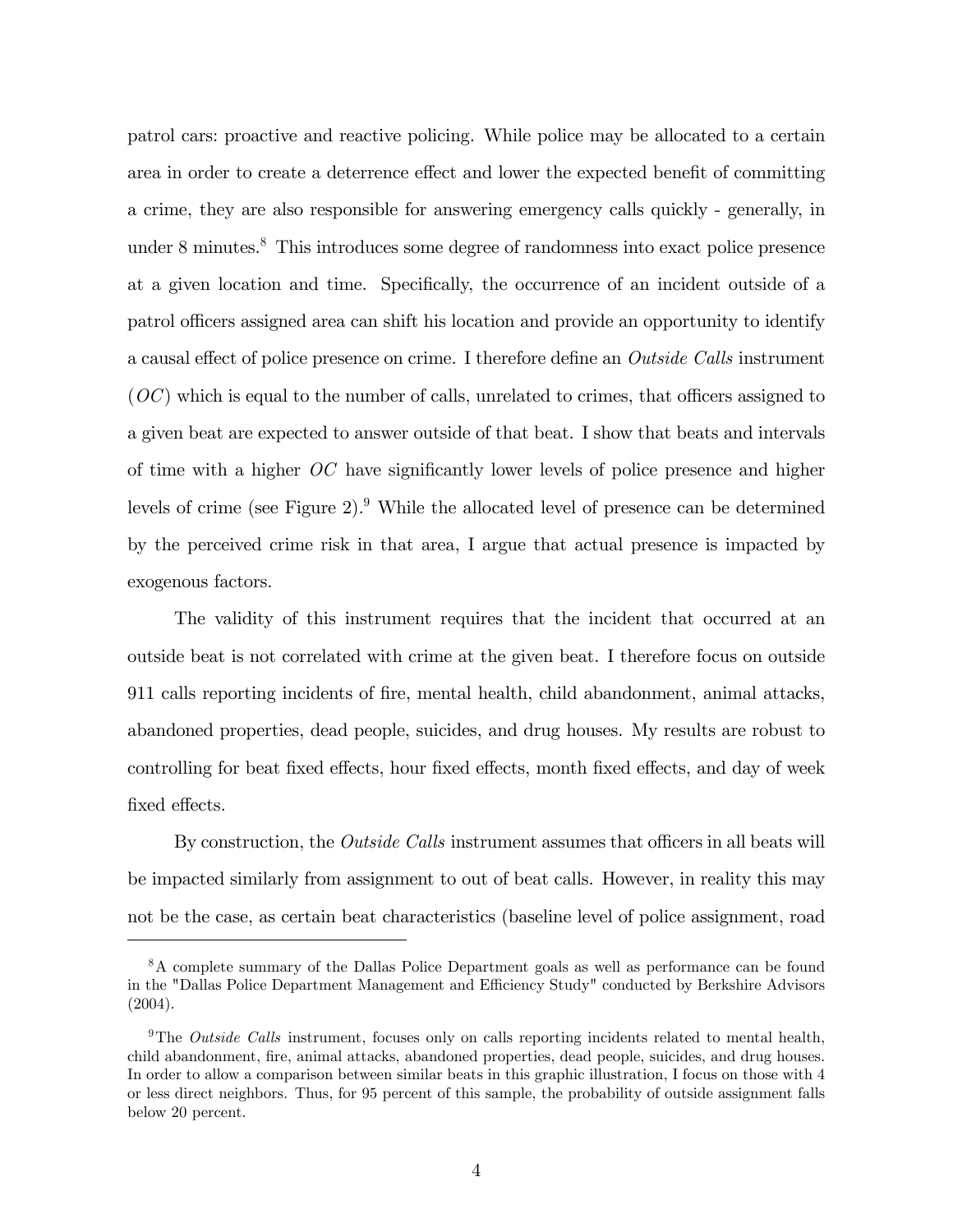density, traffic, etc.) may result in an increased time cost of *Outside Calls.* I therefore also present results for an alternative instrument, the Outside Calls Shock (OCS), which measure the proportional increase in *Outside Calls* from the mean for that beat, day of week, and hour.

My results suggest that the number of officers patrolling a beat has a significant impact on the probability of crime. I first demonstrate that as reported in previous studies, there is a positive correlation in the data between police presence and crime. This positive correlation remains significant even when controlling for location and time fixed effects. This suggests that police departments may be able to quickly adjust police presence to changing crime risks within locations over time. It is only when instrumenting for actual police presence with out of beat call assignments that I am able to identify a deterrence effect. Using the *Outside Calls* (*OC*) instrument, I estimate that a 10 percent decrease in police presence results in a 6.6 percent increase in crime. The Outside Calls Shock  $(OCS)$  yields a lower deterrence estimate of 4.6 percent for the same change in police presence.

This paper proceeds as follows. In the next section I present a general framework for analyzing the impact of police on crime and discuss the relevant literature. Section 3 introduces the data used for this project as well as my technique for measuring police presence. Section 4 discusses the empirical strategy and presents estimates of the impact of police presence on different types of crimes. Section 5 explores the mechanisms of deterrence that are driving my results. Section 6 concludes.

# 2 Does Police Presence Affect Behavior?

### 2.1 Framework

In his 1968 paper, Becker suggested that economists should analyze crime as they do any other major industry (Becker, 1968). Following this approach, I model crime as a specific type of job opportunity. A crime occurs whenever a crime opportunity is matched with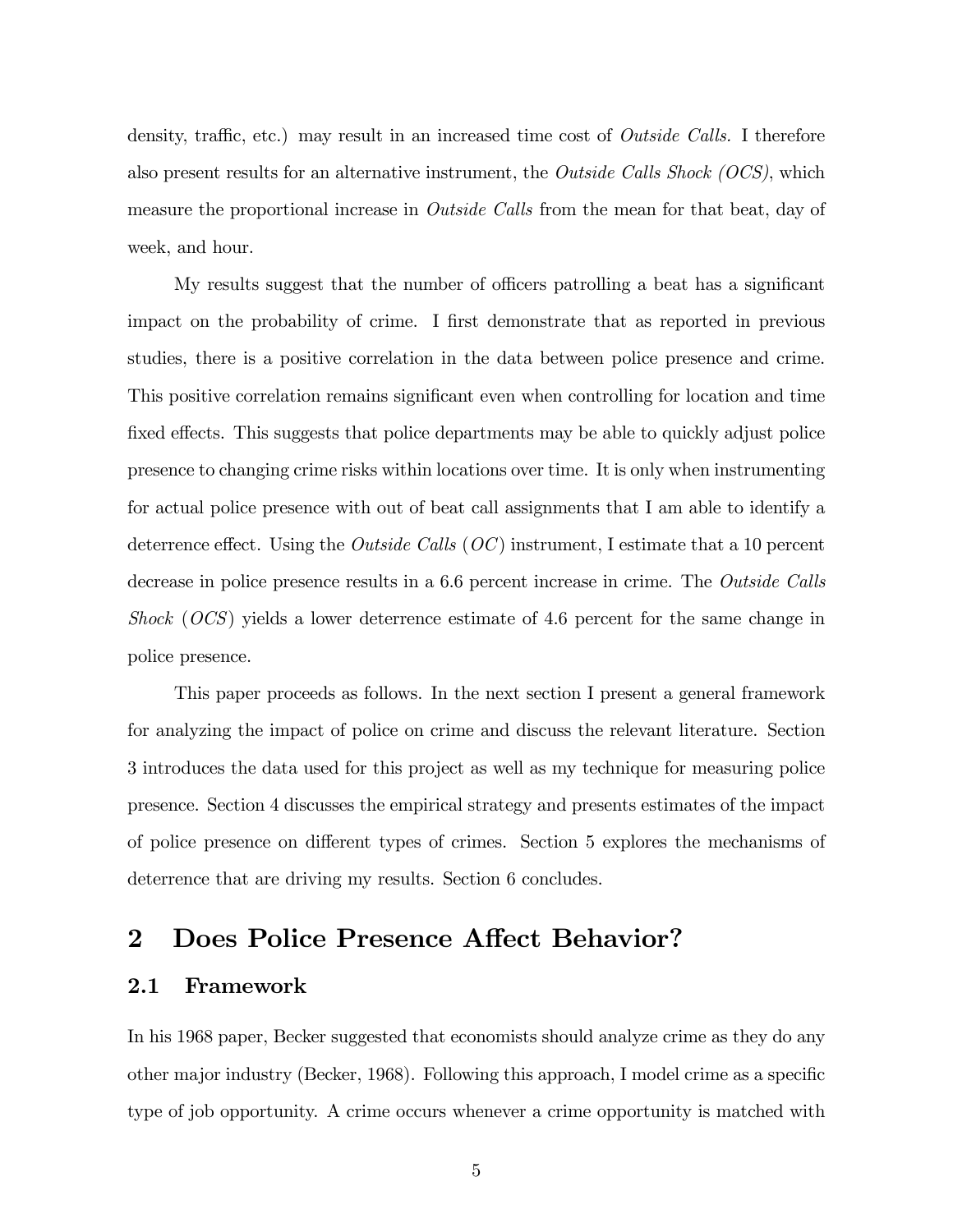an individual willing to accept the job. Burglaries and robberies provide for a cash salary while violent crime may provide alternative utility (e.g. respect, revenge, etc.). Thus, the number of crimes committed  $(C)$  will be a function of the the rewards from criminal success  $(r)$ , expected sanctions from committing a crime  $(s)$ , and the pool of individual available to commit crimes  $(N)$ ,<sup>10</sup>

$$
C = f(r, s, N) \tag{1}
$$

We would expect that rational criminals would be more likely to engage in a crime with a higher reward  $(r)$  and lower probability of sanction  $(s)$ . However, it is unclear how potential criminals calculate the expected sanction from a crime. The focus of this paper is the geographic component of deterrence, where the presence of an officer  $(P)$ at a specific location at a specific time may impact the perceived probability of sanction  $(s)$  and the incidence of crime  $(C)$ .

### 2.2 Previous Research

At the end of the 20th century, most studies failed to find a significant impact of policing on crime, whereas today studies often find that increased investment in policing decreases crime  $\left(\frac{\partial f(r,s,N)}{\partial P} < 0 \right)$  in equation (1).<sup>11</sup> While some of these earlier papers suggested that police are spread too thinly across cities to impact expected sanctions  $(s)$ , the more recent literature focuses on techniques to mitigate simultaneity bias, a factor that could drive deterrence estimates towards zero. These techniques include time series analysis of aggregate measures of police presence and crime rates, difference-in-differences measures after an abrupt change in police presence, randomized experiments to identify a causal

 $10$  I assume that the rewards from criminal success  $(r)$  take into account losses from choosing not to be employed legally.

<sup>&</sup>lt;sup>11</sup> See Cameron (1988), Marvell and Moody (1996), Eck & Maguire (2000), Nagin (2013), and Chalfin & McCrary (forthcoming).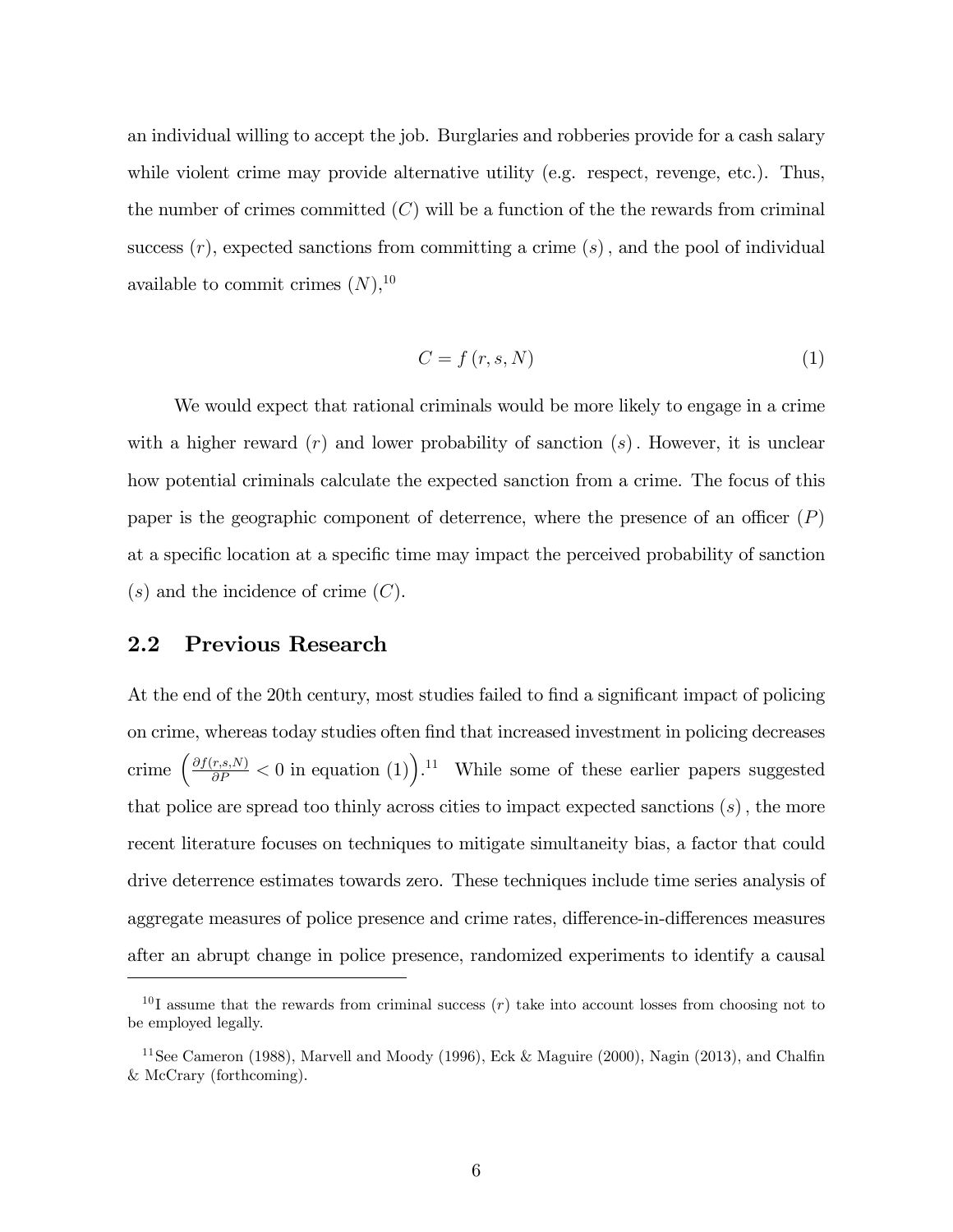effect of police presence on crime, as well as instrumenting techniques.<sup>12</sup> Most of these papers focus on the aggregate number of officers employed over a given period. Implicitly these papers assume that criminals calculate expected sanctions based on the number of officers employed in a given city (deterrence). Or alternatively, that as more officers are employed in a given city they are able to remove repeat offenders (incapacitation) and reduce  $N$  (see equation (1)). When more detailed information on police presence is available, it is usually constrained to a specific location in the city over a relatively short treatment period.

In this paper, I apply an instrumenting strategy to estimate the elasticity of crime with respect to police presence. This is inherently different than much of the previous literature which have produced estimates of crime elasticities in relationship to the number of officers employed. Corman and Mocan estimate the elasticity of robberies with respect to police force size to be -0.53 (Corman and Mocan, 2000). They use monthly data in NYC which reduces concerns regarding simultaneity bias as officers can only join the NYPD after a mandatory 6 month training course. Levitt addresses the endogeneity between states and over time regarding crime and police hiring in two separate papers. The Örst paper uses election year as an instrument for police force size, while the later paper uses the size of the fire department as an instrument for police hiring (Levitt, 1997 & 2002). He estimates an elasticity of -0.4 to -1 for violent crimes and -0.3 to  $-0.5$  for property crimes.<sup>13</sup> Evans and Owens reach a similar conclusion in a cross state comparison using external funding for police hiring as an instrumental variable for police presence (Evans & Owens, 2007). However, Chalfin and McCrary (forthcoming) raise concerns regarding weak instruments and point out that these studies show a wide

<sup>&</sup>lt;sup>12</sup>See works using Differencing Strategies (Corman and Mocan (2000), Di Tella & Schargrodsky (2004), Klick and Tabarrok (2005), Gould & Steklov (2009), Shi (2009), Draca et al. (2011), Machin and Marie (2011), Ater et al. (2014), MacDonald et al. (2015), Cohen & Ludwig (2003)), Randomized Experiments (Sherman and Weisburd (1995),Braga et al. (1999), Ratcli§e et al. (2011)), Instrumenting Strategies (Levitt (1997 & 2002), and Evans and Owens (2007)).

<sup>&</sup>lt;sup>13</sup>See McCrary (2002) for some concerns regarding estimates produced in the 1997 paper.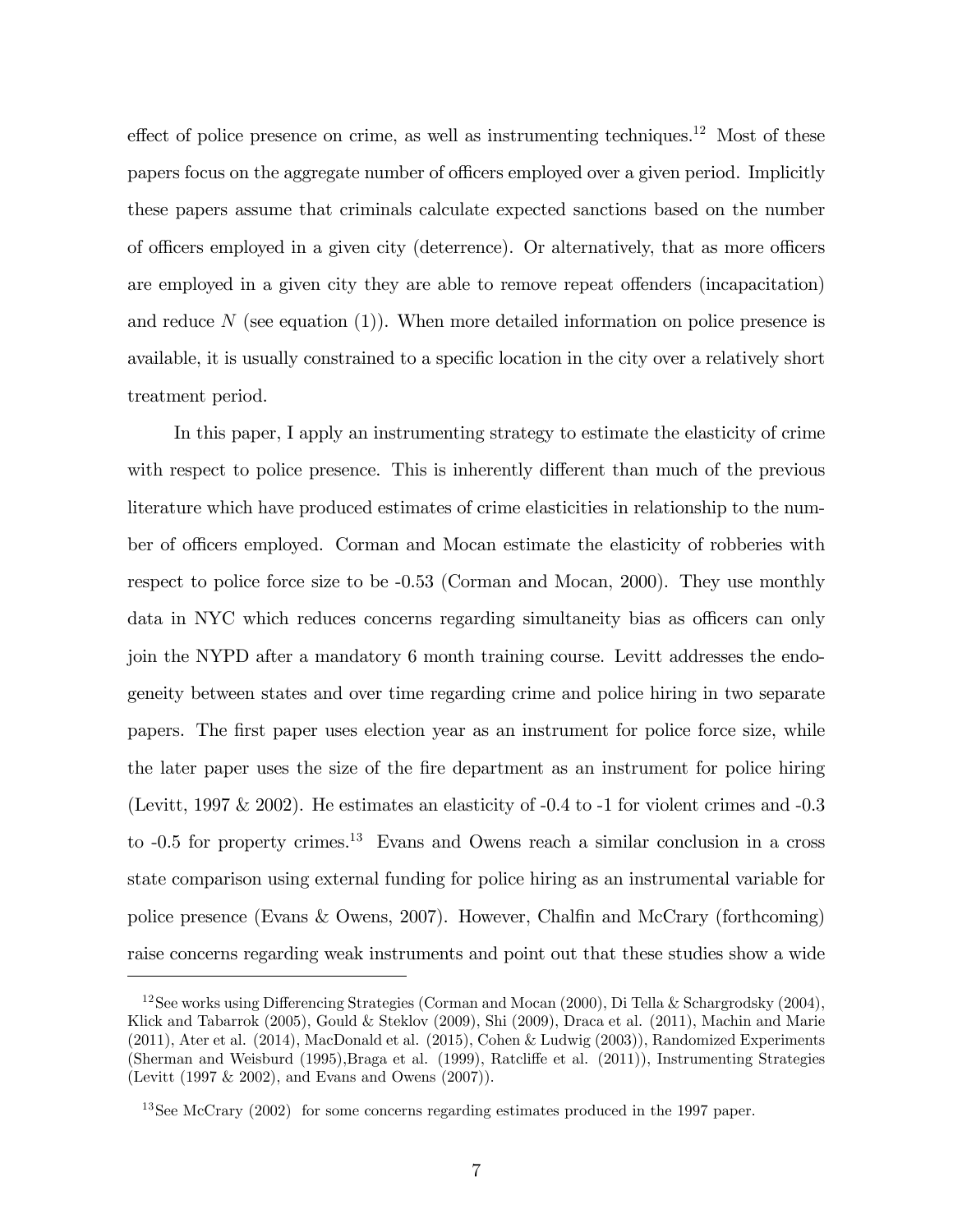range of estimates that are often not statistically significant at conventional confidence intervals.

In separate papers, Di Tella and Schargrodsky (2004), Klick and Tabarrok (2005), Draca et al. (2011), and Gould and Stecklov (2009) measure the effect of an increase in police presence surrounding threats or actual acts of terrorism. Di Tella and Schargrodsky (2004) and Draca et al. (2011) estimate a smaller elasticity of crime with respect to police presence of between -0.3 and -0.4. It is interesting to note that randomized experiments measure a more modest impact of police presence on crime. As discussed in the introduction, the Kansas City Experiment failed to find a significant impact of shifts in police presence on crime (Kelling et al., 1974). Sherman & Weisburd (1995) found that doubling police patrol at hotspot locations in Minneapolis resulted in a 6 to 13 percent decrease in crime. Weisburd et al. (2015) also find that increasing police presence reduces crime, but only at high-crime micro locations. They examine the impact of alerting police commanders to the spread of patrol officers at treatment beats and hotspots in Dallas, Texas. This led to an increase in patrol throughout the beat, but a decrease in crime only at designated hotspots.

This paper offers a bridge between the detailed location specific data that is analyzed in randomized experiments and the aggregate data that is usually available at the city level. To the best of my knowledge, Draca et al. (2011) and Mastrobuoni (2016) are the only other paper that attempted to look at the geographic distribution of police o¢ cers throughout an entire city. Draca et al. (2011) focus on the allocation of police officers in London boroughs (population size ranging between  $150,000$  to  $300,000$ ) at the weekly level and consider the impact of a 35 percent increase in police presence after a large terrorist attack. One of the major concerns with this literature is that policy implications may be limited, as a 30 to 100 percent increase in police patrol is unlikely to be a feasible long term investment for any city. Mastrobuoni (2016) considers the impact of shift changes occurring at police headquarters in Milan on arrests and crime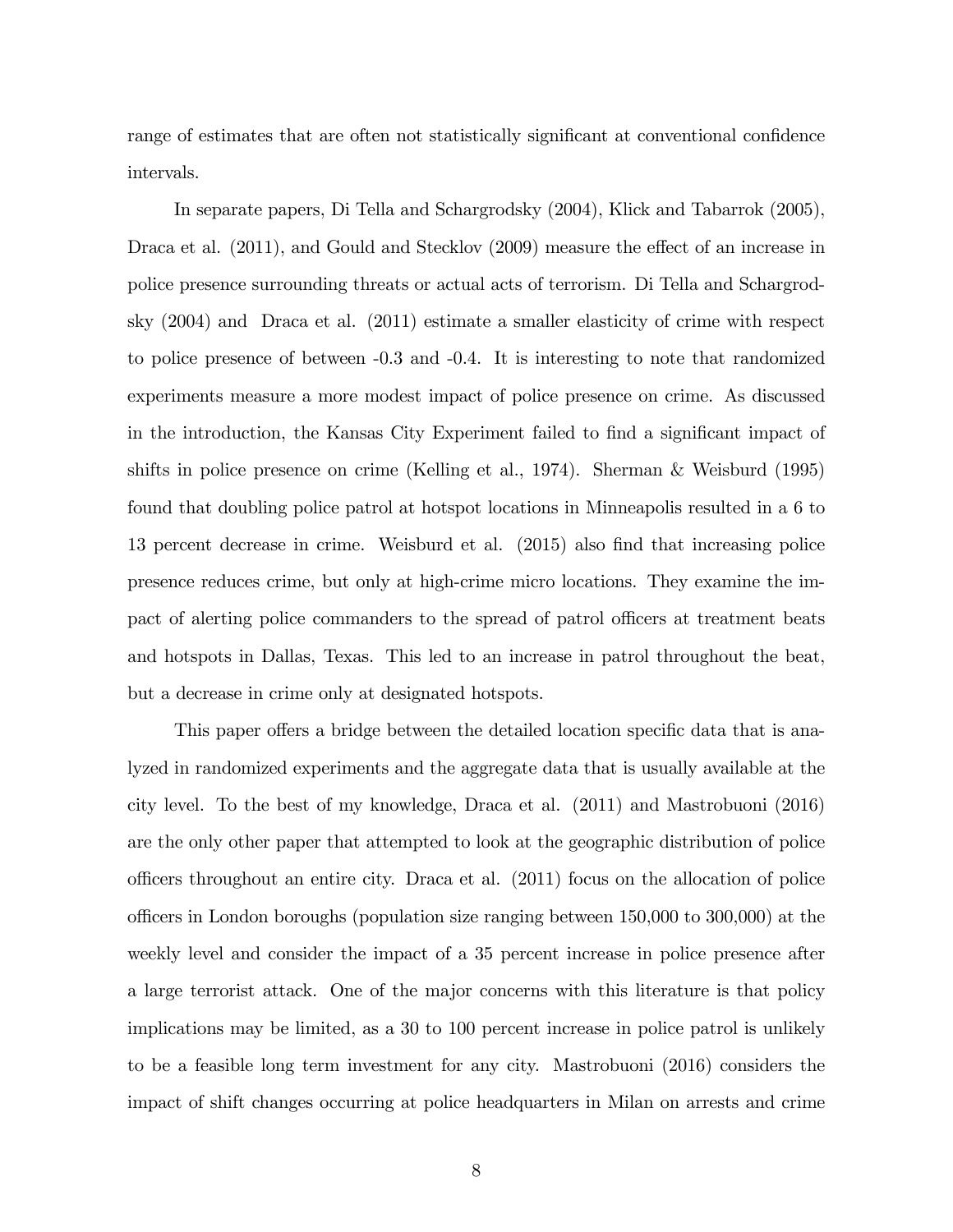outcomes. During these shift changes, he finds a significantly lower clearance rates in areas that are farther away from police headquarters, but no effect on crime. He suggests that the lack of result, may be caused by the fact that police still remain visible except for the exact moment when the shift change takes place, actual police presence is not observed. I consider the actual presence of police at the hourly level within Dallas beats (average population of 5,000). Using more detailed data allows me to examine how the precise location of officers at a given time impacts the formation of individual expectations regarding the probability of sanctions (s) through crime outcomes  $(C)$ . My elasticity estimates carry with them important policy implications, regarding whether or not small changes in police behavior can have significant impacts on crime.

While police departments often consider rapid response times (minimizing the elapsed time between receiving an emergency call and responding to that call) to be one of the most important tools for solving crimes, criminologists argue that no evidence exists to support that claim (Sherman,  $2013$ ).<sup>14</sup> Not only have few studies examined the impact of rapid response times on solving crimes, but also no attempt has been made to measure how rapid response tools impact the deterrence capacity of the police. The proposed project provides an estimate of the deterrence created by routine police activities and the possible community safety costs of police officers dividing their time between preventing future crimes and responding to past crimes.

# 3 The Data

In equation (1), I model crime as an outcome of rewards  $(r)$ , expected sanctions  $(s)$ , and the pool of individuals available to commit crimes  $(N)$ . My empirical analysis will

 $14$ The general embracement of rapid response policing is evident in the summary of "best practices in police performance measurementî provided by the Rand Corporation (Davis, 2012). Using data from the Kansas City Preventative Patrol Experiment, Kelling et al. (1976) found no impact of response times on solving crimes. However, Blanes i Vidal & Kirchmaier  $(2016)$  find that faster response times increase the likelihood of detecting crimes when using an instrumenting strategy based on the distance of the incident from police headquarters. Mastrobuoni (2016) reaches a similar conclusion when analyzing the outcomes of quasi-experimental variations in police presence in the city of Milan.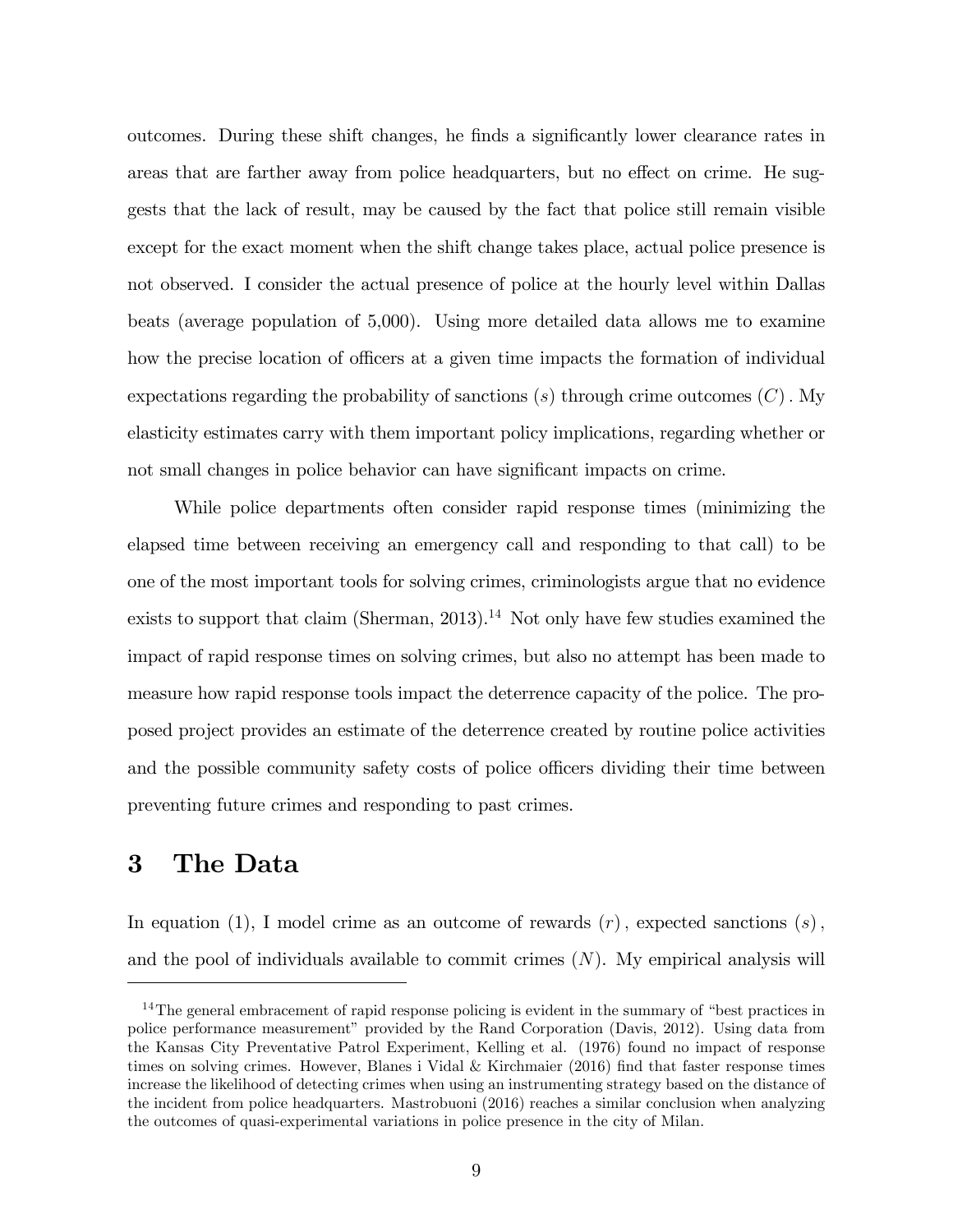focus on the impact of changes in expected sanctions that are driven by changes in police presence in Dallas, Texas. Dallas is the ninth largest city in the US, with roughly 1.2 million residents and 3,266 sworn police officers spread over 385 square miles. I use two separate Dallas Police Department (DPD) databases that provide information on the precise location of both crime and police in 2009. The DPD call database records the time and location of each report of crime to the department. The Automated Vehicle Locator (AVL) database tracks the location of police cars throughout the day. Together they provide an opportunity to understand how police presence impacts crime.<sup>15</sup>

Dallas is an ideal location for research using AVL data since it is mostly flat and thus, is able to provide fairly precise latitude and longitude points with minimal missing data. Dallas police patrol is divided into 7 patrol divisions (Central, North Central, Northeast, Northwest, South Central, Southeast, Southwest) which are each commanded by a deputy chief of police. Figure 3 provides a map of the city divided into divisions and beats. There is some variation in the characteristics of beats across different divisions in the city as illustrated by Table 1. Beats in the Central division are smaller (averaging 0.6 square miles) with a high population of young adults. Beats in the South Central division have a higher percentage of black residents, while beats in the Southwest have the highest percentage of Hispanic residents. Residents of the North Central division report higher incomes. These characteristics highlight the importance of focusing on small geographic areas as different parts of the city may require different levels of police presence and face different crime risks.

The analysis is conducted on geographic beats at hour long time intervals. I use the call database to count the number of crimes reported for each beat b and hour

<sup>&</sup>lt;sup>15</sup>Using geographic mapping software I collect additional information on population size as well as the types of roads and development (residential, business, etc.), along with number of schools, and parks across different areas in Dallas. Census track data allow me to add in information on the characteristics of individuals living within these areas. These data are combined with information on daily temperature, visibility, precipitation, sunrise, and sunset times in order to control for variability in the probability of crime over time.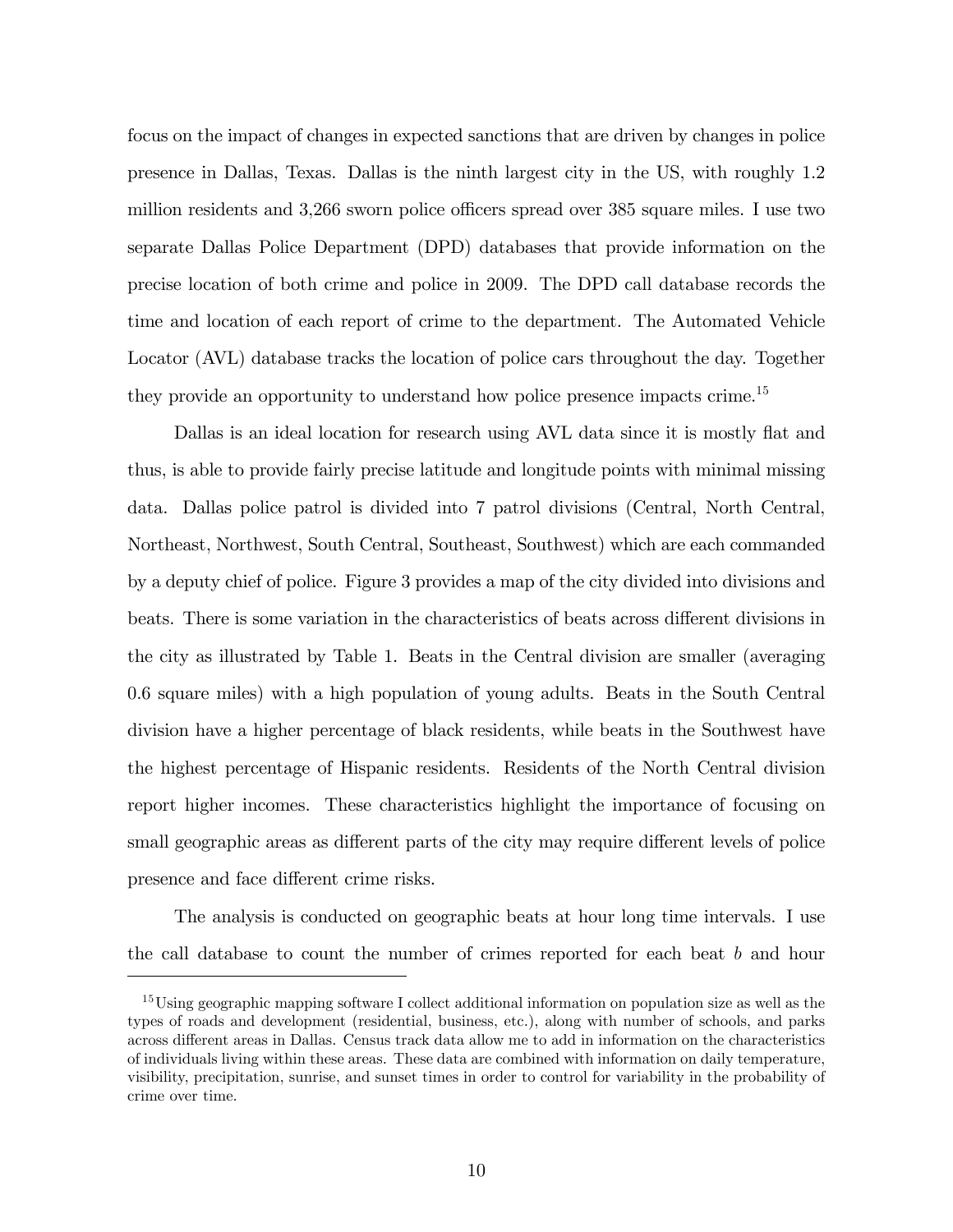h. <sup>16</sup> The original database included 684,584 calls recorded throughout 2009 in Dallas, Texas, my final call database consists of 551,073 calls after removing duplicate calls and excluding calls that were classified as hang-ups. Details of the data cleaning process are in Appendix A. The main analysis focuses on 304,851 calls reporting incidents of crime. These crimes are classified into the following categories: public disturbances, burglaries, violent crimes, and theft.<sup>17</sup> Figure 5 illustrates how the number of crimes vary over time in different areas of Dallas. While crime in all areas tends to peak in May and plummet in December, there are also significant fluctuations in the crime rate throughout the year.

Beginning in the year 2000, Dallas police cars were equipped with Automated Vehicle Locators (873 tracked vehicles). These AVLís create pings roughly every 30 seconds with the latitudinal and longitudinal coordinates of these vehicles. Each ping includes the radio name of the vehicle which provides information on the allocation of the police vehicle. Thus, a ping with radio name A142 refers to a car that was allocated to patrol beat 142 during patrol A (during the 1st watch that takes place between 12 AM and  $8$  AM).<sup>18</sup>

The Automated Vehicle Locator Data also includes a report indicator for vehicles that are responding to a call for service. This indicator provides information on whether the vehicle is on general patrol or responding to a call. It can also be matched with call data, which specify the location and type of call being answered by the police officer. Thus, if car A142 is responding to a call reported in beat 133, I am able to identify that he/she is outside of his/her allocated beat. In contrast to an aggregate count of police

 $16$  Focusing on 911 calls as opposed to crime reports is expected to lower concerns regarding selective reporting of incidents, however, I cannot rule out the possibility that in certain areas crimes may not be called in to the police.

 $17A$  crime is classified as a burglary if it involves entering a structure with the intent to commit a crime inside. Stabbings, shootings, robberies, assaults, kidnappings, and armed encounters are classified as violent crimes. Public intoxication, illegal parking, suspicious behavior, prostitution, loud music, gun fire, speeding, road rage, and panhandlers are classified as public disturbances.

<sup>&</sup>lt;sup>18</sup>Cars are often allocated to more than one beat, therefore the radio name serves as a proxy for allocation to a given beat. While, it would be preferable to have data on the exact allocation, this can still provide insight into the general area of allocation.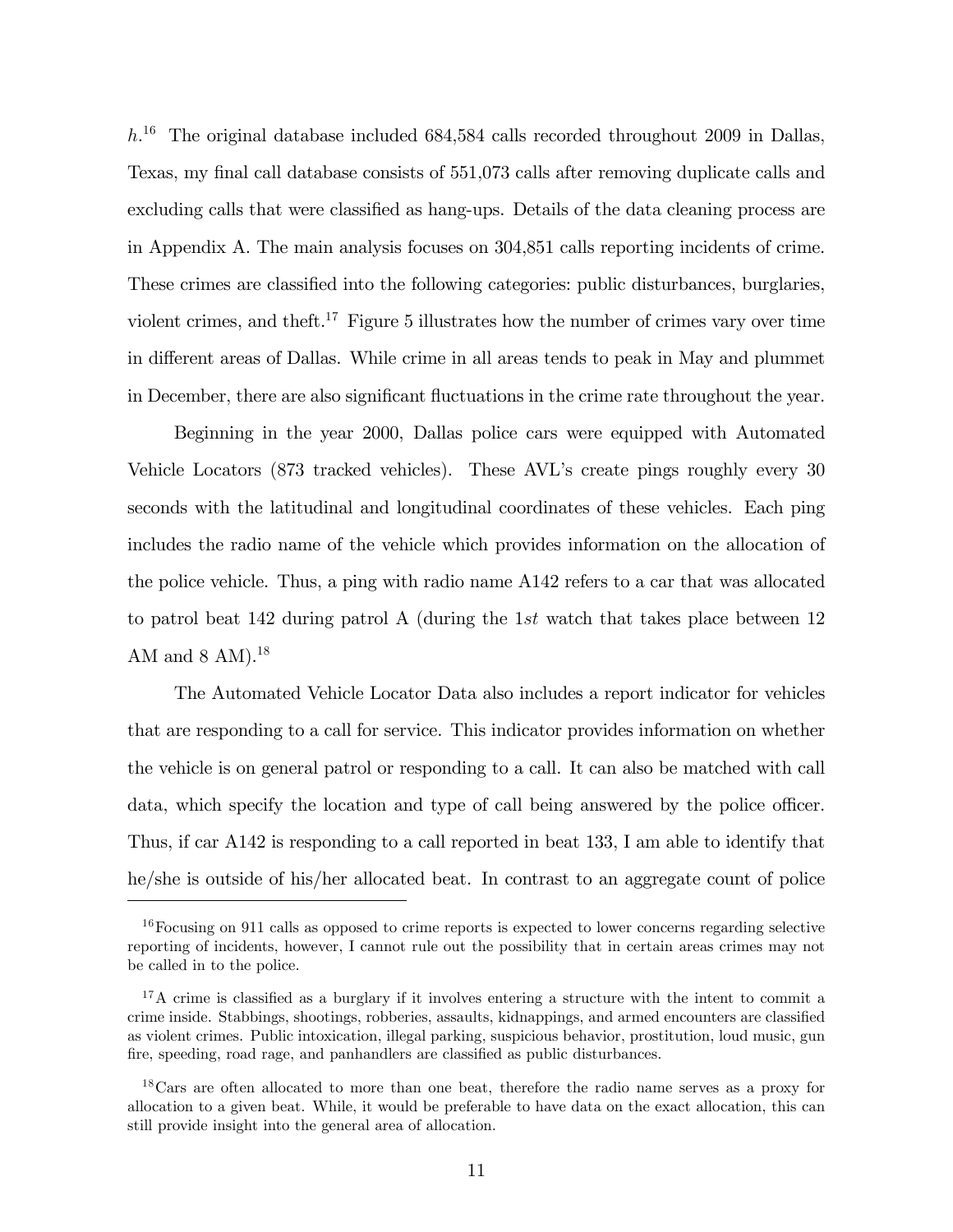o¢ cers per city, these data present an opportunity to map the activity of each individual squad car throughout the day.

In order to create a database of police location, I divide the city of Dallas into 232 geographic beats of analysis and map each ping from the Automated Vehicle Locator Database (AVL) into a beat.<sup>19</sup> The vehicle pings are then used to count the minutes of police presence over each hour long interval of 2009. I define minutes of presence for each car as the elapsed time between first entrance and first exit from the beat. If the car exited the beat and later returned, it is categorized as a new first entry and first exit. Thus, a car that is present in beat 142 between 6:50 and 7:20 will contribute 10 minutes of presence in hour 6 and 20 minutes of presence in hour 7. If that same car returns to the beat at 7:30 and exits at 7:50, it will contribute 40 minutes of presence in hour 7. Only cars that were in a beat for at least 5 minutes of that hour can contribute to minutes of presence. $20$ 

Figures 6 and 7 illustrate the levels of both police allocation and actual presence across different parts of the city over time. While beats in the South receive a higher allocation of police officers than beats in the North, it is clear from Figure 7 that actual presence is higher in the North. My identification strategy builds around the idea that actual police presence over time is not fully determined by the allocation of officers.

Table 2 summarizes the mean hourly values for crime, police allocation and police presence by beat at the division level. The majority of crimes occur in beats that are located in the Southwest side of the city. On average police officers are allocated to cover beats for 60 to 80 percent of each hour. The highest level of police allocation is in the North Central division where on average each beat has an allocated officer for over  $80\%$ of each hour, while in the Northwest division, a patrol officer is allocated to a beat for

<sup>&</sup>lt;sup>19</sup>The study focuses on 232 out of 234 beats in Dallas. Two beats were excluded from the analysis as they are composed primarily of water.

 $^{20}$ I set a lower bound of presence at 5 minutes in order to focus the analysis on cars that were likely to be patrolling the given beat and not simply driving through the area.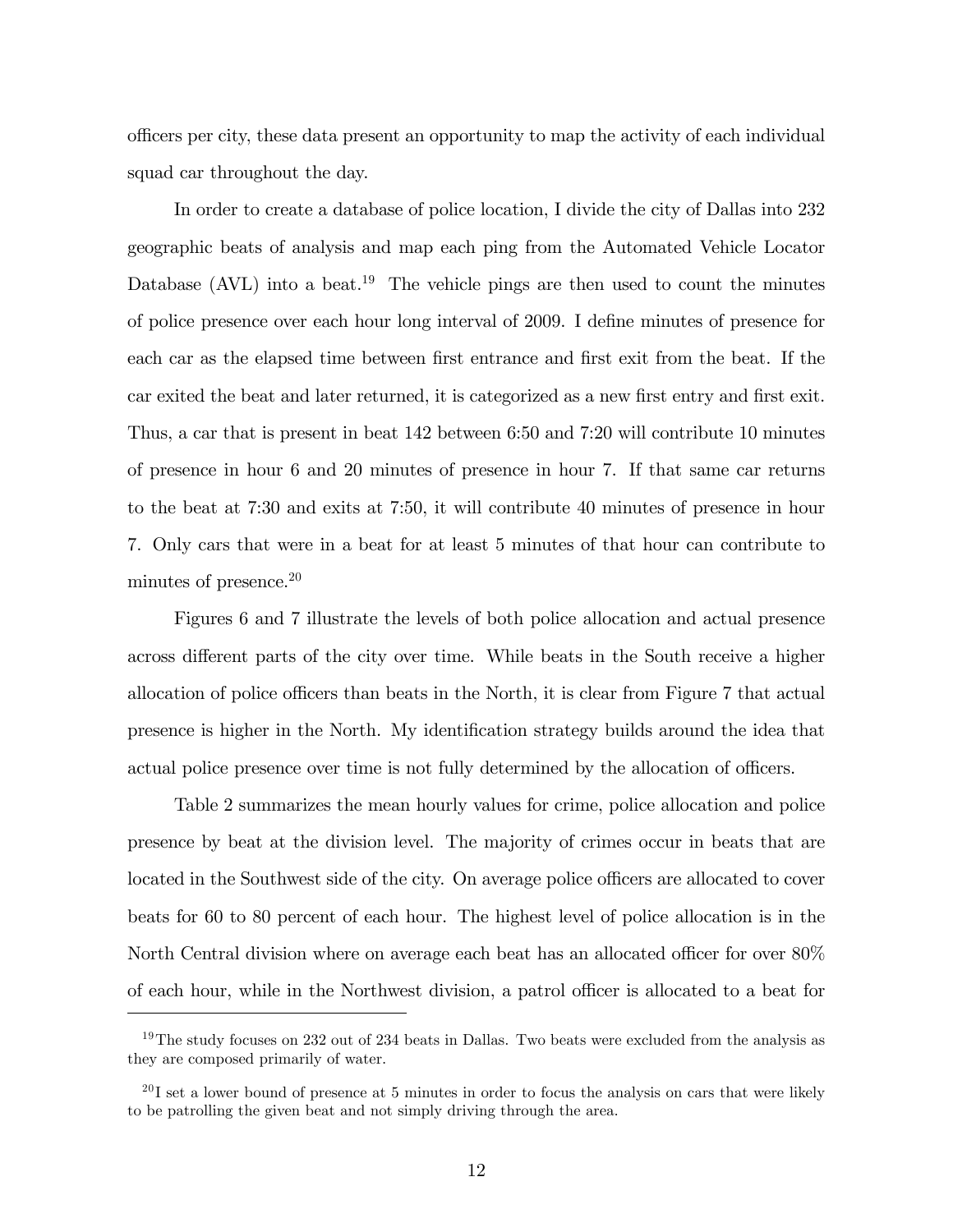only about 60% of every hour. However, police allocation only refers to whether or not there was an active patrol officer at this hour of the day whose radio name referred to the given beat. Actual police coverage varies significantly from allocated coverage, with the largest average differences observed in the Southeast and then Central and Northwest divisions. While allocated coverage is determined at the start of an officers shift, police presence is a function of the events and crime concerns that develop throughout the day.

The simultaneous relationship between police presence and crime is already made apparent in Table 2. Beats in the Southwest division average Öfty percent more police presence than beats in the Southeast division and they exhibit a significantly higher crime rate. In order to identify a causal effect of policing on crime, I focus on an instrument that impacts the level of police presence in a given beat, but should not directly impact crime.

Outside Calls  $(OC_{bh})$  is calculated for each beat (b) and hour (h) as the number of calls officers assigned to beat b are expected to spend answering calls outside of the beat. Hour h is a time variable beginning at 0 at 12 AM on January 1st, 2009 and culminating at  $h = 8759$  at 11 PM on December 31st, 2009. The variable  $Calls_{Dbh}$  is based on the number of 911 calls received in division D outside of beat b during hour  $h$  reporting incidents related to mental health, child abandonment, fire, animal attacks, abandoned properties, dead people, suicides, and drug houses: Importantly, instead of each call being counted equally for all beats in the division,  $Calls_{Db'h} = \sum_{x \neq b \in D,h} w_{bx}$  is a weighted sum, where  $w_{bx} = \frac{\max - dist_b - dis \tan ce(b,x)}{\max - dist_b}$  $\frac{dist_b - dist_b}{\max \_dist_b}$  21 I define  $PC_{ibh}$  as the number of minutes patrol car i was allocated to spend in beat b during hour h.  $Patrol_{Dbh}$  is the sum of  $PC_{ixh}$  for all patrol cars in beats x within division D excluding beat b. I define Outside Calls  $(OC_{bh})$  as,

<sup>&</sup>lt;sup>21</sup>The variable max  $dist_b$  is defined as the maximum distance between beat b and any other beat in the division. In this way, I am able to count the number of calls officers assigned to beat  $b$  are likely to answer based on their distance from the calls in that hour.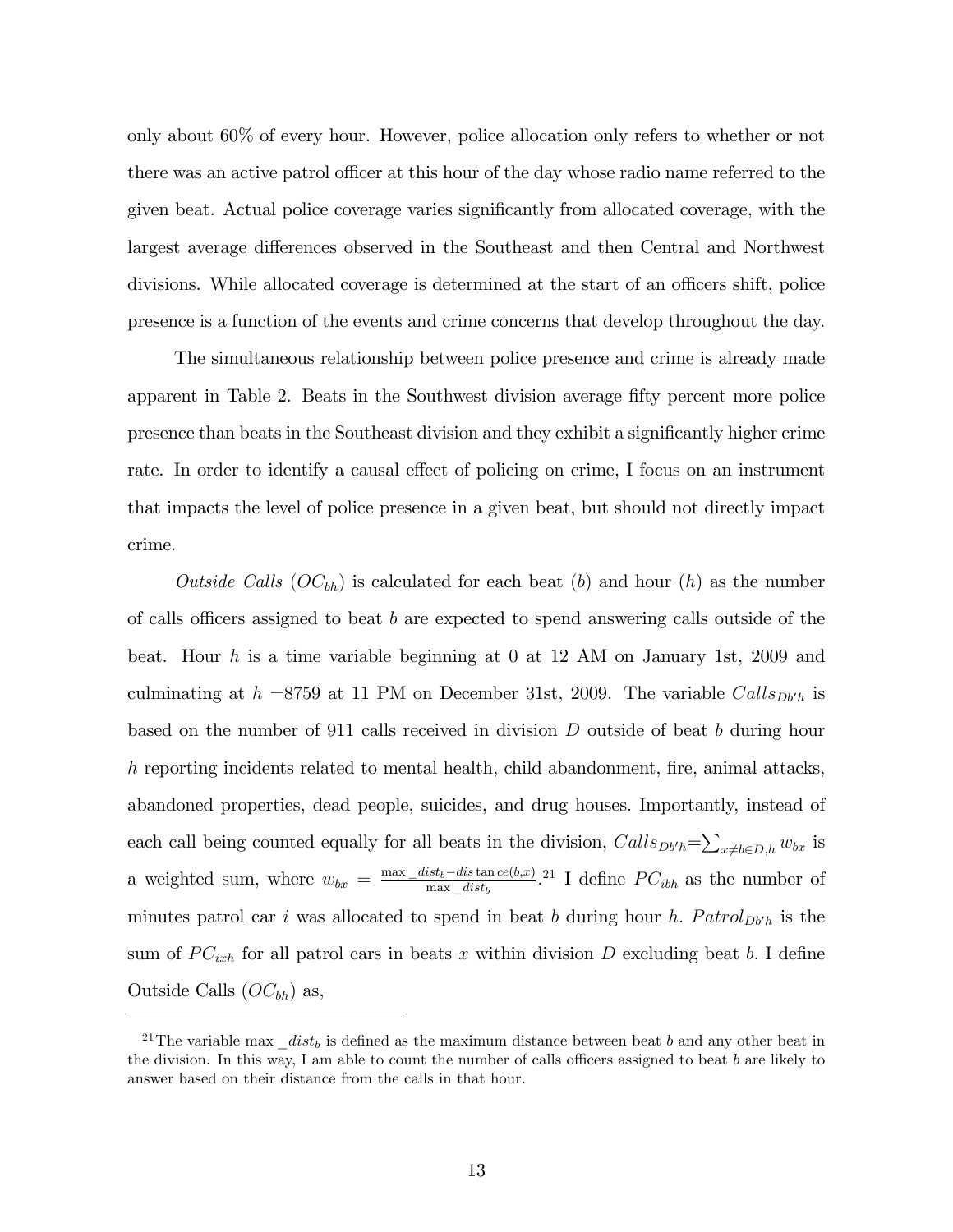$$
OC_{bh} = \frac{Calls_{Db'h}}{Patrol_{Db'h}}
$$
\n
$$
(2)
$$

It makes sense that higher levels of Outside Calls result in lower police presence. However, it may be that certain beats are better equipped than others to handle out of beat calls. In this case a positive shock in the amount of outside calls in a given hour for a given beat may be a more accurate predictor of changes in police presence for that beat:I address this concern by introducing an alternative instrument, the Outside Calls Shock  $(OCS_{bh})$  as,

$$
OCS_{bh} = \frac{OC_{bh} - \overline{OC}_{dbt}}{\overline{OC}_{dbt}}
$$
\n(3)

The time of day t can be constructed for each hour h as  $t = h \mod 24$ .  $\overline{OC}_{\text{dbt}}$  is defined as the average number of *Outside Calls* for that beat at given time of day t and day of week  $d$ .

In the next section I lay out my empirical strategy for estimating the deterrence effect of police presence on crime. I discuss unobserved factors that can create bias in estimating this effect and explain how the instruments address these concerns. My results illustrate that even with very detailed micro data, absent an exogenous shift in police presence, policing and crime remain positively correlated.

### 4 Empirical Strategy and Results

In Section 2, I discussed a general framework for deterrence where police presence  $(P)$  is likely to impact crime  $(C)$  by increasing the expected sanctions  $(s)$  from involvement in criminal activity. In equation (4) I apply this framework to the Dallas data, modelling the occurrence of a crime  $(C_{bh})$  as a function of its costs and benefits,

$$
C_{bh} = x_{bh}\beta_0 + \beta_1 P_{bh} + \gamma_t + \eta_b + \varepsilon_{bh} \tag{4}
$$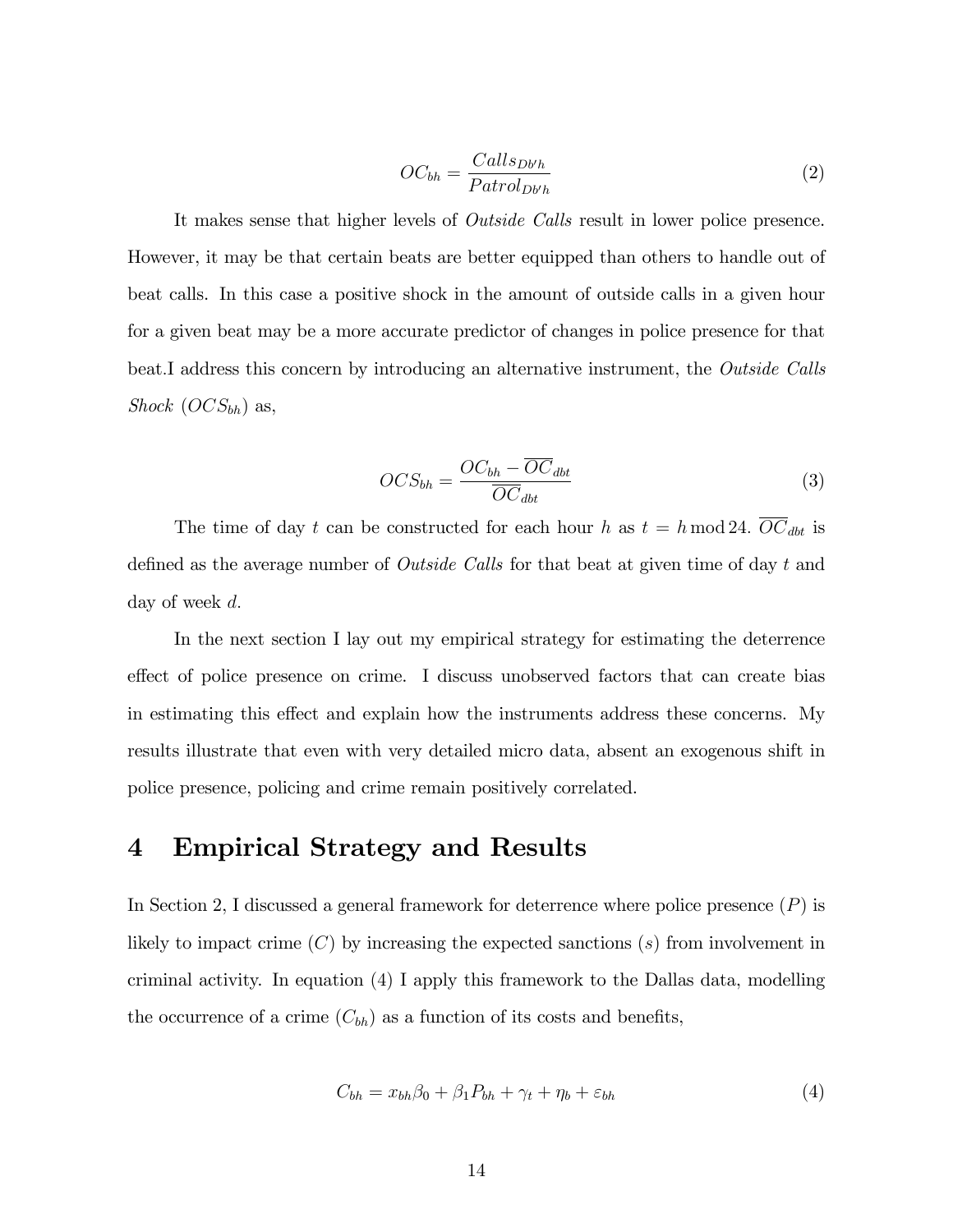The variables included in  $x_{bh}$  capture time varying environment characteristics that could impact the costs and benefits of crime (weather, visibility, weekday/weekend, etc.). The focus of my analysis is  $P_{bh}$ , the level of police coverage in beat b and hour h. If one police vehicle was present for a full hour  $(h)$  at beat  $(b)$  then  $P_{bh} = 1$ . A single patrol car in the beat that was only present for 30 minutes will result in a  $P_{bh}$  value of 0.5, alternatively, 2 cars that were present over the entire hour will result in  $P_{bh} = 2$ . The time and location fixed effects  $\gamma_t$  and  $\eta_b$  account for the differential probabilities in crime across different times and beats. If policing is uncorrelated with the remaining unobserved factors impacting crime  $(\varepsilon_{bh})$ , then  $\hat{\beta}_1$  estimates the amount of deterrence created when police coverage is increased by 1 car.

My main concern regards the endogeneity of policing  $P_{bh}$ . It has been well documented in the literature that police allocation if far from exogenous. In a well functioning police department officer allocation will be highly correlated with crime. Using detailed geographic data can further complicate the relationship as one would expect that when a crime occurs in a given hour more police will immediately enter the beat in response to the crime. Even after removing cars that are specifically assigned to respond to the call, I cannot rule out a situation where additional officers may be drawn to the location of the crime incident for backup purposes. An additional concern is that there may be seasonal differences in crime risks that are addressed by the police force by means of changing police allocation across beats and time.

The Dallas Police Department has a stated goal of answering all serious 911 calls (priority 1) within 8 minutes and priority 2 calls (e.g. potential for violence or past robbery) within 12 minutes (Eiserer, 2013). Thus, the pre-planned allocation of an officer to a beat can be disrupted by an influx of emergency calls. It is exactly this differentiation between the endogenous choice of sending officers to higher risk crime locations and the plausibly random timing of emergency calls in surrounding areas that provide a first stage for police presence  $P_{bh}$ ,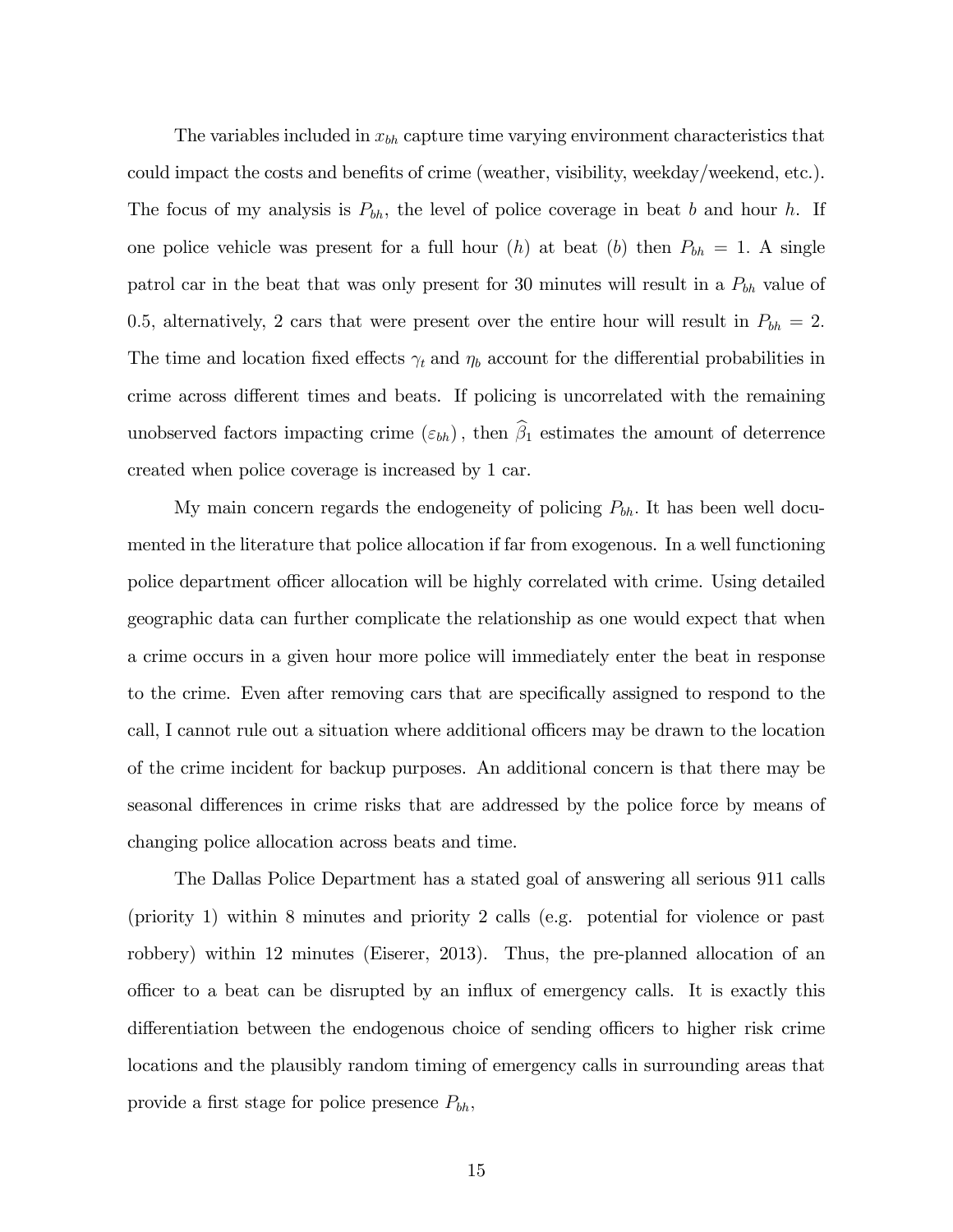$$
P_{bh} = x_{bh}\alpha_0 + \alpha_1 O C_{bh} + \theta_t + \rho_b + \delta_{bh}
$$
\n
$$
\tag{5}
$$

While the allocated level of presence can be determined by the perceived crime risk in that area  $(\delta_{bh})$ , actual presence is impacted by an exogenous factor  $OC_{bh}$  as defined in equation (2), or alternatively,  $OCS_{bh}$  as defined in equation (3). The estimated coefficient on the instrument  $(\widehat{\alpha}_1)$  is expected to be negative, since an increase in out of beat calls (higher  $OC_{bh}$  or  $OCS_{bh}$ ) should decrease police presence in the beat  $(P_{bh})$ .

Table (3) presents regression estimates for the first stage of my analysis. Part A examines the impact of the *Outside Calls*  $(OC)$  on police presence as defined in equation (5).<sup>22</sup> On average, a beat receives police coverage for 60 percent of each hour. In specification (1), I find that increasing *Outside Calls* does not have a statistically significant impact on police presence. Specification (1) cannot rule out the concern that beats that are more centrally located or hours with higher crime risks may have more Outside Calls and more police presence, as opposed to the expected negative relationship between OC and P.

The effect of *Outside Calls* on police presence becomes significant in specification (2) once I control for characteristics at the beat level as well as month and hour of the day fixed effects. I also introduce an interaction term between  $OC$  and beat centrality. A beat is defined as Centrality (High) if it shares a border with 7 or more beats in its division and Centrality (Medium) if it shares a border with 6 beats (Centrality(Low) is defined as sharing a border with 4 or less beats and is excluded from the regression). In specification  $(2)$ , I find that increasing *Outside Calls* by 1 decreases police coverage by  $0.485 (60 \times 0.48 = 29 \text{ minutes})$ . Since average police presence in a given hour and beat is 0.6 this implies that the allocation of officers to calls outside of their beat results in an 80 percent decrease in police coverage. In the final specification which includes location fixed effects, along with hour fixed effects, month fixed effects, and controls for time

<sup>&</sup>lt;sup>22</sup>The number of *Outside Calls* for each location and time is calculated using equation (2).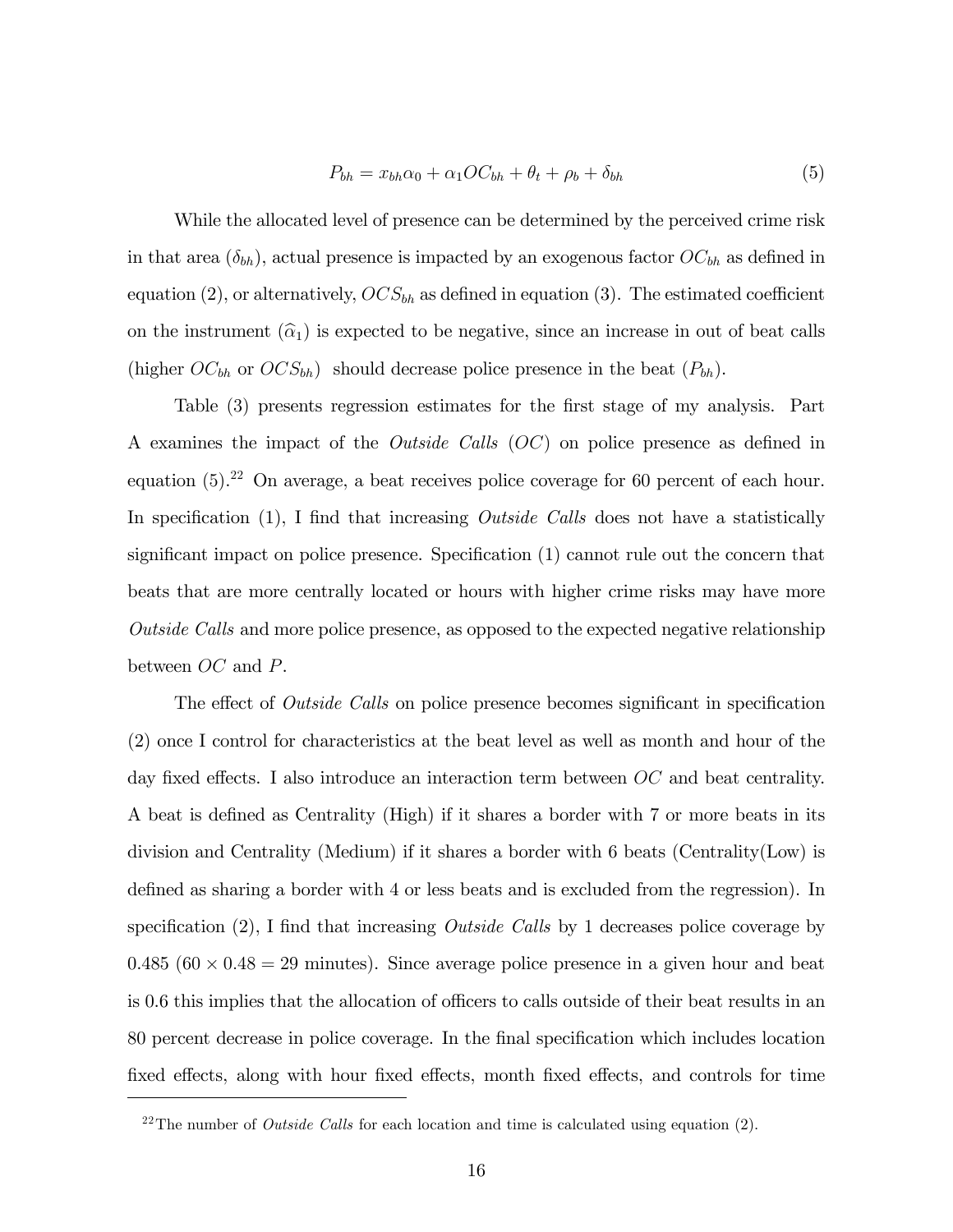varying day characteristics, I find a one unit change in *Outside Calls* decreases police presence by 67 percent  $\left(\frac{\hat{\alpha}_1=0.397}{\overline{P_{bh}}=0.6}\times100\right)$ . Not surprisingly, the effect is even larger for more centrally located beats, where allocated police officers have easy access to multiple outside beats.

I also find significant effects when examining the impact of the Outside Calls Shock  $(OCS)$  in Part B of Table (3). I find that positive shocks in *Outside Calls* result in lower levels of police presence. Specifically, a  $100\%$  increase in *Outside Calls* from the baseline expected for that beat, hour and day of week results in a decrease in police presence of 0.035 (s.e. 0.007), implying a 6 percent change  $\left(\frac{\hat{\alpha}_1=0.035}{\overline{P_{bh}}=0.6} \times 100\right)$ . Importantly, focusing on shocks in Outside Calls, lowers heterogeneity concerns regarding beats that may be different in multiple unobserved factors related to crime in addition to the number of Outside Calls that occur in their surrounding areas. Indeed, including beat fixed effects  $(in specification (3))$  had little impact on the estimates resulting from specification  $(2)$ . The impact of both instruments on police presence is significant at the one percent level and illustrates the strong impact of 911 calls on police coverage.

These instruments use incidents occurring in surrounding areas as an exogenous factor impacting presence in the given beat. Neither instrument would fall under the weak instrument category, as the F-statistic on the excluded instruments is above 20 for both specifications. While *Outside Calls* is a straightforward way to measure the number of calls occurring in surround beats, the *Outside Calls Shock* has the added benefit of being more uniformly defined across different beats. I therefore provide estimates of the deterrence effect using both *Outside Calls* and the *Outside Calls Shock* instruments in the subsequent tables.

I estimate the impact of police presence on all crimes using equation (4) for OLS, fixed effects, and 2SLS specifications. The focus of this paper is estimating  $\beta_1$ , the impact of an additional police vehicle in a given beat  $(b)$  and hour  $(h)$  on crime outcomes  $(C_{bh})$ . In the OLS model (column (1) of Table (4)) I find that an increase in police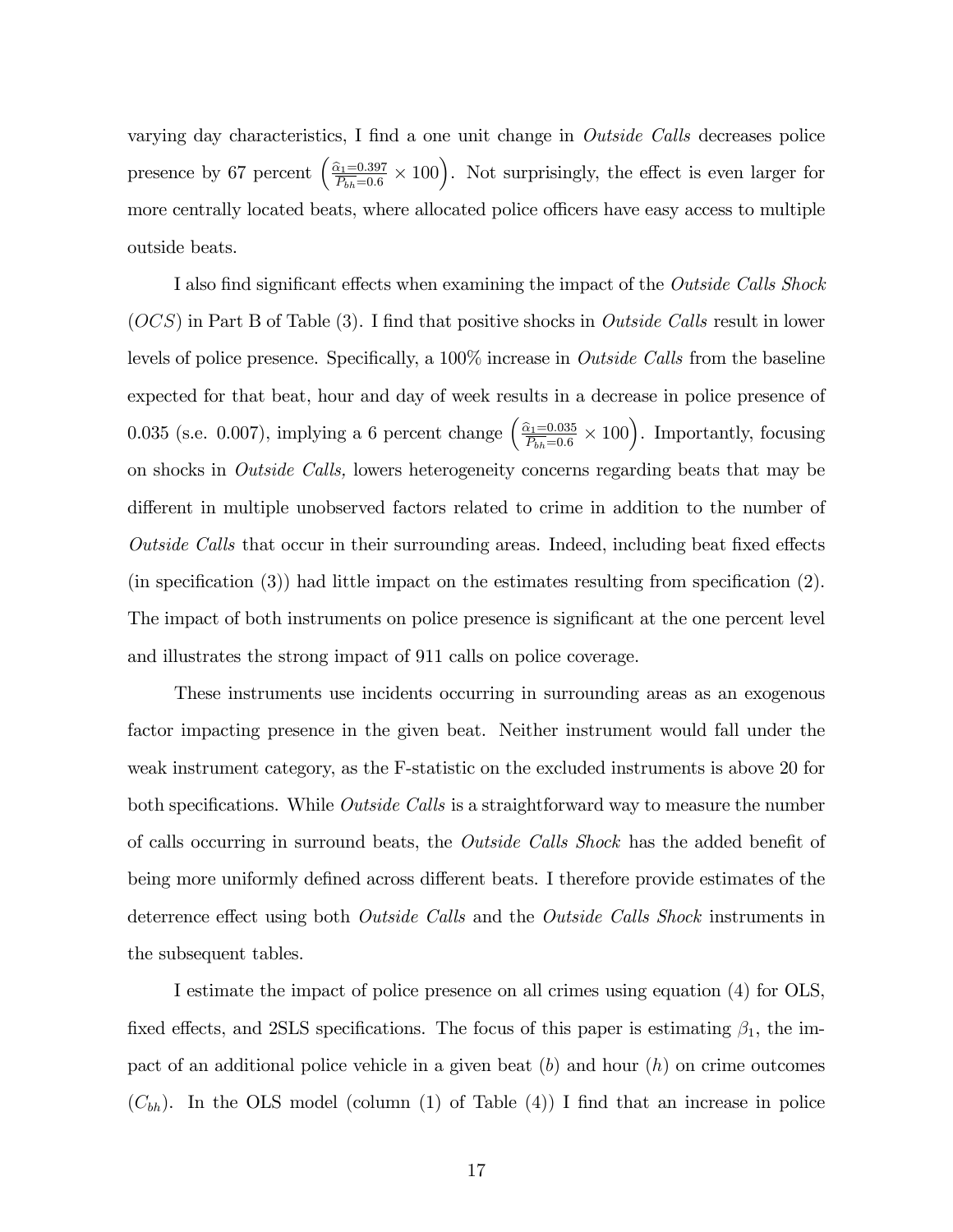presence seems to imply an increase in crime even when controlling for observed location characteristics as well as time fixed effects. This estimate becomes more positive when controlling for location fixed effects as well as weather and day characteristics in specification (2). These results suggest that the presence of an additional police car at a given beat results in a significant 0.013 increase in crime (at an average crime rate of 0.148).

Two stage least squares estimates appear in columns  $(3)$  and  $(4)$  of Table  $(4)$ , these results measure the deterrence effect when actual police presence  $(P_{bh})$  is instrumented with the *Outside Calls*  $(OC_{bh})$ . In order to maximize the flexibility of the instrument in impacting police presence, *Outside Calls* is interacted with dummies for centrality of beat and division. This allows different divisions to follow different protocols, or face different constraints regarding between beat allocation, as well as heterogenous impacts of Outside Calls on beats at varying levels of centrality. These two stage least squares estimates provide an opportunity to measure deterrence without the simultaneity bias concerns in the OLS estimates (if more police are present at locations and times with increased crime risks this will result in a positive bias on the estimated deterrence effect  $(\widehat{\beta}_1)$ ). The instrument allows me to focus on changes in police presence that were not a direct outcome of changes in perceived crime risks at the given beat and hour.

In specification  $(3)$ , I control for observed location characteristics and month and hour fixed effects and estimate a deterrence impact of  $-0.018$  (0.024) using the Outside Calls instrument. The coefficient increases in size to  $0.162$  (0.022) and becomes significant after adding in location fixed effects, as well as weather, and time of day characteristics in specification (4). While  $\beta_1$  in equation (4) represents the effect of an additional police vehicle  $(P_{bh})$  on crime, what is driving the estimate is the reality that police cars are often withdrawn from beats because of being assigned to calls in other beats. Accordingly, a real world interpretation of this effect is that removing 60 minutes of presence from a given beat at a given hour results in a 110 percent increase in crime  $(100 \times \frac{0.162}{0.148})$ . If I focus on average police presence per hour (36 minutes), a 10 percent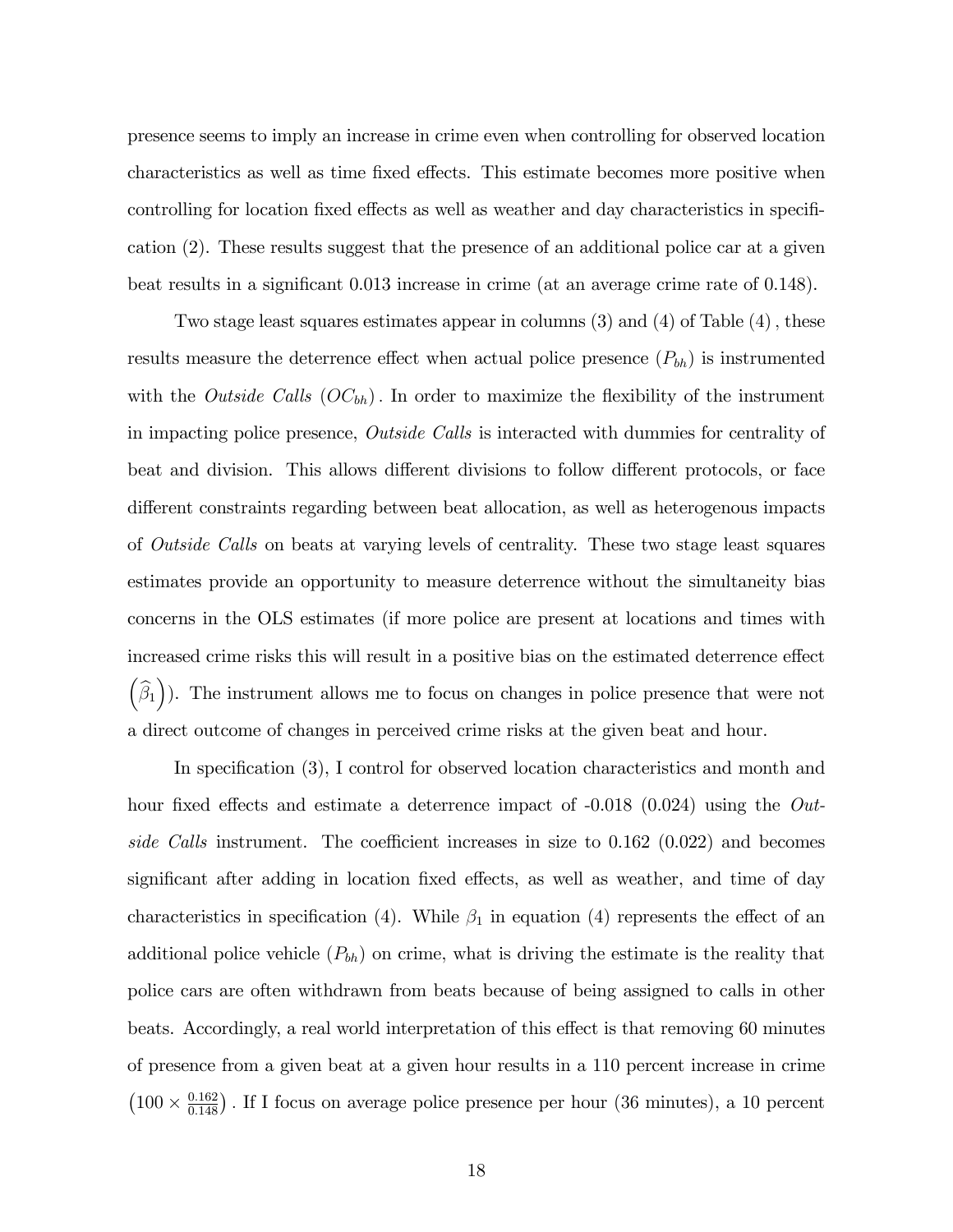decrease in police presence implies a 6.6 percent increase in crime (elasticity of -0.66).

Specifications (5) and (6) apply the *Outside Calls Shock* which has a more uniform interpretation across beats. I find a smaller deterrence effect when focusing on changes in police presence that are driven by the *Outside Calls Shock* (see column (6) versus column  $(4)$ ). The estimated deterrence impact of  $-0.113$   $(0.020)$  when examining the impact of an additional police vehicle in a given beat b and hour h implies that a 10 percent decrease in police presence will results in a 4.6 percent increase in crime (elasticity of -0.46).

Table (4) also provides information on how different weather and time characteristics impact crime outcomes. I find that crime is 15 percent more likely to occur on weekends. Higher temperatures increase the occurrence of crime, and bad weather lowers the probability of crime.

In Table  $(5)$ , I separately examine the impact of police on different types of crimes (violent crimes, public disturbances, theft, and burglaries) following the same format as in Table  $(4)$ . All crime types exhibit a significant positive correlation between police presence and crime (see columns (1) and (2)) that disappears when instrumenting for police presence with *Outside Calls* (see columns  $(3)$  and  $(4)$ ). It is interesting to note that for all crime types the OLS estimates suggest that increasing police presence by 1 vehicle results in a 10 percent increase in crime. If this estimate is being driven by backup officers responding to crime incidents it makes sense that the correlation between policing and crime is not impacted by the type of crime committed.

The estimated deterrence effects from instrumenting for police presence with the *Outside Calls Shock* as reported in columns  $(5)$  and  $(6)$  of Table  $(5)$  are significantly smaller than those estimated when instrumenting with the *Outside Calls Shock* for all specifications. I find that police have the largest effect on violent crimes (see Row A), where a 10 percent increase in police presence, decreases violent crime by 5.6-7.2 percent.<sup>23</sup> In Row B, I find that this same change in police presence results in a 4.1-7

<sup>&</sup>lt;sup>23</sup>I classify violent crimes as stabbings, shootings, robberies, assaults, kidnappings, and armed en-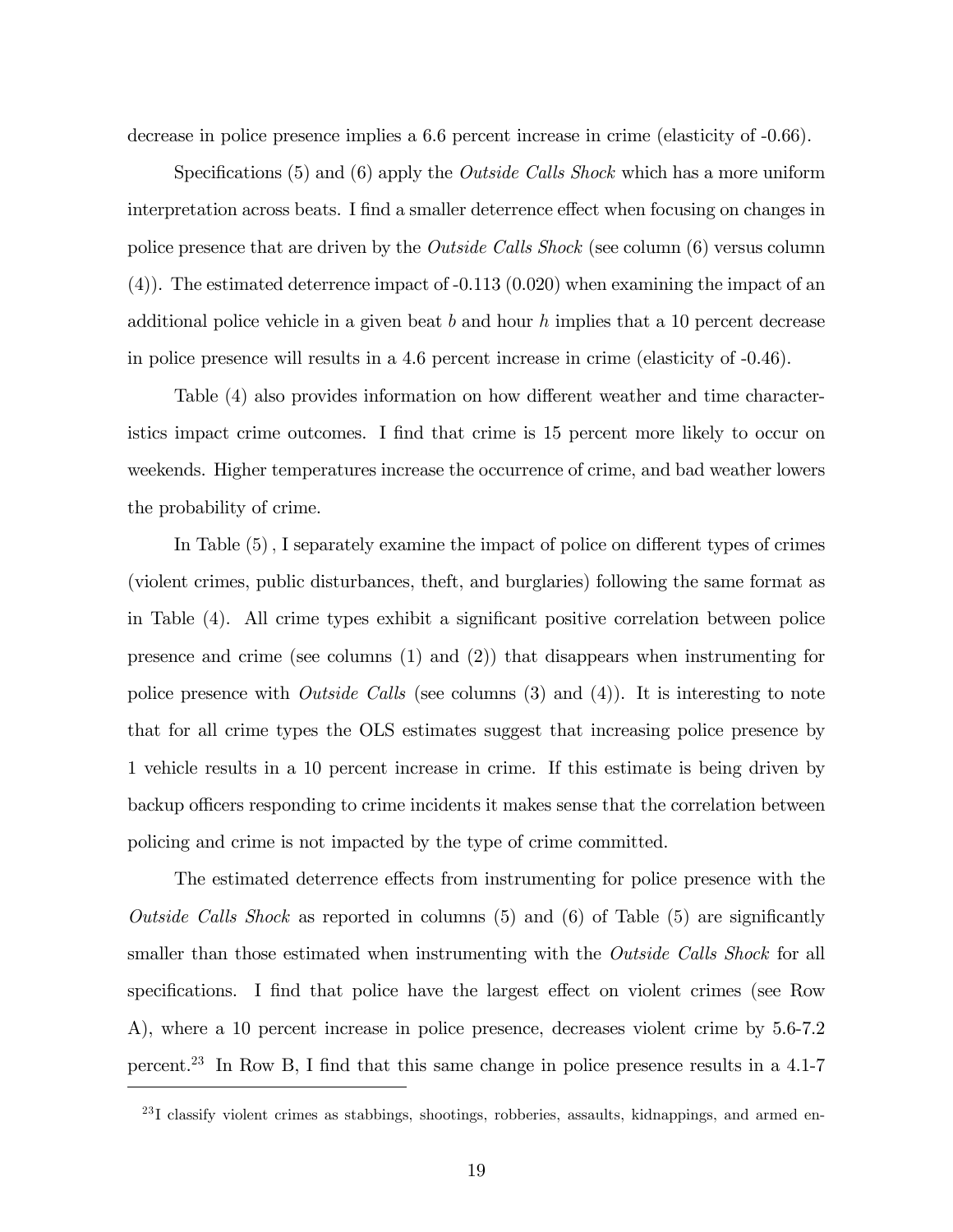percent decrease in public disturbances.<sup>24</sup> I also find a significant effect of police presence on theft in Row C, where a 10 percent increase in police presence is expected to reduce theft by 4.5 to 5 percent. I estimate that an increase in police presence will have the smallest effect on burglary (elasticity of 0.3-0.4).

In order to ensure the robustness of my results I run my analysis using an alternative Outside Call Shock which is driven by car accidents that occur outside of beat b, as opposed to general unrelated incidents.<sup>25</sup> In Table (6) I continue to find a significant impact of police presence on crime using this alternative instrument. Table (6) also provide an opportunity to examine whether or not crime types are impacted differently by changes in visibility and weather. I Önd that violent crimes, and public disturbances are more likely to occur in warmer weather. Additionally, burglaries and thefts tend to occur on weekdays while violent crimes and public disturbances are more likely on holidays and weekends. Not surprisingly, fewer public disturbances are reported in rainy weather, as these incidents usually occur outside.

As an additional check on this model, I show that these strong impacts of police presence on crime disappear when focusing on urgent non-crime related incidents, or beats that are known to have privately funded security patrol. In the first column of Table (7), I examine the impact of police presence on calls related to mental health, child abandonment, and suicide. These calls should not be sensitive to the probability of punishment and indeed, when instrumenting with the *Outside Call Shock* I find no sig-

counters. The deterrence impact was calculated by taking the estimate impact of an additional police vehicle on violent crime  $(-0.076$  (using OC instrument)  $\& -0.059$  (using OCS instrument)) relative to the average violent crime rate of 0.063. Thus, the OC (OCS) estimate implies that an additional police car results in a 120 (94) percent decrease in crime. Since the average amount of police presence is 0.6, a 10 percent increase in police presence requires dividing the full hour impact (a 167% increase in police presence) by 16.7.

 $^{24}$ I classify public intoxication, illegal parking, suspicious behavior, prostitution, loud music, gun fire, speeding, road rage, and panhandlers as public disturbances.

 $^{25}$ Unrelated incidents are defined in this paper as those reporting mental health, child abandonment, fire, animal attacks, abandoned properties, dead people, suicides, and drug houses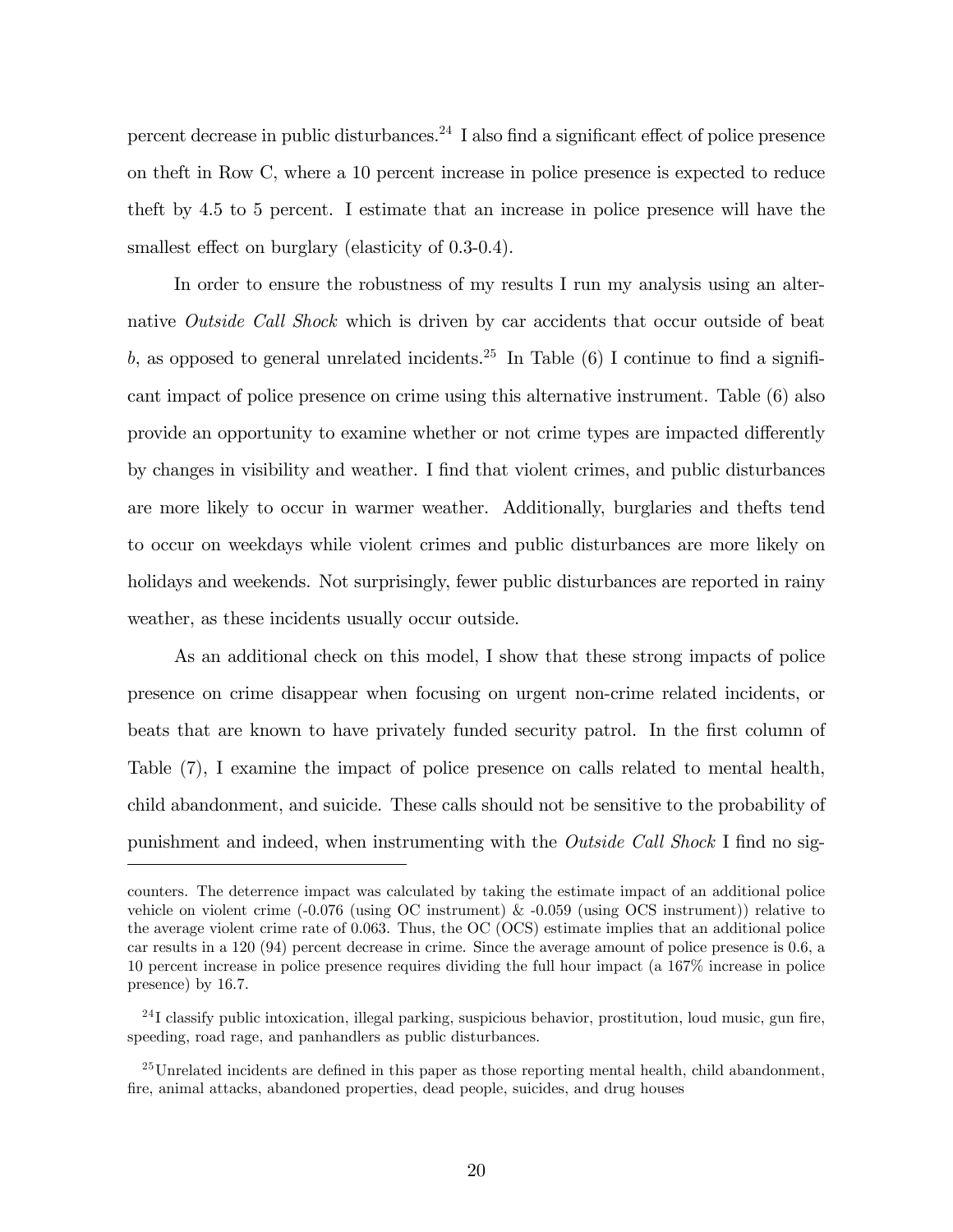nificant deterrence effect.<sup>26</sup> In columns  $(2)-(5)$ , I run my analysis separately on 17 beats in Dallas, Texas that included a public improvement district (PID) in 2009. Since these beats have additional privately paid security patrols it seems less likely that criminals would change behavior due to a DPD officer's presence (or lack thereof). Indeed, my analysis suggests that Public Improvement Districts show little sensitivity to decreases in police presence on crime related to public disturbances, theft, and burglary. However, I continue to find a significant impact of police presence on violent crimes within Public Improvement Districts.

# 5 A Closer Look at the Mechanisms of Deterrence

My estimates suggest that police presence at the beat level can significantly impact crime. The next step is to understand the mechanism by which police presence changes behavior. What are patrol officers doing to prevent crime? Are police officers more effective when allocated to smaller areas? Does an increase in police presence this hour displace crime to the next hour or alternatively, to a neighboring beat?

Police officers engage in both active patrol (e.g. stops, questioning, frisks) and passive patrol (e.g. car patrol, paperwork) when working a beat. In order to correctly interpret my deterrence results, it is relevant to understand the extent to which Outside Calls and the Outside Calls Shock instruments impact active police patrol. This differentiation is important for gaining insight into whether or not an empty patrol car (or an o¢ cer who is simply Ölling out paperwork in his/her car) can have the same deterrence effect as an officer actively patrolling the streets. I therefore use arrests as a proxy for active police presence and examine how they are impacted by changes in police presence that are driven by out of beat calls.

In Table  $(8)$ , I find a significant impact of police presence on arrests when in-

<sup>&</sup>lt;sup>26</sup>I focus on calls reporting mental health, child abandonment, and suicide as these incidents are unlikely to be deterred by police presence but still require immediate police assistance.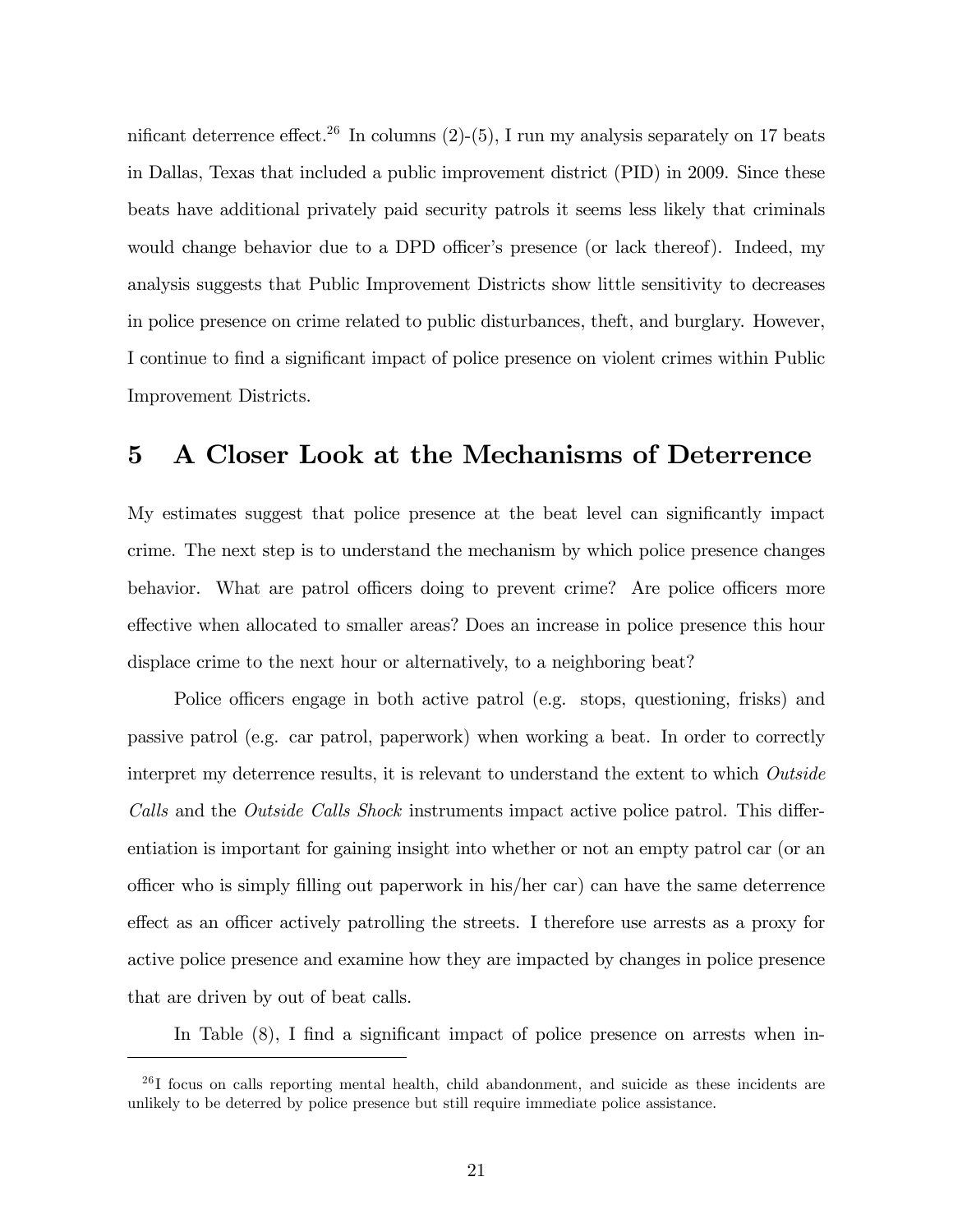strumenting with both *Outside Calls* and the *Outside Calls Shock*. Thus, a 10 percent increase in police presence increases the probability of arrest by 3 to 5.5 percent, thereby doubling the average arrest rate per beat and hour. This suggests that police are creating deterrence, not only by being present in the area, but actively reminding individuals that there are repercussions for criminal behavior.<sup>27</sup>

If police presence impacts crime by providing a visual reminder of the costs of crime, I would expect smaller beats, where officers are more likely to be seen, to be more affected by losing a police vehicle than larger beats. In Table  $(9)$ , I run my analysis separately for small beats (less than 4 miles of roads), midsize beats (4 to 8 miles of roads), and large beats (more than 8 miles of roads). I find that police vehicles have a larger impact on crime in smaller areas when using Outside Calls and the Outside Calls Shock instruments. When instrumenting for police presence with  $OC$ , I find that each additional car reduces crime by 0.191 (0.044) in the smaller beats versus 0.228  $(0.043)$  in midsize beats and  $(0.102)(0.025)$  in the larger beats. This implies that a 10 percent increase in police presence in a small beat at a given hour results in a 3.9 percent decrease in crime  $(100 \times 0.03 \times \frac{-0.191}{0.145})$ , versus a 6.5 percent decrease in large beats  $(100 \times 0.09 \times \frac{-0.102}{0.141}).$ 

It is interesting to note that while smaller beats are more affected than larger beats by a given level of police presence, at the margin large beats benefit more from a 10 percent increase in police presence.<sup>28</sup> This is driven by the significant difference in average police presence between small and large beats, where small (large) beats average 20 (57) minutes of police presence per hour. I estimate a slightly larger impact of police presence on small beats and significantly smaller impact on large beats

 $27$ When examining hourly data it seems reasonable that arrests impact crime by increasing awareness of police presence as opposed to incapacitation. An incapacitation effect would only make sense in this case if the individual arrested had planned to commit a crime at that exact unit of time.

 $^{28}$ My estimates represent the impact of an additional police vehicle on crime. As discussed previously since what is driving these estimates is the reality that officers are being withdrawn from their allocated beats, it is relevant to discuss the impact of a decrease in police presence.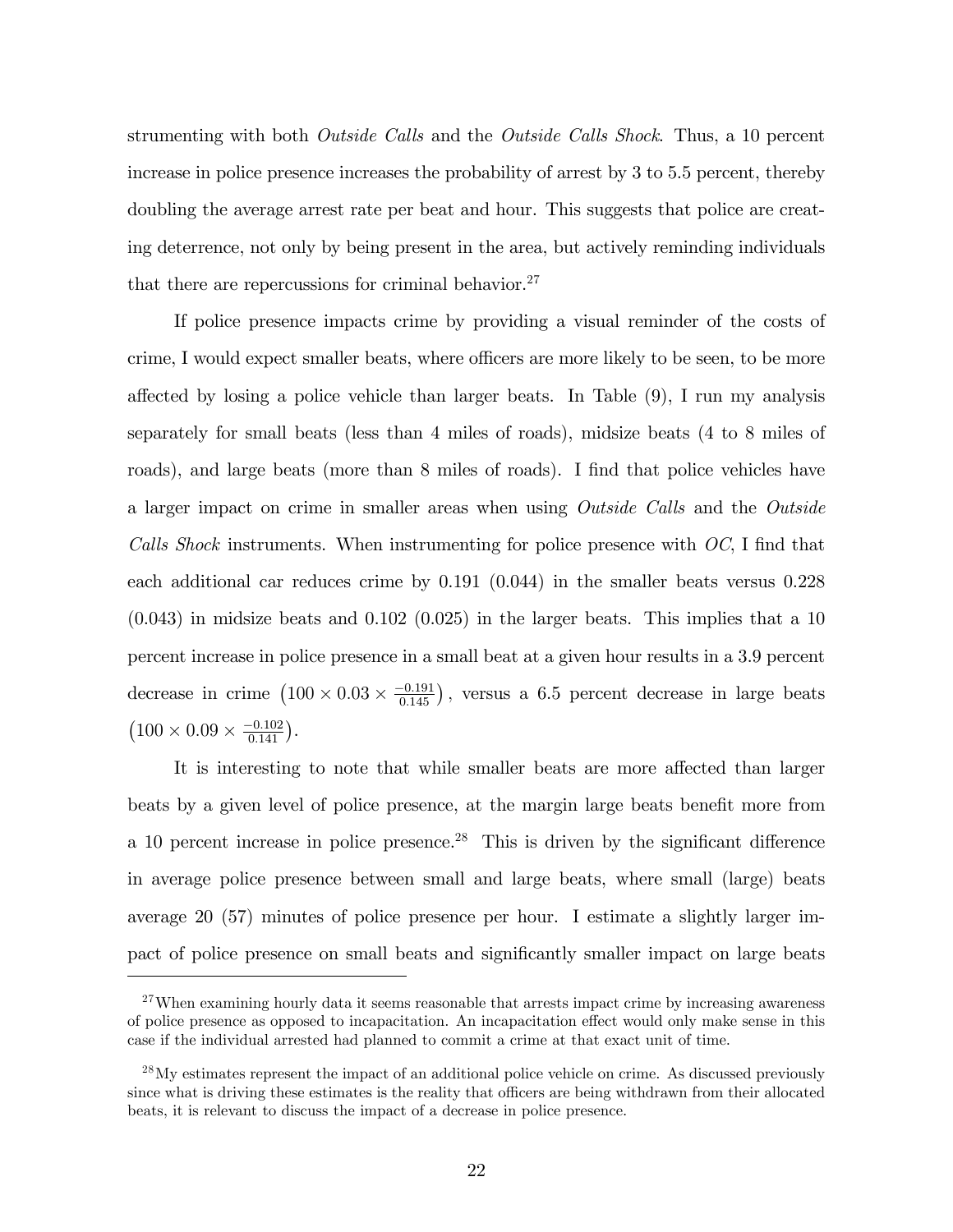when instrumenting with the *Outside Calls Shock* instrument. Specifically, a 10 percent increase in police presence in a small beat at a given hour results in a 4.7 percent decrease in crime  $(100 \times 0.03 \times \frac{-0.226}{0.145})$ , versus a 2.5 percent decrease in large beats  $(100 \times 0.09 \times \frac{-0.039}{0.141})$ . This baseline rate of police presence per beat may also contribute to the size of the deterrence effect. In other words, taking an officer away from a beat that averages little to no police presence may be more detrimental to crime control than taking an officer from a beat with relatively high levels of police presence.

Throughout this paper I have focused on estimating the immediate impact of police presence on crime. In Table (10), I consider how police presence in previous hours impacts crime in hour  $h$ . A positive coefficient on previous police presence would suggest a displacement effect, where the location of officers impacts the timing of crime as opposed to the occurrence of crime. In specifications  $(1)-(3)$ , I consider the impact of police presence in the previous hour, previous 2 hours, and previous 3 hours on total crime. In all specifications and time periods I instrument for actual police presence with the Outside Calls Shock. The impact of past presence on current crime is not statistically significant from zero in any of these specifications.

The question of deterrence versus geographic displacement is an important issue. my findings suggest that increasing the size of the patrol force would decrease crime (as this could hypothetically allow an increase in police presence in all locations). However, if increasing police presence in one location simply shifts crime to the next location, it could raise significant concerns about increasing police presence in a specific beat. I therefore consider the impact of police presence at larger geographic levels, where I would expect to find a smaller impact of police presence on crime if criminals are shifting their activities to neighboring beats. In Dallas, beats are grouped into sectors, with each sector comprised of roughly 7 beats. Table (11) summarizes how changes in police presence at the sector level impact crime. I instrument for police presence using the average Outside Calls Shock for beats in that sector during that hour long period. My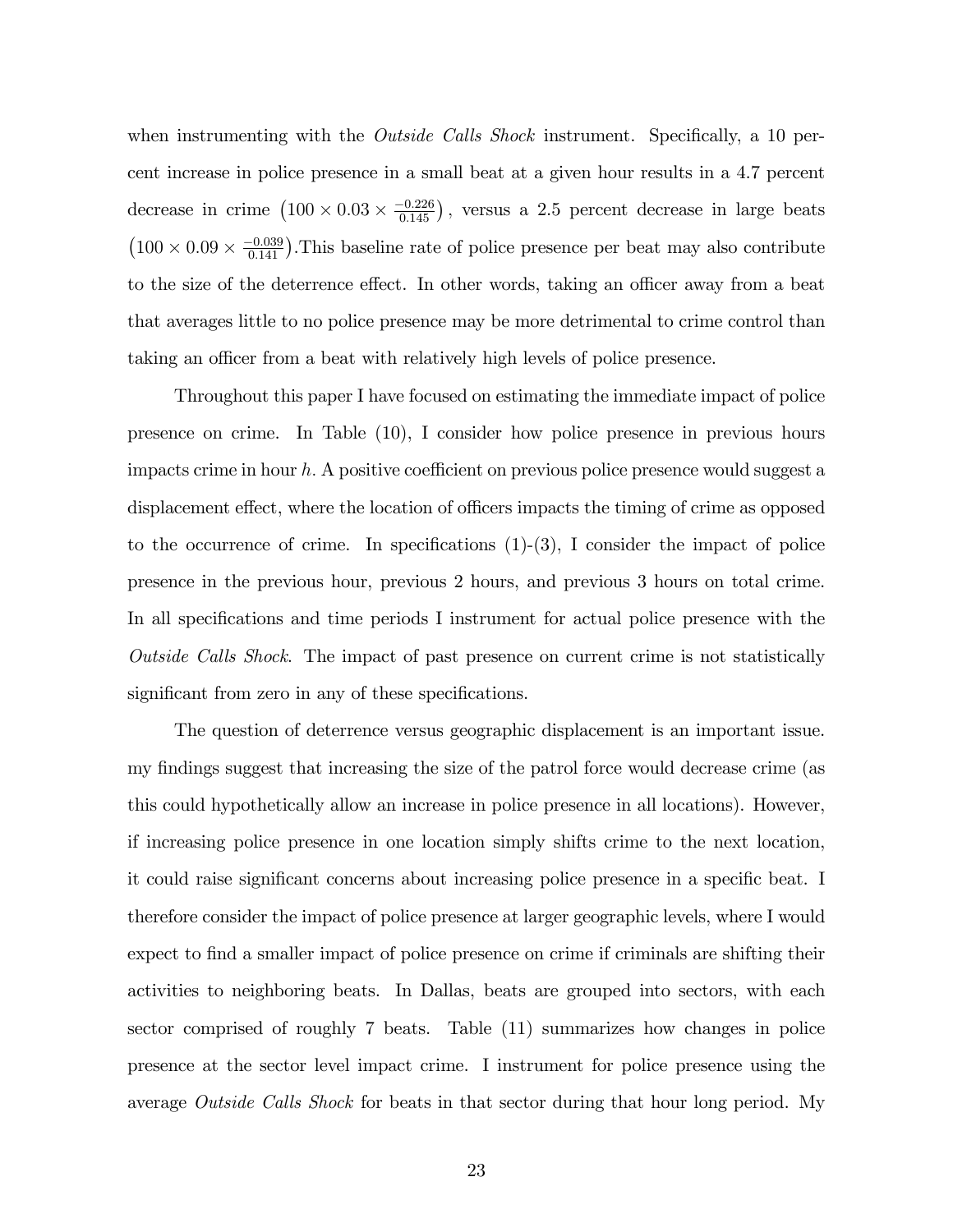estimated deterrence results are very similar to those found when running the analysis at the beat level (see Table (6)). If crime were displacing to neighboring beats, I would expect a decrease in crime at the beat where the police car was located, combined with an increase in crime at neighboring beats. These results suggest that crime does not easily displace to neighboring areas.

# 6 Conclusion

While there exists an abundance of research and views regarding the deterrent effects of policing on crime, there has yet to be a detailed analysis using information on how the exact location of police officers affects behavior. In a survey conducted in May 2010, 71 percent of city officials reported decreases in the number of police personnel in order to deal with budget cuts resulting from the economic downturn.<sup>29</sup> With lower budgets, police departments are being forced to make tough decisions regarding police activities and deployment. Understanding how these deployment techniques impact crime is key for optimizing outcomes given the current budgets.

Police department performance measures are often a function of crime rates, arrests, response times, and clearance rates (the proportion of crimes reported that are cleared by arrests). Some deterrence programs may take time to develop and see results. Thus, a police department that is very involved in neighborhood based crime reduction activities may get little reward for its effort in terms of decreased crime rates. Additionally, as crime rates and clearance rates are ináuenced by outside factors and their outcomes are a more noisy reflection of investment, departments may prefer to focus on shortening response times, an easily measured police activity.<sup>30</sup> Indeed, The Dallas Morning News reported in 2013 that after criticism of rising response times to 911 calls

 $^{29}$ Information released in "The Impact of The Economic Downturn on American Police Agencies" by the US Department of Justice, October 2011

 $30$ See Davis (2012) for a more in depth discussion regarding police outcomes and outputs (police investment).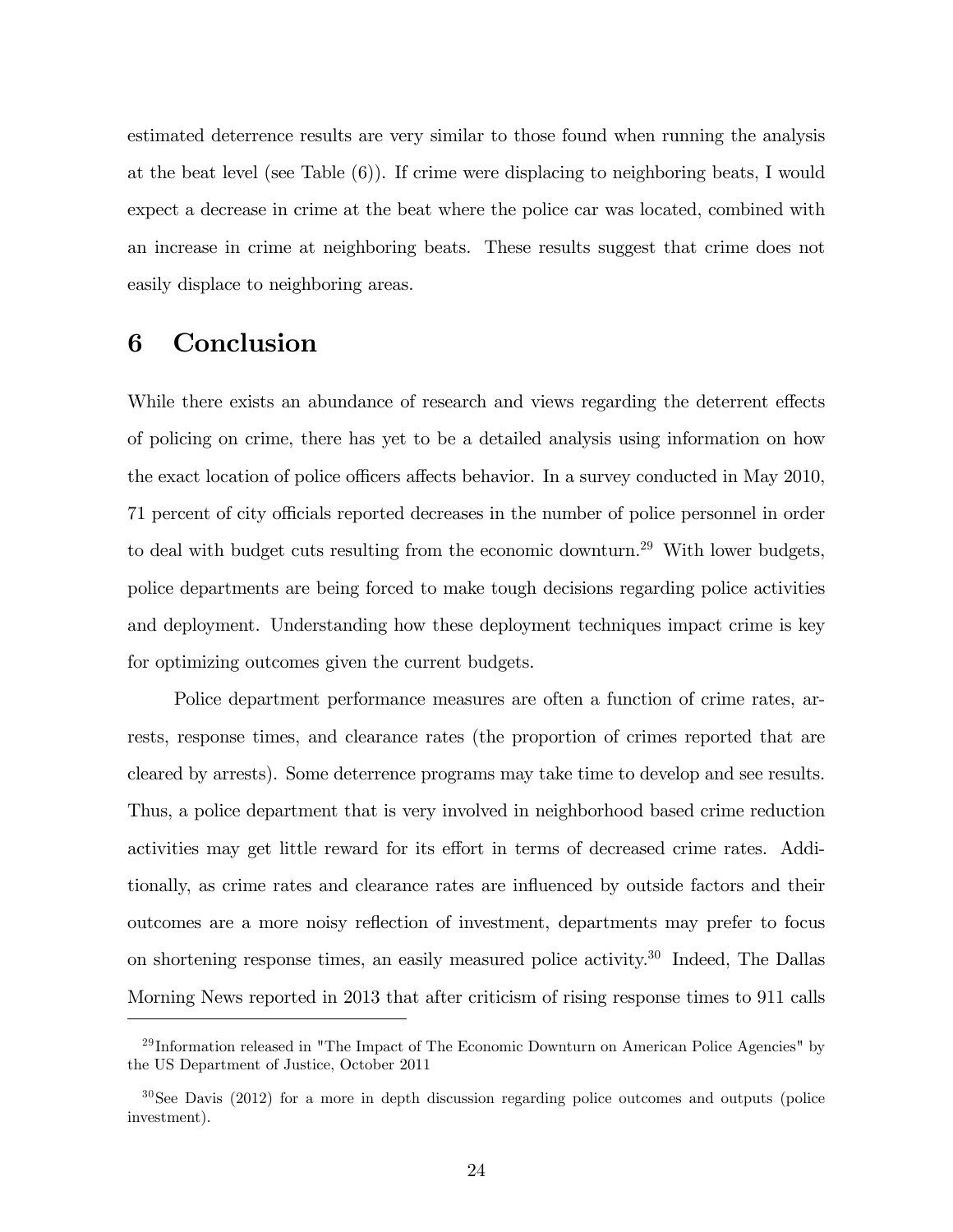the Dallas Police Department "temporarily reassigned dozens of officers who normally spend much of their time targeting drug activity to duties where they respond to 911 calls" (Eiserer, 2013).

The results presented in this paper raise concerns that frequently assigning officers to out of beat 911 calls may have significant costs in terms of deterring future crimes. I estimate that each 10 percent decrease in police presence at a given beat and hour increases crime at that location by 4.6 percent. These estimates are especially relevant to 911 calls as my instruments focus on shifts in police presence that are created because o¢ cers are assigned to incidents outside of their beat. This paper asks the question, what happens when a police car leaves its allocated area to fulfill other departmental duties? I find that shortening response times may directly impact the deterrence effect of patrol officers. This problem will only increase as the number of hired police officers decreases in size.

Despite the concern that deterrence is negatively impacted by the assignment of officers to out of beat calls, the flip side of this finding, is that the thin allocation of o¢ cers across large areas (which is driven by the rapid response philosophy) can have crime prevention benefits. The prevalent assumption that there is a tension between the rapid response philosophy and deterrence is not borne out of my research. In other words, the fact that the movement of these allocated officers impacts crime, implies that allocating officers in an effort to provide fast response times can be wedded to a deterrence policy. While the allocation of officers to beats may be driven by the demands of providing fast response times, in reality, the presence of these cars reduce the probability of crime. While this implies that it may be possible for police executives "to have your cake and eat it too," it also highlights the caution that must be taken in order to maximize the deterrence benefits of a rapid response system. While arriving quickly at the scene of an incident may help to lower the expected benefit of committing a crime (see Becker (1968) and Blanes i Vidal & Kirchmaier (2015)), it can also disrupt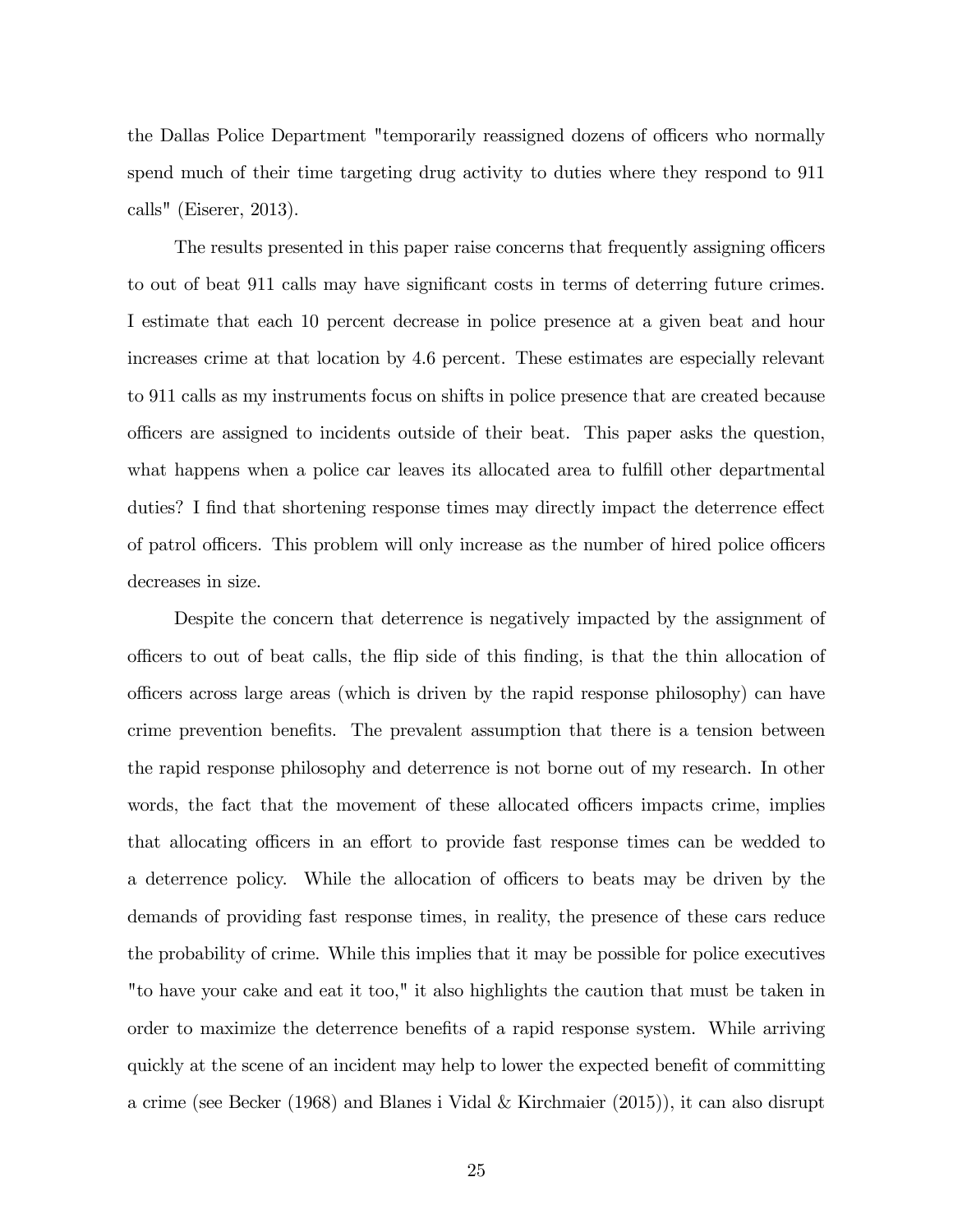preemptive police activity. My results suggest that optimizing the impact of policing on crime requires weighing the costs and benefits of assigning officers to out of beat calls.

In addition to providing a measure of the crime costs of decreasing police force size throughout the US, this paper provides insight into the mechanism through which police reduce crime. My outcomes are particularly interesting given recent studies that imply that policing is only effective when focused at specific high crime locations.<sup>31</sup> One interpretation of my results is that police do not need to be micro managed and simply assigning them to a fairly large geographic area (beats average 1 square mile) will reduce crime. However, the Dallas Police Department is known to follow a directed patrol data driven strategy that attempts to direct patrol specifically to hotspot areas (street blocks with very high crime rates). Thus, within the beat, allocated police may be focused on specific hot spot areas that they are forced to abandon when answering a call.

This paper attempts to shed light on what police are doing in order to lower crime. My results show that their geographic presence alters crime outcomes. The next natural step is to understand how the activities of patrol officers impact crime outcomes. I find that assigning officers to out of beat calls, not only reduces police presence, but also lowers arrest rates. Since the analysis in this paper focuses on the immediate impact of police at a given hour on crime, these results suggest that this decrease in arrests (as police presence decreases) could be increasing crime. This effect is different from a long term incapacitation effect that is often attributed to arrests, where crime decreases because more criminals are being taken off the streets.<sup>32</sup>

 $31$ See works by Weisburd et al. (2015) and Koper & Mayo-Wilson (2012).

 $32$ See work by Ater et al. (2014) that find a significant impact of arrests on crime that they attribute to an incapacitation effect.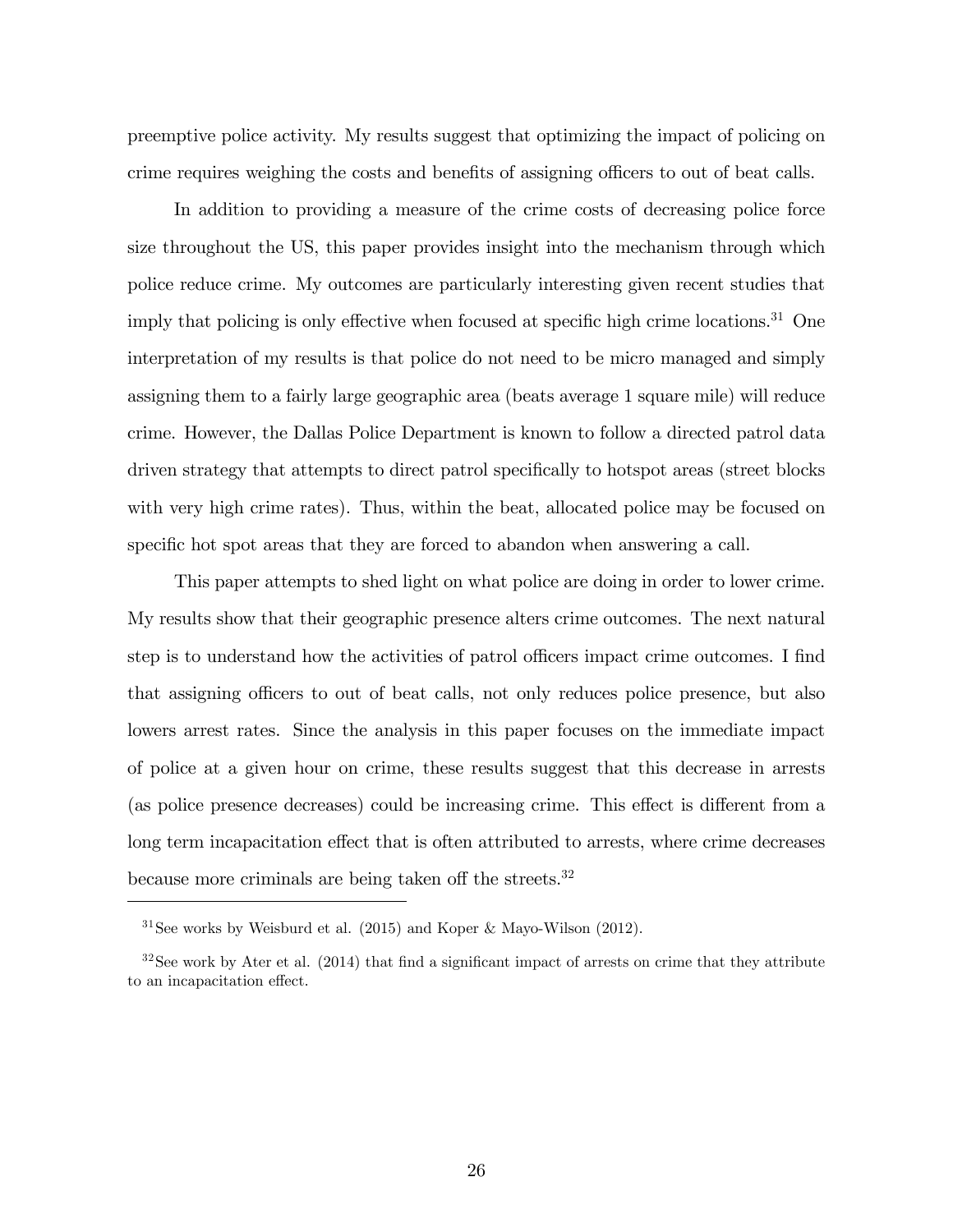## References

- [1] Ater, Itai, Yehonatan Givati, and Oren Rigbi. "Organizational Structure, Police Activity and Crime." Journal of Public Economics, Vol. 115, (2014): 62-71.
- [2] Becker, Gary S., "Crime and Punishment: An Economic Approach", Journal of Political Economy, Vol. 76 (1968).
- [3] Berkshire Advisors Inc., "Dallas Police Department Management and Efficiency Study" (2004).
- [4] Blanes i Vidal, Jordi and Tom Kirchmaier. "The Effect of Police Response Time on Crime Detection." CEP Discussion Paper, No. 1376 (2015).
- [5] Braga, A. A., D.L. Weisburd, E.J. Waring, L.G. Mazerolle, W. Spelman, and F. Gajewski. "Problem-Oriented Policing in Violent Crime Places: A Randomized Controlled Experiment." Criminology, Vol. 37 (1999), pp. 541-580.
- [6] Braga, Anthony A., "Getting Deterrence Right? Evaluation Evidence and Complementary Control Mechanisms." Criminology & Public Policy, Vol. 11, no. 2 (2012).
- [7] Cameron, Samuel. "The Economics of Crime Deterrence: A Survey of Theory and Evidence." Kyklos, 41, no. 2 (1988): 301-323.
- [8] Chalfin, Aaron, and Justin McCrary. "Are US Cities Under-Policed? Theory and Evidence." The Review of Economics and Statistics, (forthcoming).
- [9] Chalfin, Aaron, and Justin McCrary. "Criminal Deterrence: A Review of the Literature." Journal of Economic Literature, (forthcoming).
- [10] Cohen, Jacqueline, and Jens Ludwig. "Policing Crime Guns." Evaluating gun policy: effects on crime and violence. Brookings Institution Press, Washington, DC (2003): 217-39.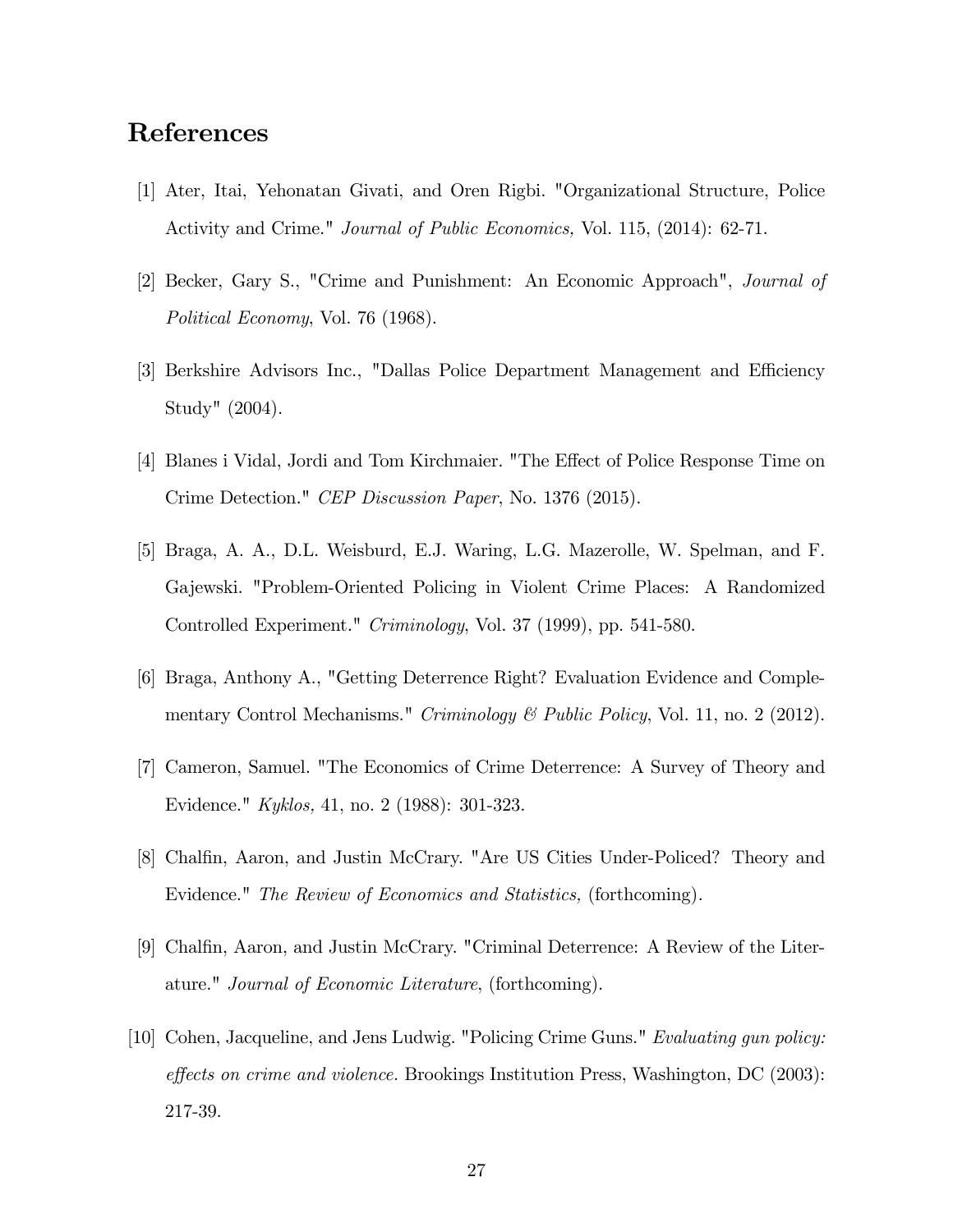- [11] Corman, Hope and H. Naci Mocan. "A Time-Series Analysis of Crime, Deterrence, and Drug Abuse in New York City." The American Economic Review. Vol. 90, No. 3 (2000), pp.584-604.
- [12] Davis, Robert C. "Selected International Best Practices in Police Performance Measurement." Rand Corporation,  $(2012)$ .
- [13] Di Tella, Rafael and Ernesto Schargrodsky. "Do Police Reduce Crime? Estimates Using the Allocation of Police Forces after a Terrorist Attack." The American Economic Review. Vol. 94, No. 1 (2004), pp.115-133.
- [14] Draca, Mirko, Stephen Machin, and Robert Witt. "Panic on the Streets of London: Police, Crime, and the July 2005 Terror Attacks." The American Economic Review (2011): 2157-2181.
- [15] Durlauf, Steven N. and Daniel S. Nagin, "Imprisonment and crime." Criminology  $& Public Policy, Vol. 10 (2011), pp. 13–54.$
- [16] Eck, John E., and Edward Maguire. "Have Changes in Policing Reduced Violent Crime? an Assessment of the Evidence." The crime drop in America 207, (2000): 228.
- [17] Eiserer, Tanya. "Dallas Police Shift More Manpower, Money to 911 Calls." The Dallas Morning News, 1 June 2013.
- [18] Evans, William N. and Emily G. Owens. "COPS and Crime." Journal of Public Economics. Vol. 91 (2007), pp. 181-201.
- [19] Gottfredson, Michael R., and Travis Hirschi. A General Theory of Crime. Stanford University Press, 1990.
- [20] Gould, Eric D. and Guy Stecklov. "Terror and the Costs of Crime." Journal of Public Economics. Vol. 93 (2009), pp. 1175-1188.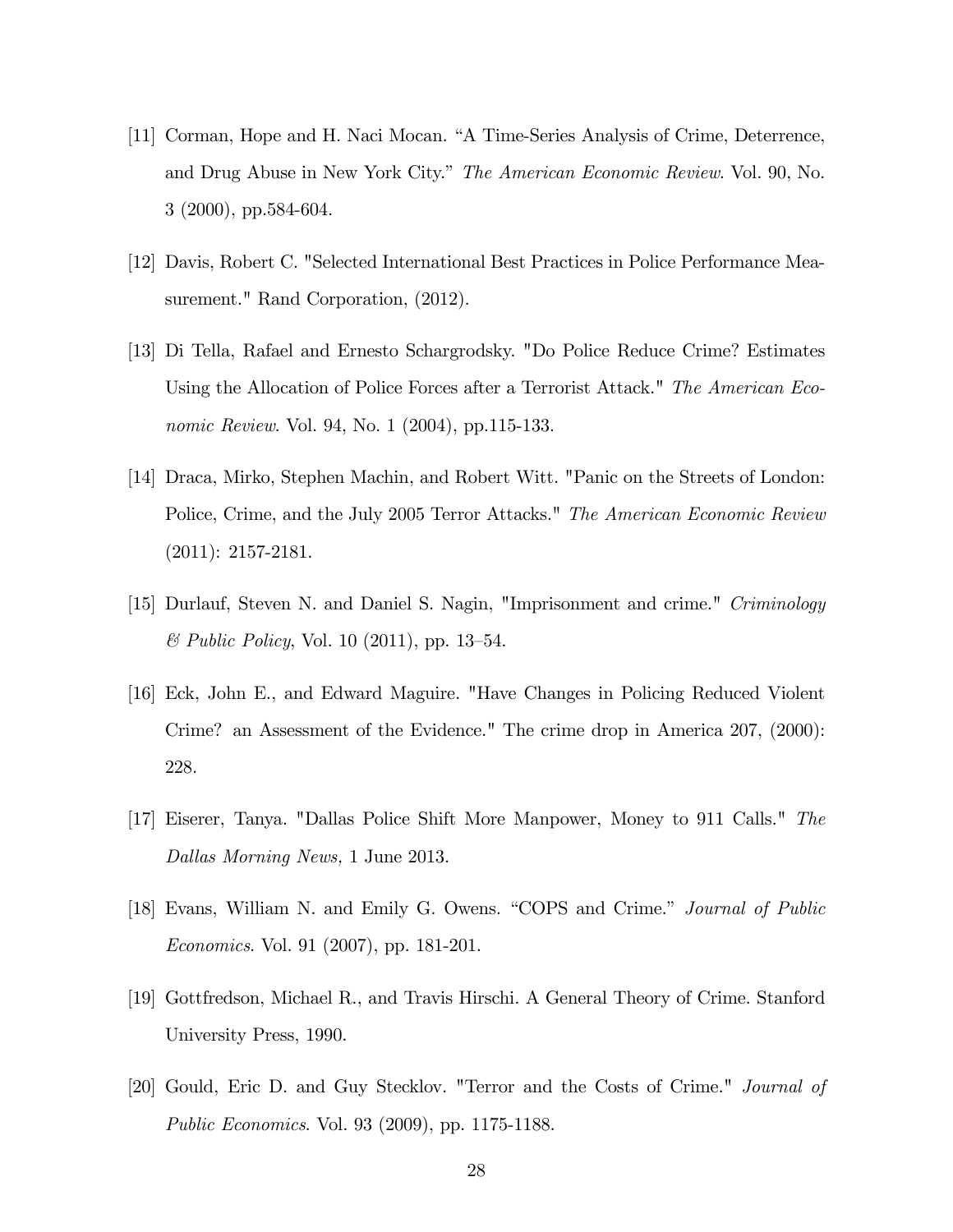- [21] Kelling, George L., Tony Pate, Duane Dieckman, and Charles E. Brown. "The Kansas City Preventive Patrol Experiment." The Police Foundation (1974).
- [22] Kelling, George L., and Mark Harrison Moore. "The Evolving Strategy of Policing." *Perspectives on Policing*, No. 4, US Department of Justice, Office of Justice Programs, National Institute of Justice Washington, DC, (1988).
- [23] Klick, Jonathon and Alexander Tabarrok. "Using Terror Alert Levels to Estimate the Effect of Police on Crime." Journal of Law and Economics, Vol. 48, No. 1 (Feb., 2005), pp. 267-279.
- [24] Koper C, Mayo-Wilson E. Police. "Strategies to reduce illegal possession and carrying of firearms: Effects on gun crime." Campbell Systematic Reviews (2012).
- [25] Larson, Richard C. "What Happened to Patrol Operations in Kansas City? A Review of the Kansas City Preventative Patrol Experiment." Journal of Criminal Justice (1975), pp. 267-297.
- [26] Levitt, Steven D. "Using Electoral Cycles in Police Hiring to Estimate the Effect of Police on Crime." The American Economic Review (1997): 270-290.
- [27] Levitt, Steven D. "Using Electoral Cycles in Police Hiring to Estimate the Effects of Police on Crime: Reply." The American Economic Review (2002): 1244-1250.
- [28] MacDonald, John M., Jonathan Klick, and Ben Grunwald. "The Effect of Private Police on Crime: Evidence from a Geographic Regression Discontinuity Design." Journal of the Royal Statistical Society: Series A (Statistics in Society) (2015).
- [29] Machin, Stephen, and Olivier Marie. "Crime and Police Resources: The Street Crime Initiative." Journal of the European Economic Association, 9, no. 4 (2011): 678-701.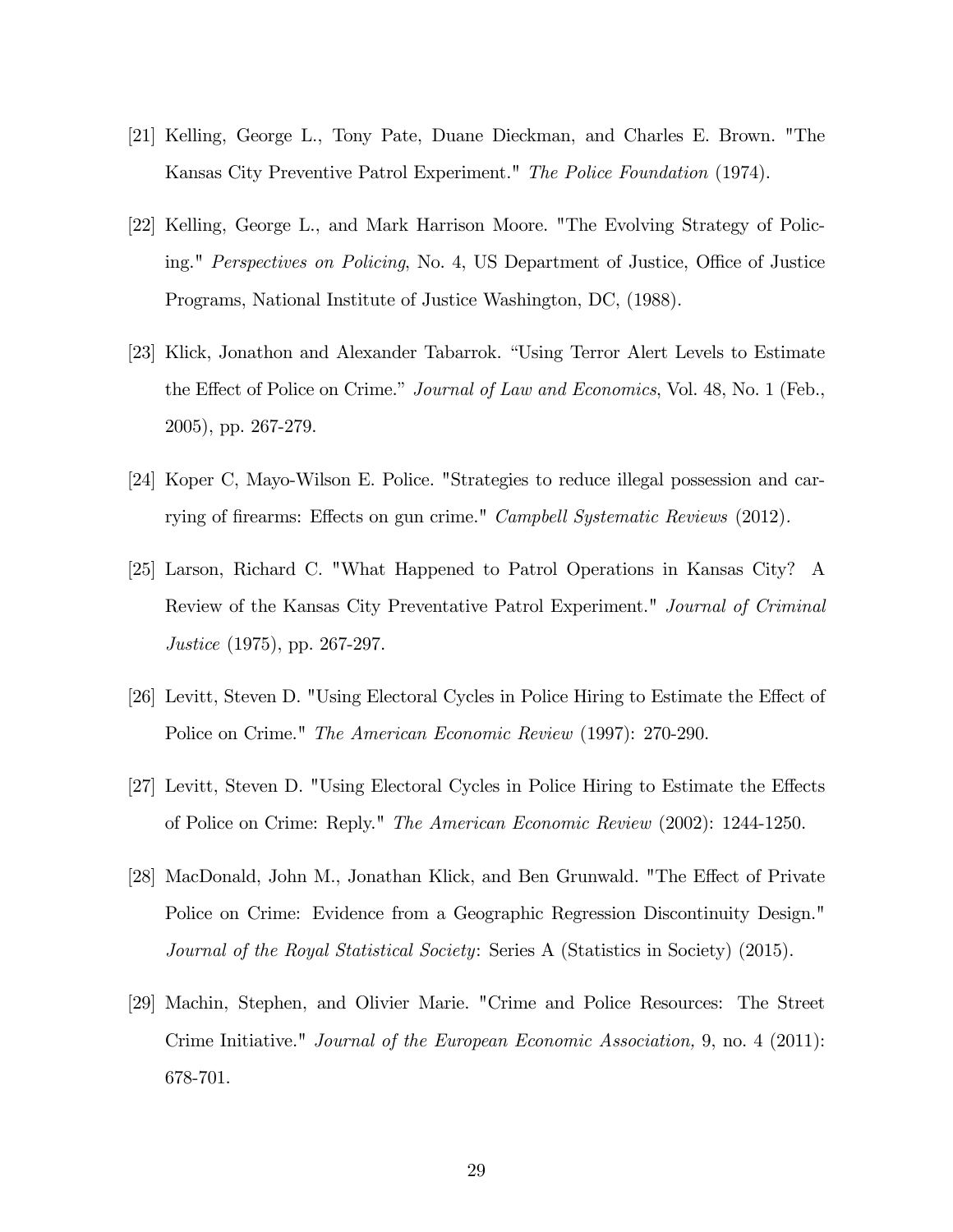- [30] Marvell, Thomas B and Carlisle E. Moody, "Specification Problems, Police Levels, and Crime Rates, Crimonology, Vol. 34, No. 4 (1996), pp. 609-646.
- [31] McCrary, Justin. "Using Electoral Cycles in Police Hiring to Estimate the Effect of Police on Crime: Comment." American Economic Review (2002): 1236-43.
- [32] Nagin, Daniel S. "Deterrence in the Twenty-First Century." Crime and Justice, Vol. 42, No. 1 (2013), pp. 199-263.
- [33] Ratcliffe, Jerry H., Taniguchi, Travis, Groff, Elizabeth R., and Jennifer D Wood, "The Philadelphia Foot Patrol Experiment: A Randomized Controlled Trial of Police Patrol Effectiveness in Violent Crime Hotspots\*." Criminology 49.3 (2011): 795-831.
- [34] Sherman, Lawrence. "The Rise of Evidence-Based Policing: Targeting, Testing and Tracking." Crime and Justice, Vol. 42 (2013): pp. 377-431.
- [35] Sherman, Lawrence W. and David Weisburd. "General Deterrent Effects of Police Patrol in Crime "Hot Spots": A Randomized, Controlled Trial." Justice Quarterly, Vol. 12, No. 4 (Dec., 1995).
- [36] Shi, Lan. "The limits of oversight in policing: Evidence from the 2001 Cincinnati riot", Journal of Public Economics, No. 93 (2009), pp. 99–113.
- [37] Skolnick, Jerome H., and David H. Bayley."The New Blue Line: Police Innovation in Six American Cities." Simon and Schuster, 1988.
- [38] Telep, Cody W., and David Weisburd. "What is Known About the Effectiveness of Police Practices in Reducing Crime and Disorder?", Police Quarterly, (2012), 1098611112447611.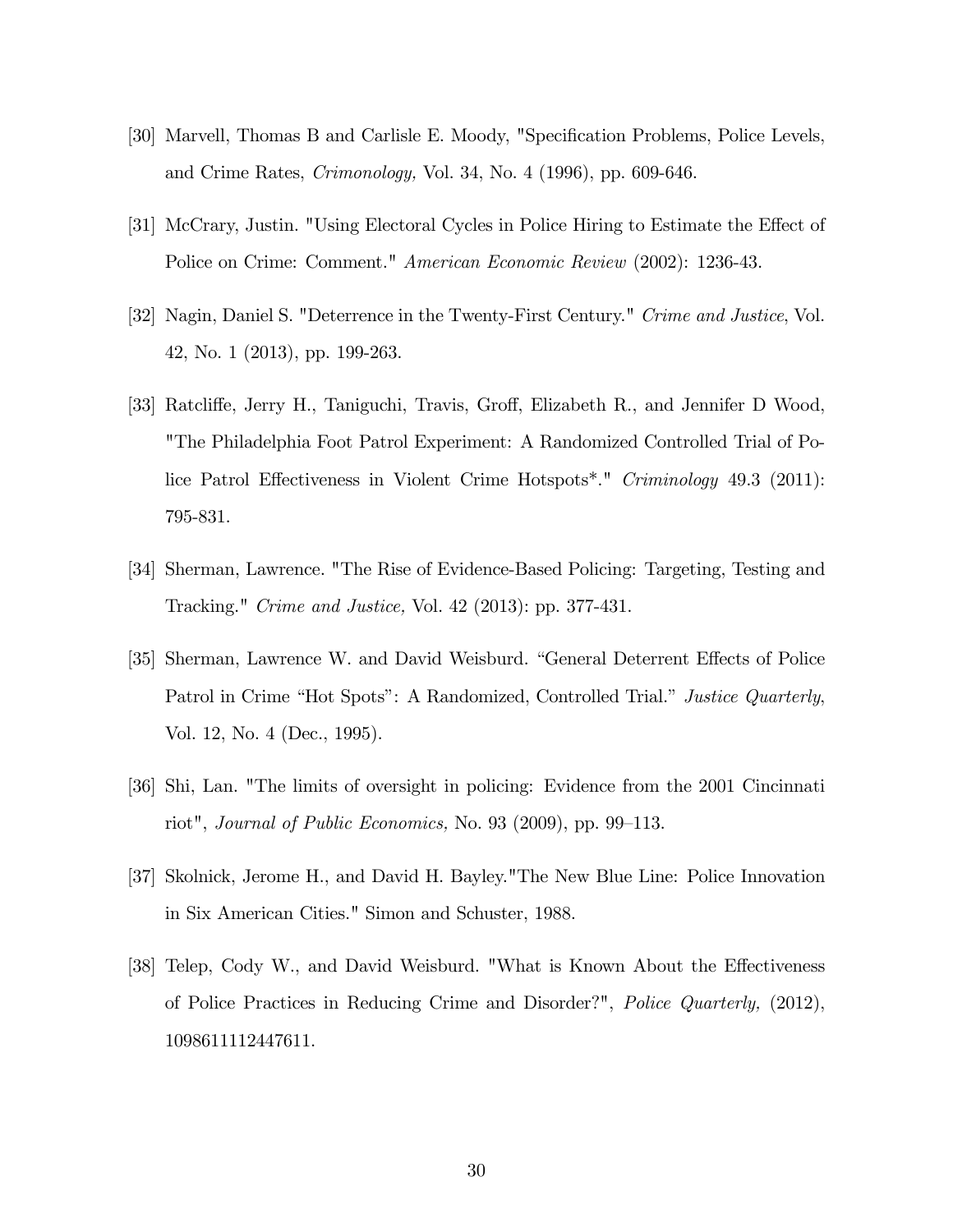- [39] US Dept of Justice. "Impact of the Economic Downturn on American Police Agencies." United States of America: Office of Community Oriented Policing Services (COPS), (2011).
- [40] Weisburd, D. and L. Green. "Policing Drug Hot Spots: The Jersey City Drug Market Analysis Experiment", Justice Quarterly, Vol. 12 (1995), pp. 711-736.
- [41] Weisburd, D, E.Groff, G. Jones, B. Cave, K. Amendola, S-M Yang, R. Emison, "The Dallas Patrol Management Experiment: Can AVL Technologies be Used to Harness Unallocated Patrol Time For Crime Prevention?", Journal of Experimental Criminology, Vol. 11, No 3 (Sep., 2015), pp. 367-391.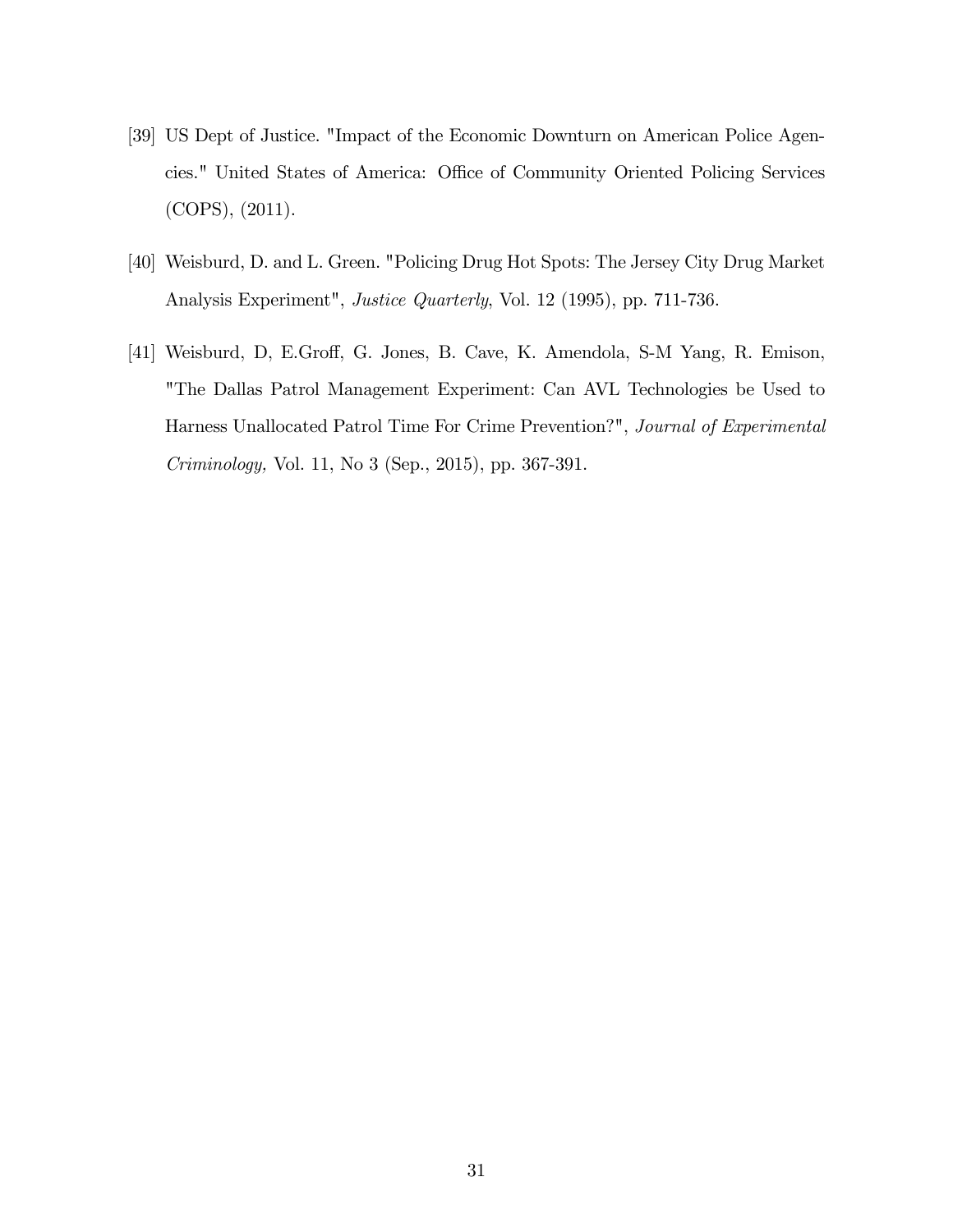### 6.1 Appendix A: The Data Cleaning Process

#### 6.1.1 The Call Data

- 1. 684,584 calls recorded by DPD in Dallas, Texas in 2009
- 2. 551,073 calls after removing duplicate calls and hang-up calls. Calls are defined as duplicates if they are coded as duplicate or false, or if the same problem with the same priority is reported in the same reporting area (the smallest geographic unit used by DPD) within 1.2 hours of each other, or alternatively, if 2 calls are placed reporting incidents that occurred at the exact same geographic coordinates (latitude longitude points) within a 2.4 hour period.
- 3. 304,851 calls reporting incidents of crime: public disturbances, burglaries, violent crimes, and theft.
- 4. 246,222 remaining calls record car accidents, Öres, child abandonment, mental health related incidents, animal attacks, alarms, calls for officer assistance, abandoned property, drug house, suicides, blockage, etc.

Each call is identified by a unique master incident id and mapped to a beat. Time of incident is determined by the time the call was made to the police department.

#### 6.1.2 The Automated Vehicle Locator Data (AVL)

- 1. I map 91,975,620 vehicle pings of information (defined by radio name, latitude longitude points, date, and time) into DPD beats using geographic mapping software.
- 2. In order to differentiate between shifts for a car with the same radio name I assign a new shift if the car has not been active for at least 2 hours.
- 3. Collapse data so each observation includes:
	- radio name (includes name of beat allocated to patrol)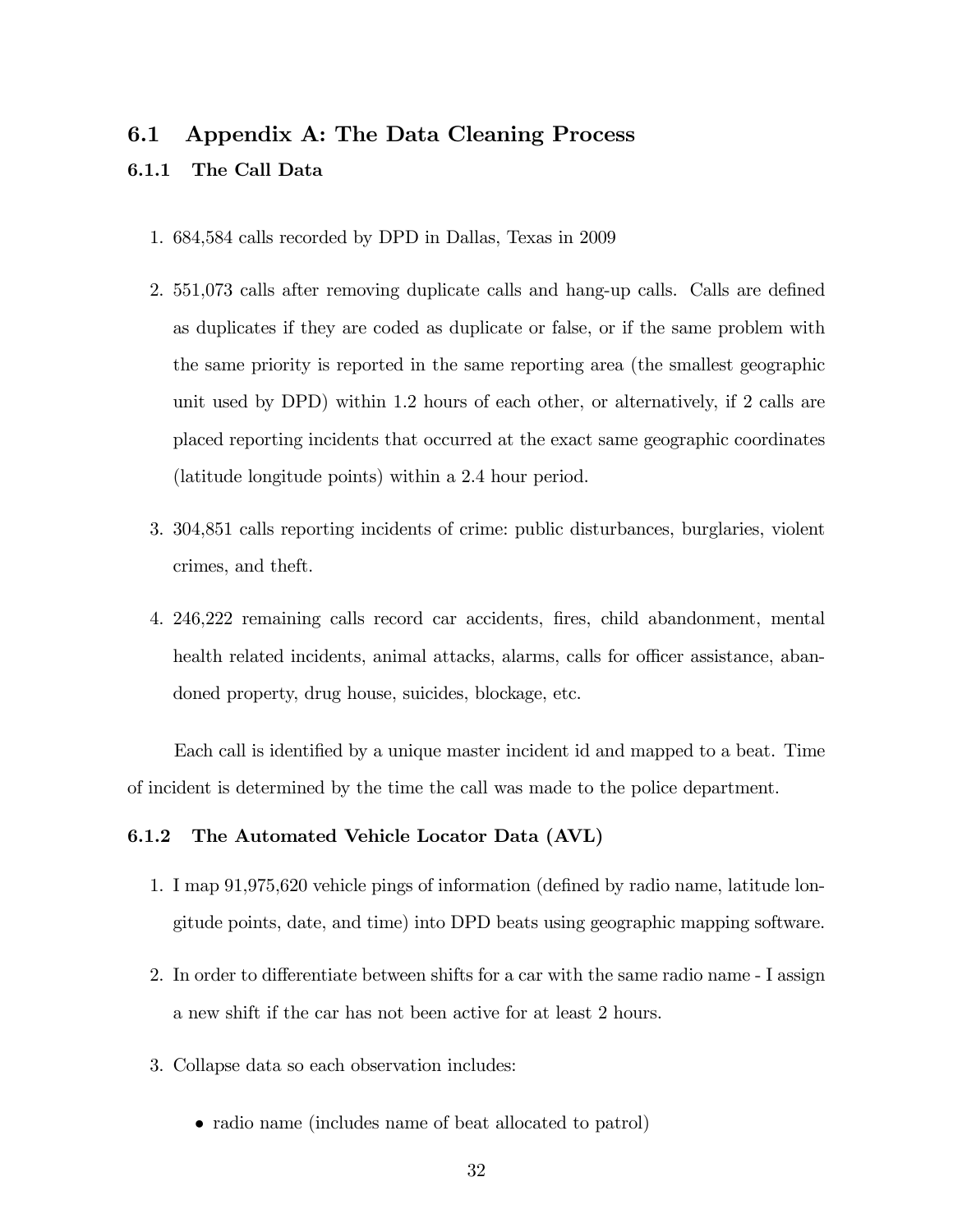- beat
- $\bullet\,$  entrance time to beat
- exit time from beat
- master incident id

#### 6.1.3 The Final Dataset

- 1. Organized by beat, day, and hour
- 2. Minutes of actual presence as defined by latitude  $\&$  longitude location of police vehicles.
- 3. Minutes of allocated presence as defined by radio name and patrol time.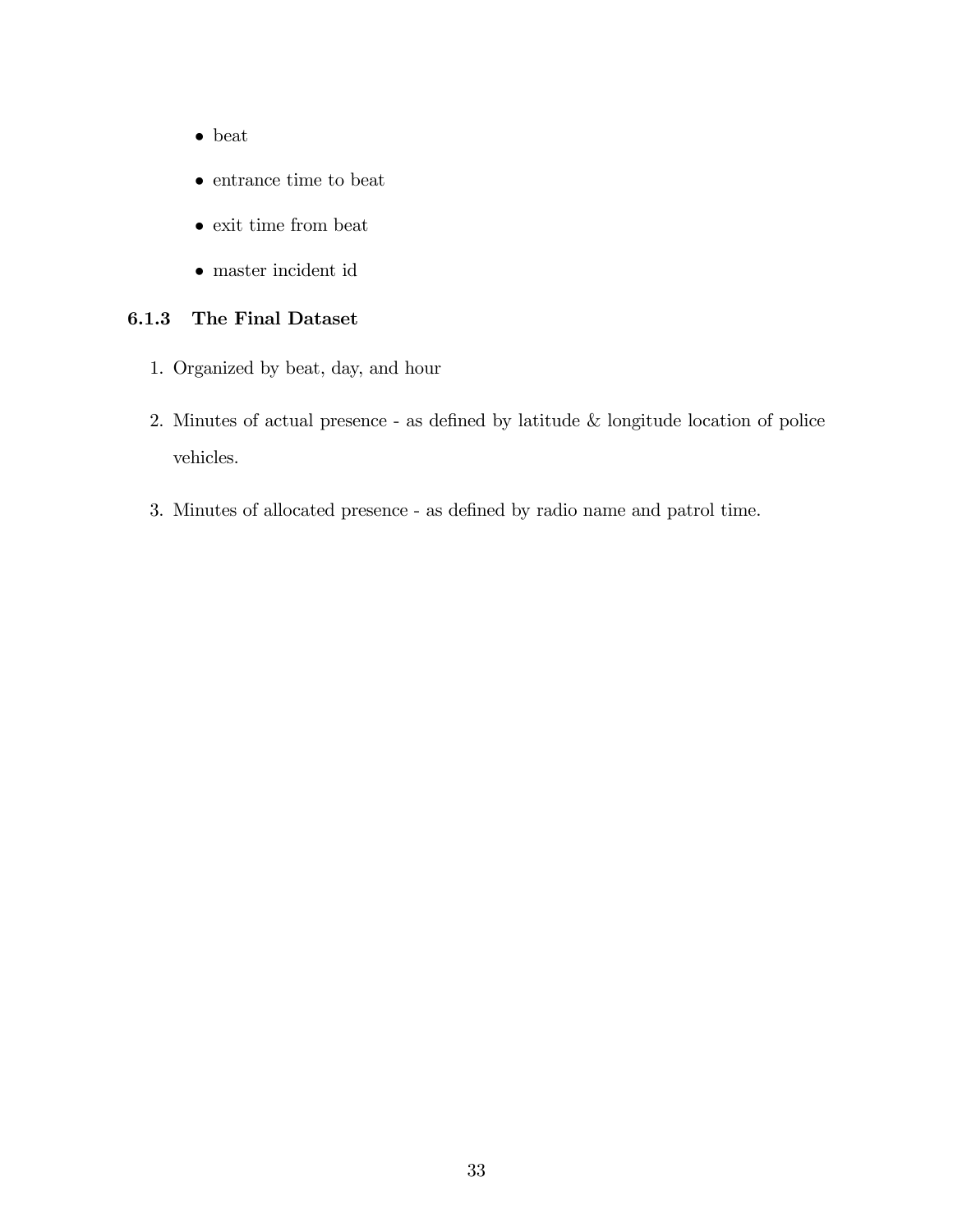

Figure 1: The data was collapsed at each vehicle allocation point. Generally either 0,1, or 2 cars are allocated to patrol a given beat at a given hour. However, if a car did not begin or end patrol on the hour this results in a fraction of car allocation. The size of the circle relates to the density of observations at that car allocation point.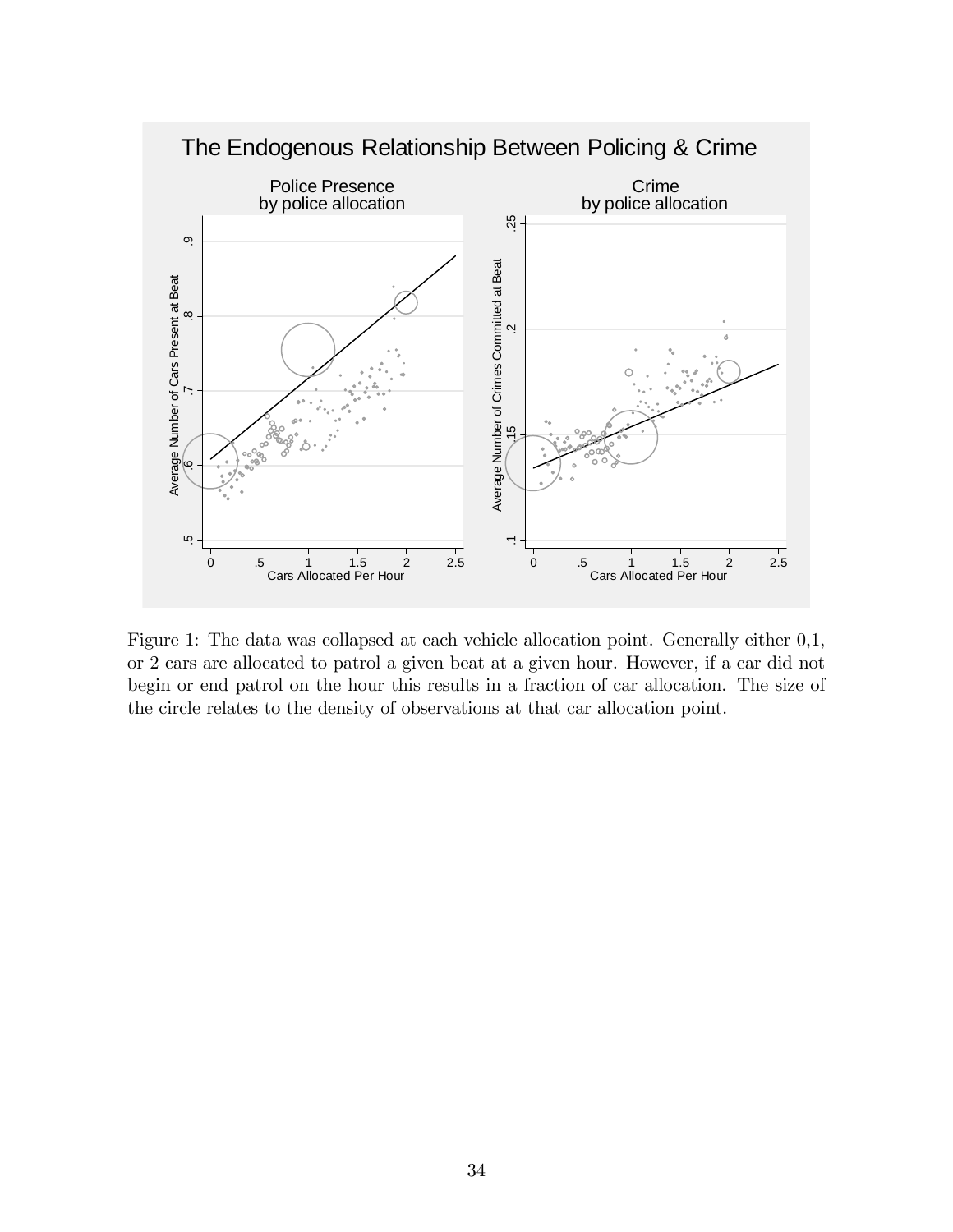

Figure 2: The data was collapsed at each fraction of hour allocated to out of beat calls. The size of the circle relates to the density of observations at that fraction of time allocated to out of beat calls.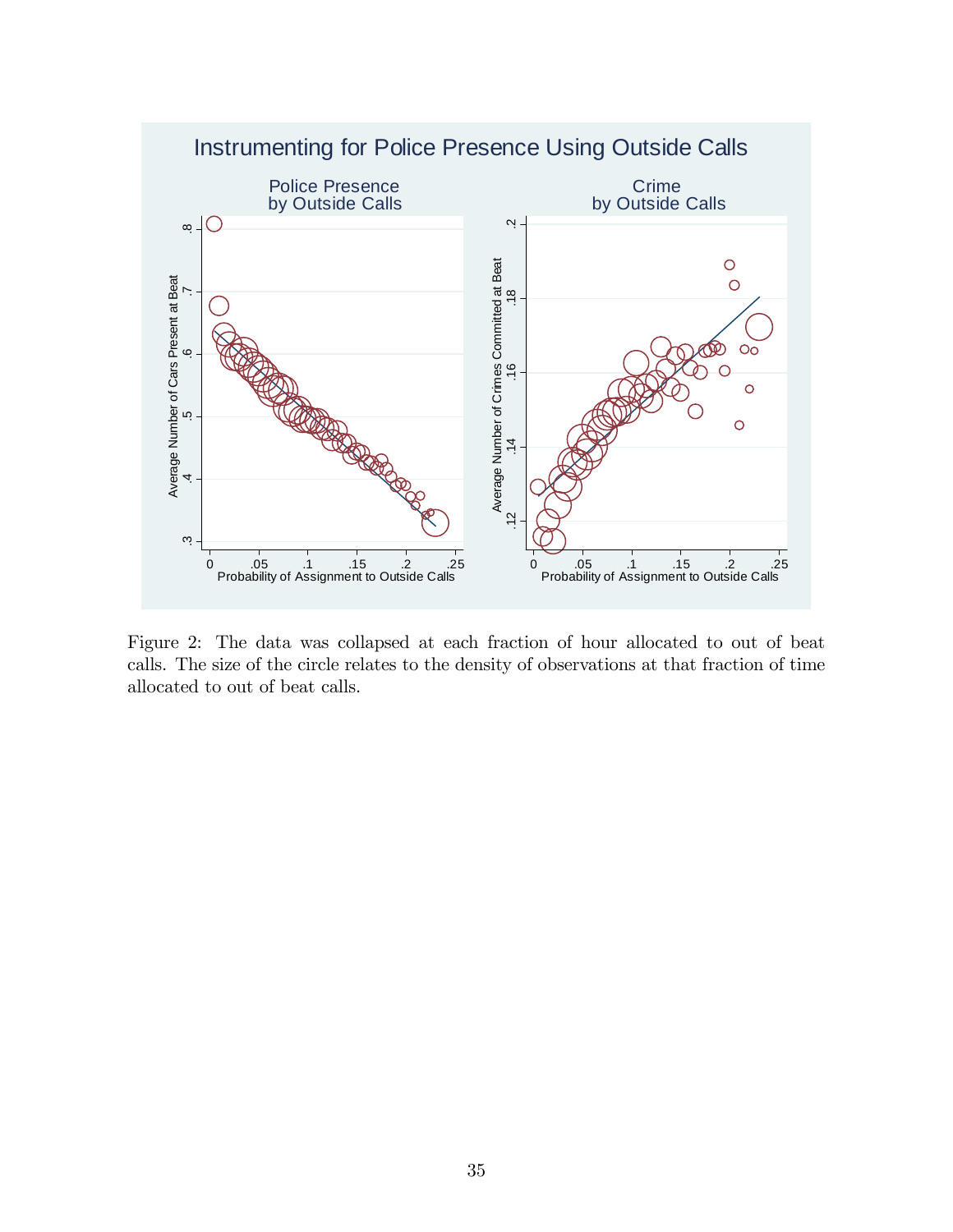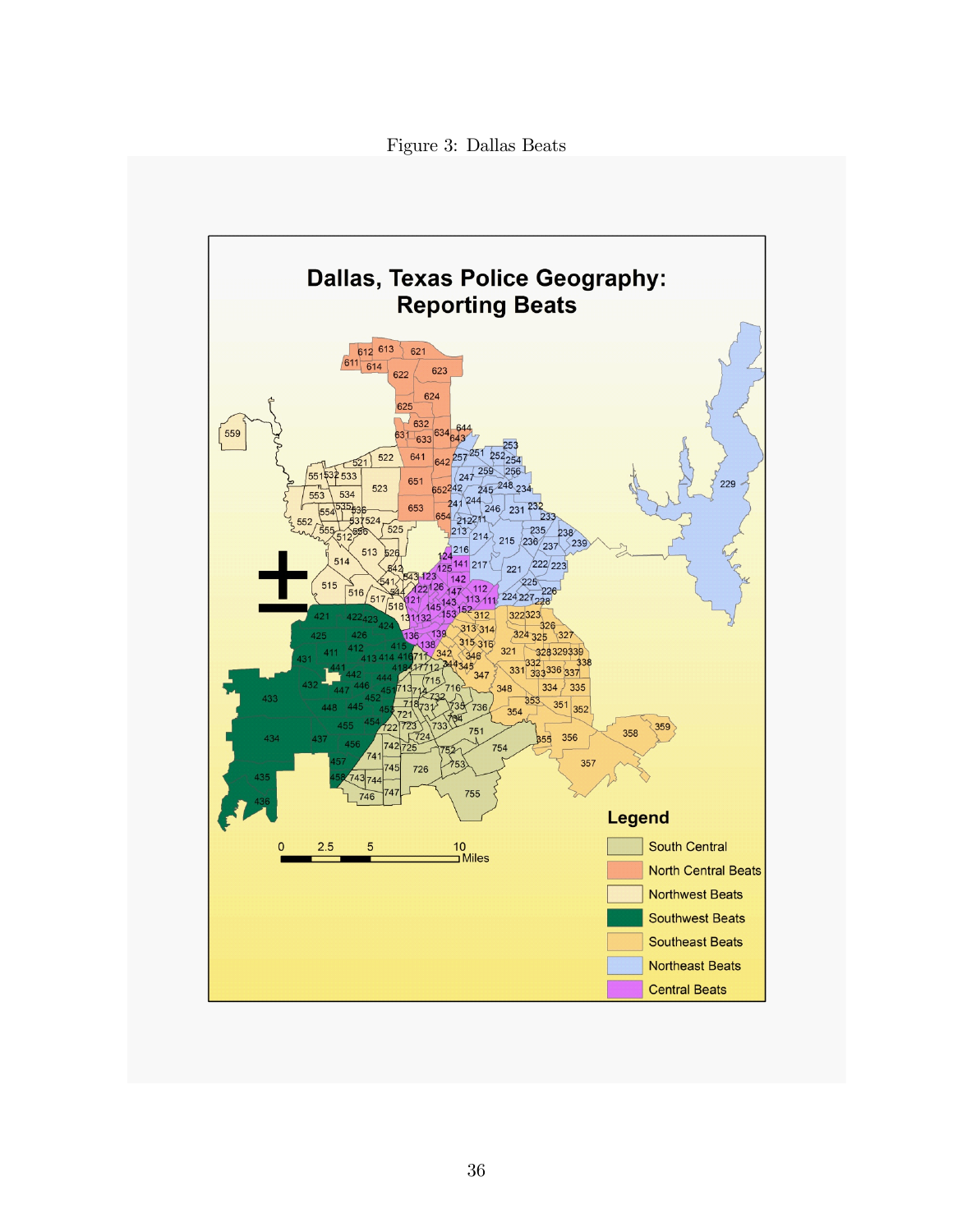

Figure 4: The Distribution of Crime in 2009

Figure 5: The data was collapsed at each beat and day of year. The South line is the average number of crimes commited per beat and day in the Southeast, Southwest, and South Central Divisions. The North line is the average number of crimes commited per beat and day in the Northeast, Northwest, and North Central Divisions.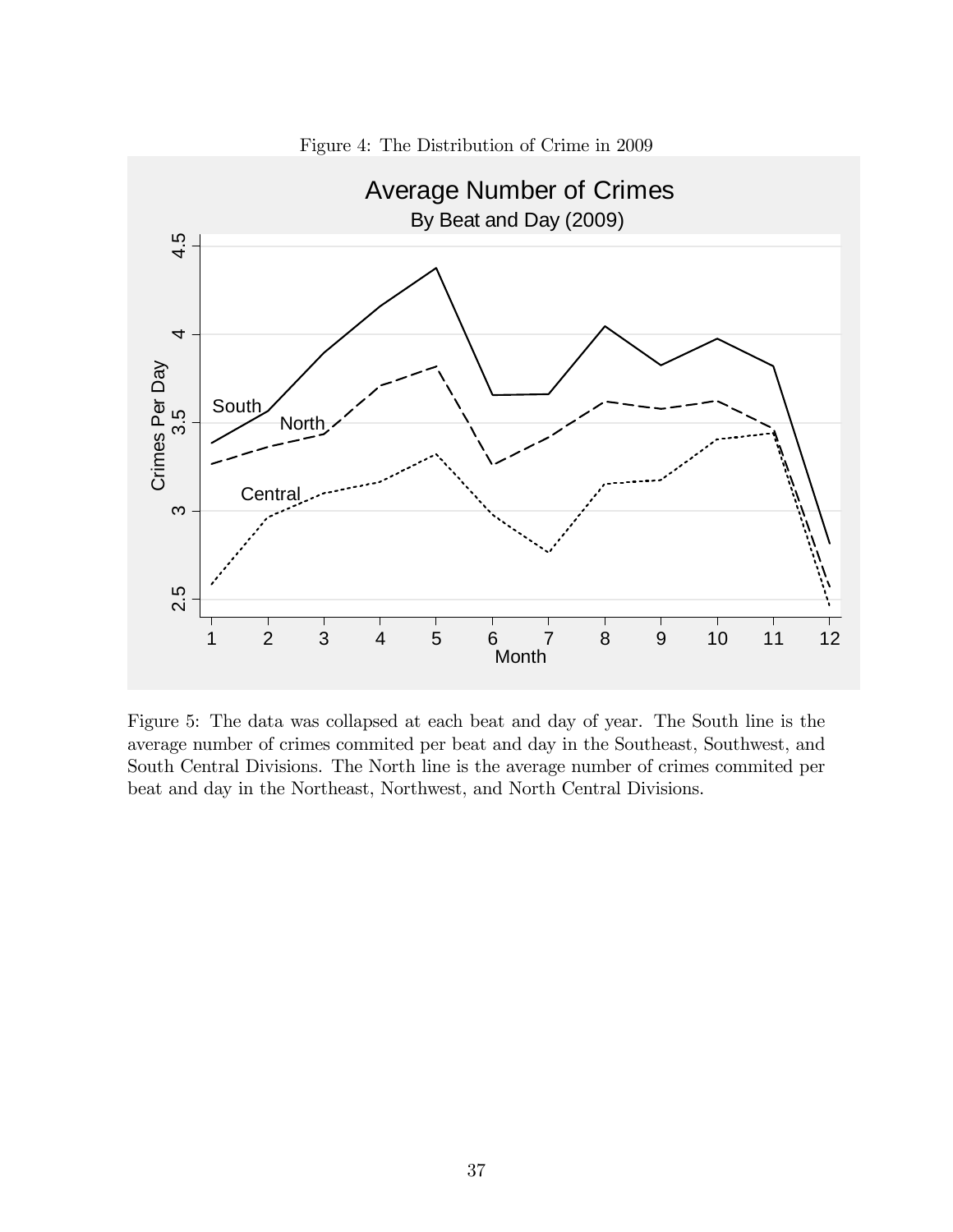

Figure 6: The data was collapsed at each beat and day of year. The South line is the average number of allocated patrol hours per beat and day in the Southeast, Southwest, and South Central Divisions. The North line is the average number of allocated patrol hours per beat and day in the Northeast, Northwest, and North Central Divisions.



Figure 7: The data was collapsed at each beat and day of year. The South line is the average hours of actual police presence per beat and day in the Southeast, Southwest, and South Central Divisions. The North line is the average hours of actual police presence per beat and day in the Northeast, Northwest, and North Central Divisions.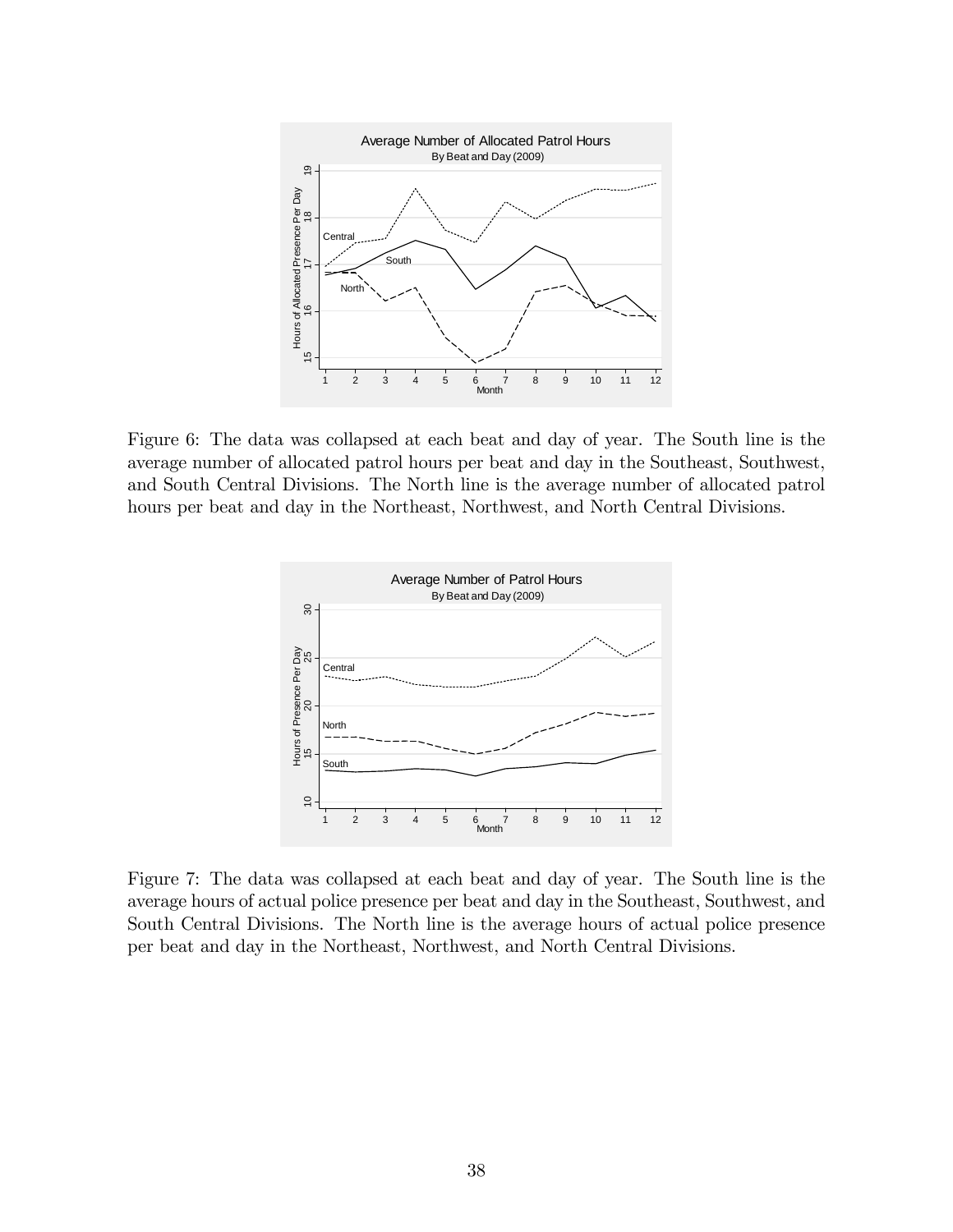|                    | Central<br>(1) | North<br>Central<br>(2) | North<br>East<br>(3) | North<br>West<br>(4) | South<br>Central<br>(5) | South<br>East<br>(6) | South<br>West<br>(7) |
|--------------------|----------------|-------------------------|----------------------|----------------------|-------------------------|----------------------|----------------------|
| Schools            | 1.10           | 1.95                    | 1.46                 | 1.35                 | 1.30                    | 1.15                 | 1.91                 |
|                    | (1.35)         | (1.70)                  | (1.60)               | (1.85)               | (1.24)                  | (0.93)               | (1.63)               |
| Acres              | 390.06         | 1074.18                 | 1440.65              | 973.95               | 954.49                  | 1041.23              | 1454.32              |
|                    | (206.87)       | (754.57)                | (4619.66)            | (700.51)             | (1022.06)               | (1143.44)            | (2127.89)            |
| Population         | 3258.00        | 8613.86                 | 6252.76              | 4913.35              | 3081.38                 | 3997.67              | 5842.94              |
|                    | (2695.87)      | (4148.73)               | (2986.74)            | (3381.12)            | (1445.97)               | (1832.93)            | (3087.18)            |
| Miles of           | 6.22           | 9.53                    | 5.97                 | 8.97                 | 6.37                    | 6.32                 | 8.97                 |
| roads              | (3.77)         | (6.30)                  | (3.88)               | (5.45)               | (5.37)                  | (3.63)               | (7.30)               |
| Household          | 1.92           | 2.23                    | 2.49                 | 2.45                 | 2.91                    | 3.24                 | 3.21                 |
| size               | (0.54)         | (0.38)                  | (0.37)               | (0.58)               | (0.25)                  | (0.58)               | (0.52)               |
| Percent            | 0.15           | 0.12                    | 0.23                 | 0.15                 | 0.72                    | 0.44                 | 0.26                 |
| <b>Black</b>       | (0.12)         | (0.08)                  | (0.15)               | (0.16)               | (0.17)                  | (0.27)               | (0.23)               |
| Percent            | 0.29           | 0.25                    | 0.33                 | 0.45                 | 0.25                    | 0.47                 | 0.62                 |
| Hispanic           | (0.20)         | (0.21)                  | (0.16)               | (0.26)               | (0.16)                  | (0.24)               | (0.24)               |
| Percent            | 0.03           | 0.06                    | 0.05                 | 0.05                 | 0.003                   | 0.003                | 0.01                 |
| Asian              | (0.02)         | (0.04)                  | (0.05)               | (0.05)               | (0.01)                  | (0.005)              | (0.01)               |
| Percent            | 0.42           | 0.26                    | 0.27                 | 0.32                 | 0.20                    | 0.22                 | 0.24                 |
| young <sup>1</sup> | (0.12)         | (0.12)                  | (0.09)               | (0.10)               | (0.02)                  | (0.02)               | (0.04)               |
| Household          | 38409.6        | 75819.6                 | 44423.3              | 38770.5              | 28069.3                 | 27410.7              | 34301.1              |
| income             | (13329.34)     | (18981.49)              | (14233.60)           | (21082.19)           | (8138.17)               | (8372.98)            | (8708.15)            |
| Number<br>of beats | 29             | 22                      | 41                   | 31                   | 37                      | 39                   | 33                   |

Table 1: Beat Characteristics Summarized by Division

Notes: Standard deviations are presented in parenthesis.

<sup>1</sup>Percent young refers to the average percent of young adults (age 20 to 34) residing in beats.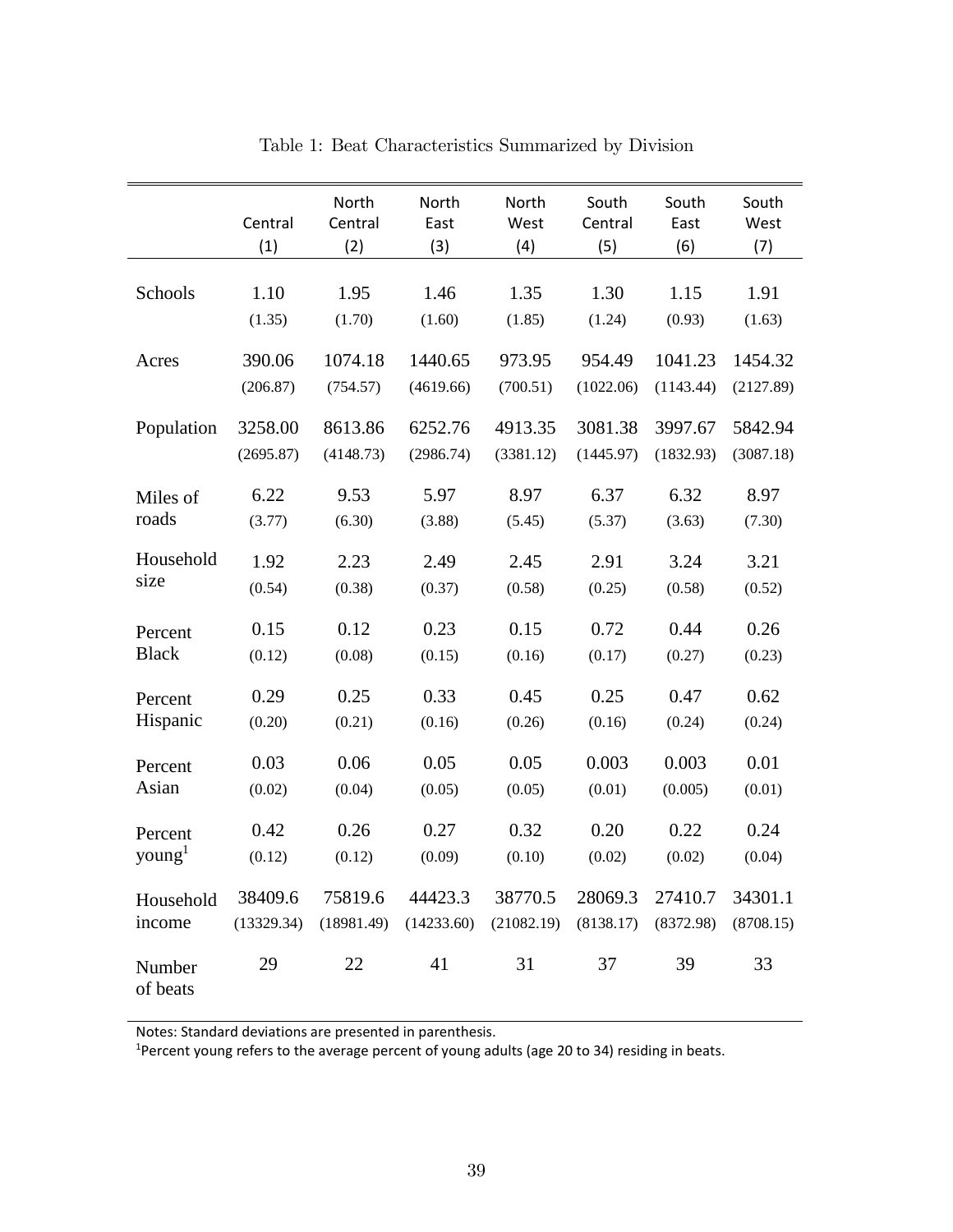|                              | Central<br>(1) | North<br>Central<br>(2) | North<br>East<br>(3) | North<br>West<br>(4) | South<br>Central<br>(5) | South<br>East<br>(6) | South<br>West<br>(7) |
|------------------------------|----------------|-------------------------|----------------------|----------------------|-------------------------|----------------------|----------------------|
| Public                       | 0.049          | 0.058                   | 0.053                | 0.051                | 0.040                   | 0.053                | 0.071                |
| Disturbances <sup>1</sup>    | (0.225)        | (0.243)                 | (0.233)              | (0.229)              | (0.201)                 | (0.235)              | (0.273)              |
| <b>Burglaries</b>            | 0.016          | 0.024                   | 0.022                | 0.020                | 0.018                   | 0.020                | 0.024                |
|                              | (0.126)        | (0.156)                 | (0.148)              | (0.141)              | (0.136)                 | (0.143)              | (0.156)              |
| Violent Crimes <sup>2</sup>  | 0.052          | 0.050                   | 0.063                | 0.051                | 0.068                   | 0.074                | 0.074                |
|                              | (0.231)        | (0.228)                 | (0.255)              | (0.229)              | (0.265)                 | (0.275)              | (0.276)              |
| Theft                        | 0.011          | 0.013                   | 0.012                | 0.014                | 0.010                   | 0.011                | 0.014                |
|                              | (0.104)        | (0.112)                 | (0.109)              | (0.120)              | (0.100)                 | (0.104)              | (0.117)              |
| <b>Total Crimes</b>          | 0.127          | 0.144                   | 0.149                | 0.136                | 0.136                   | 0.157                | 0.182                |
|                              | (0.367)        | (0.393)                 | (0.400)              | (0.378)              | (0.379)                 | (0.410)              | (0.443)              |
| <b>Allocated Police</b>      | 0.754          | 0.815                   | 0.654                | 0.595                | 0.636                   | 0.770                | 0.702                |
| Coverage <sup>3</sup>        | (0.714)        | (0.607)                 | (0.664)              | (0.582)              | (0.621)                 | (0.741)              | (0.658)              |
| Police Presence <sup>4</sup> | 0.992          | 0.912                   | 0.527                | 0.825                | 0.519                   | 0.508                | 0.713                |
|                              | (1.761)        | (1.110)                 | (0.813)              | (1.280)              | (0.867)                 | (0.865)              | (1.065)              |
| <b>Outside Calls</b>         | 0.121          | 0.085                   | 0.088                | 0.122                | 0.100                   | 0.092                | 0.101                |
| $(OC)^5$                     | (0.091)        | (0.073)                 | (0.066)              | (0.090)              | (0.073)                 | (0.073)              | (0.074)              |
| <b>OC</b> Shock              | 0.216          | 0.244                   | 0.216                | 0.221                | 0.227                   | 0.214                | 0.222                |
| (OCS) <sup>6</sup>           | (0.387)        | (0.433)                 | (0.386)              | (0.394)              | (0.403)                 | (0.388)              | (0.394)              |
| <b>Beats</b>                 | 29             | 22                      | 41                   | 31                   | 37                      | 39                   | 33                   |
| Observations                 | 252,386        | 191,530                 | 356,247              | 269,699              | 321,567                 | 339,375              | 287,166              |

Table 2: Hourly Means for Beats Summarized by Division

Notes: Standard deviations are presented in parenthesis.

 $1$  Public intoxication, illegal parking, suspicious behavior, prostitution, loud music, gun fire, speeding, road rage, and panhandlers are classified as public disturbances.

<sup>2</sup> Stabbings, shootings, robberies, assaults, kidnappings, and armed encounters are classified as violent crimes.

 $3$  Police vehicles allocated to beat per hour (60 minutes = 1 vehicle)

 $4$  Police vehicles present in beat per hour (60 minutes = 1 vehicle)

<sup>5</sup> Number of calls unrelated to crime that officers allocated to this beat are expected to answer at outside beats. Unrelated calls are defined as those reporting incidents related to mental health, child

abandonment, fire, animal attacks, abandoned properties, dead people, suicides, and drug houses.

 $6$  The proportional increase in outside unrelated calls from the mean for that beat, day of week, and hour (OCS=1 implies a 100 percent increase in outside calls).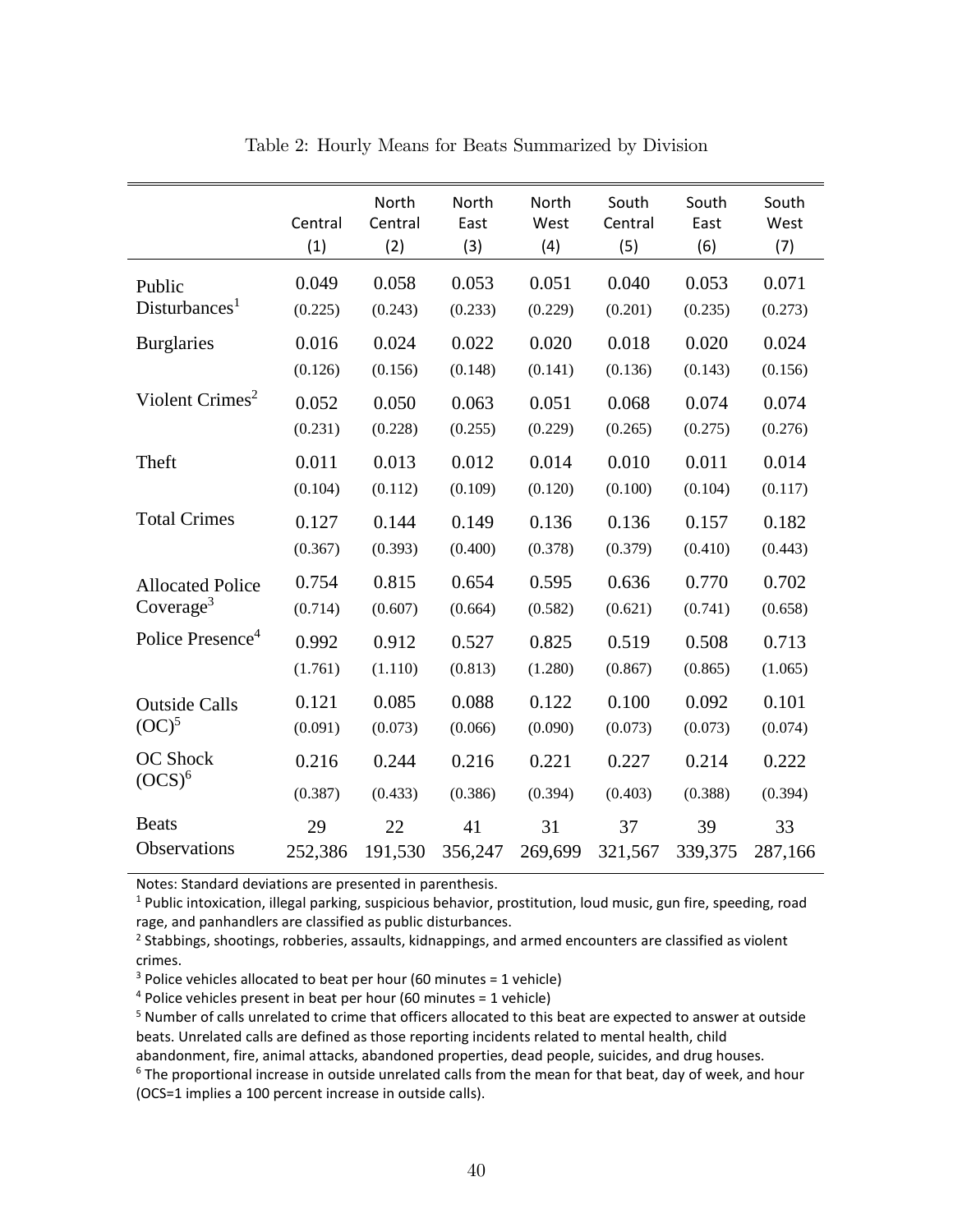|                                                                                               | (1)            | (2)            | (3)         |
|-----------------------------------------------------------------------------------------------|----------------|----------------|-------------|
| A. Instrumenting for Police Presence with Unrelated Outside Calls (mean police presence=0.6)  |                |                |             |
| Outside Calls <sup>1</sup>                                                                    | $-0.187$       | $-0.485***$    | $-0.397***$ |
|                                                                                               | (0.164)        | (0.143)        | (0.050)     |
| <b>Outside Calls X Centrality (Medium)</b>                                                    |                | 0.186          | $-0.209**$  |
|                                                                                               |                | (0.213)        | (0.100)     |
| <b>Outside Calls X Centrality (High)</b>                                                      |                | 0.079          | $-0.275**$  |
|                                                                                               |                | (0.301)        | (0.130)     |
| Holiday                                                                                       |                | $-0.090***$    | $-0.087***$ |
|                                                                                               |                | (0.011)        | (0.011)     |
| Weekend                                                                                       |                | $-0.101***$    | $-0.097***$ |
|                                                                                               |                | (0.012)        | (0.012)     |
| B. Instrumenting for Police Presence with a Shock in Outside Calls (mean police presence=0.6) |                |                |             |
| Outside Calls Shock <sup>2</sup>                                                              | $-0.093***$    | $-0.027***$    | $-0.035***$ |
|                                                                                               | (0.014)        | (0.008)        | (0.007)     |
| <b>Outside Calls Shock X Centrality (Medium)</b>                                              |                | $-0.041**$     | $-0.036*$   |
|                                                                                               |                | (0.017)        | (0.019)     |
| <b>Outside Calls Shock X Centrality (High)</b>                                                |                | $-0.057**$     | $-0.049**$  |
|                                                                                               |                | (0.022)        | (0.021)     |
| Holiday                                                                                       |                | $-0.092***$    | $-0.091***$ |
|                                                                                               |                | (0.011)        | (0.011)     |
| Weekend                                                                                       |                | $-0.118***$    | $-0.118***$ |
|                                                                                               |                | (0.013)        | (0.013)     |
| <b>Time Fixed Effects</b>                                                                     | N <sub>o</sub> | Yes            | Yes         |
| <b>Location Fixed Effects</b>                                                                 | N <sub>o</sub> | N <sub>o</sub> | Yes         |
| Observations                                                                                  | 2,017,970      | 2,017,970      | 2,017,970   |

Table 3: Outside Calls and Outside Calls Shock as Predictors of Police Presence

Notes: Each observation is a beat and hour in 2009. Standard errors account for clustering at the beat level. Degree of Centrality is defined by the number of neighboring beats within the given division. The interaction term for Centrality (Low) which is defined as having less than 5 beats is excluded from regression. I report results for interaction term with Centrality (Medium)= 6 neighbors, and Centrality (High)=7 or more neighbors. Time Fixed Effects refer to including 11 month dummies and 23 hour dummies.

Specification (2) interacts number of outside calls with beat centrality and includes additional controls: percent Black, percent Hispanic, percent Asian, average household size, average individual income, average household income, size of beat, miles of road within beat, percent children, percent teens, and percent vacant homes. Specification (3) includes additional controls: temperature, precipitation, twilight, and dark.

<sup>1</sup>Number of calls unrelated to crime that officers allocated to this beat are expected to answer at outside beats. Unrelated calls are defined as those reporting incidents related to mental health, child abandonment, fire, animal attacks, abandoned properties, dead people, suicides, and drug houses. <sup>2</sup>The proportional increase in outside-unrelated-calls from the mean for that beat, day of week, and hour.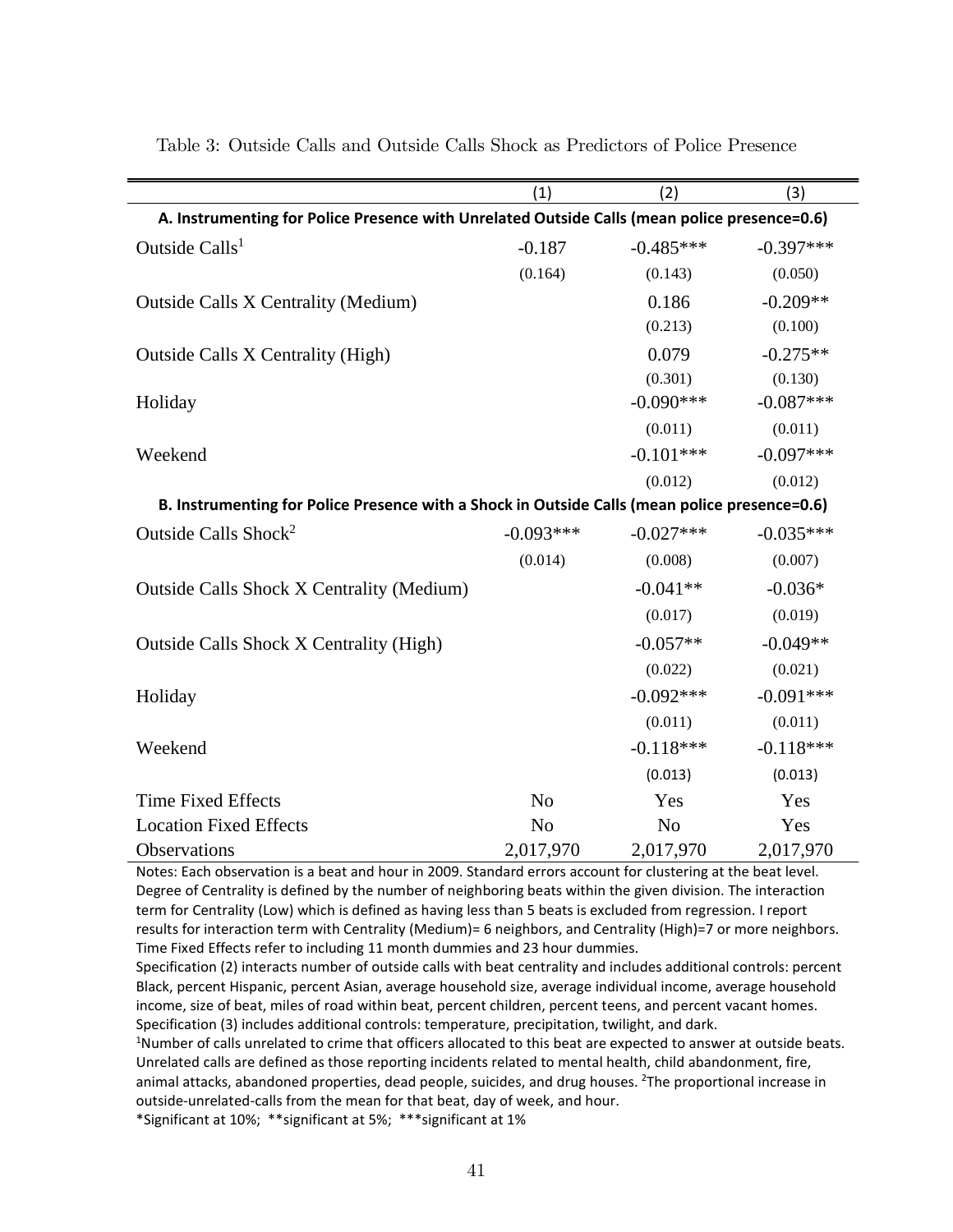|                       |                |             |                | <b>IV=Outside Calls</b>           |                    |             |
|-----------------------|----------------|-------------|----------------|-----------------------------------|--------------------|-------------|
|                       | OLS            |             |                | $IV = Outside$ Calls <sup>2</sup> | Shock <sup>3</sup> |             |
|                       | (1)            | (2)         | (3)            | (4)                               | (5)                | (6)         |
| Police                | $0.009***$     | $0.013***$  | $-0.018$       | $-0.162***$                       | $-0.107***$        | $-0.113***$ |
| Vehicles <sup>1</sup> | (0.003)        | (0.002)     | (0.024)        | (0.022)                           | (0.026)            | (0.020)     |
| Individuals in        | $-0.017$       |             | $-0.023$       |                                   | $-0.043*$          |             |
| household             | (0.014)        |             | (0.014)        |                                   | (0.015)            |             |
| Percent               | $0.093***$     |             | $0.083**$      |                                   | 0.049              |             |
| Hispanic              | (0.035)        |             | (0.037)        |                                   | (0.061)            |             |
| Percent Asian         | $-0.226***$    |             | $-0.237***$    |                                   | $-0.274$           |             |
|                       | (0.077)        |             | (0.087)        |                                   | (0.177)            |             |
| <b>Percent Teens</b>  | 0.294          |             | $0.540*$       |                                   | 1.345*             |             |
|                       | (0.208)        |             | (0.291)        |                                   | (0.790)            |             |
| Temperature           |                | $0.001***$  |                | $0.001***$                        |                    | $0.001***$  |
|                       |                | (0.0001)    |                | (0.0001)                          |                    | (0.0001)    |
| Precipitation         |                | $-0.001***$ |                | $-0.001***$                       |                    | $-0.001***$ |
|                       |                | (0.0003)    |                | (0.0003)                          |                    | (0.0003)    |
| Twilight              |                | $0.008***$  |                | $0.008***$                        |                    | $0.008***$  |
|                       |                | (0.002)     |                | (0.002)                           |                    | (0.002)     |
| Holiday               |                | $0.010***$  |                | $0.008***$                        |                    | 0.003       |
|                       |                | (0.002)     |                | (0.002)                           |                    | (0.002)     |
| Weekend               |                | $0.037***$  |                | $0.016***$                        |                    | $0.022***$  |
|                       |                | (0.002)     |                | (0.003)                           |                    | (0.003)     |
| Time FE's             | Yes            | Yes         | Yes            | Yes                               | Yes                | Yes         |
| <b>Location FE's</b>  | N <sub>o</sub> | Yes         | N <sub>o</sub> | Yes                               | N <sub>0</sub>     | Yes         |
| Observations          | 2,017,970      | 2,017,970   | 2,017,970      | 2,017,970                         | 2,017,970          | 2,017,970   |

Table 4: The Effect of Police Presence on Crime

Notes: Each observation is a beat and hour in 2009. The average crime rate is 0.148 (s.d. 0.398), average police presence is 0.605 (s.d. 1.079). Standard errors in parenthesis account for clustering at the beat level. Time Fixed Effects refer to including 11 month dummies and 23 hour dummies. All specification includes IVXDivisionXCentrality interactions, this allows out of beat calls to have different effects in different policing divisions and for beats that are more centrally located to be more affected by out of beat calls. Specifications (1),(3) and (5) include additional controls: percent black, average individual income, average

household income, size of beat, miles of road within beat, percent children, and percent vacant homes. Specifications (2), (4) and (6) also control for darkness.

<sup>1</sup>The number of police vehicles patrolling the beat at given hour (60 minutes of presence = 1 vehicle). <sup>2</sup>The number of calls unrelated to crime that officers allocated to this beat are expected to answer at outside beats. Unrelated calls are defined as those reporting incidents related to mental health, child abandonment, fire, animal attacks, abandoned properties, dead people, suicides, and drug houses.

<sup>3</sup>The proportional increase in outside-unrelated-calls from the mean for that beat, day of week, and hour. \*Significant at 10%; \*\*significant at 5%; \*\*\*significant at 1%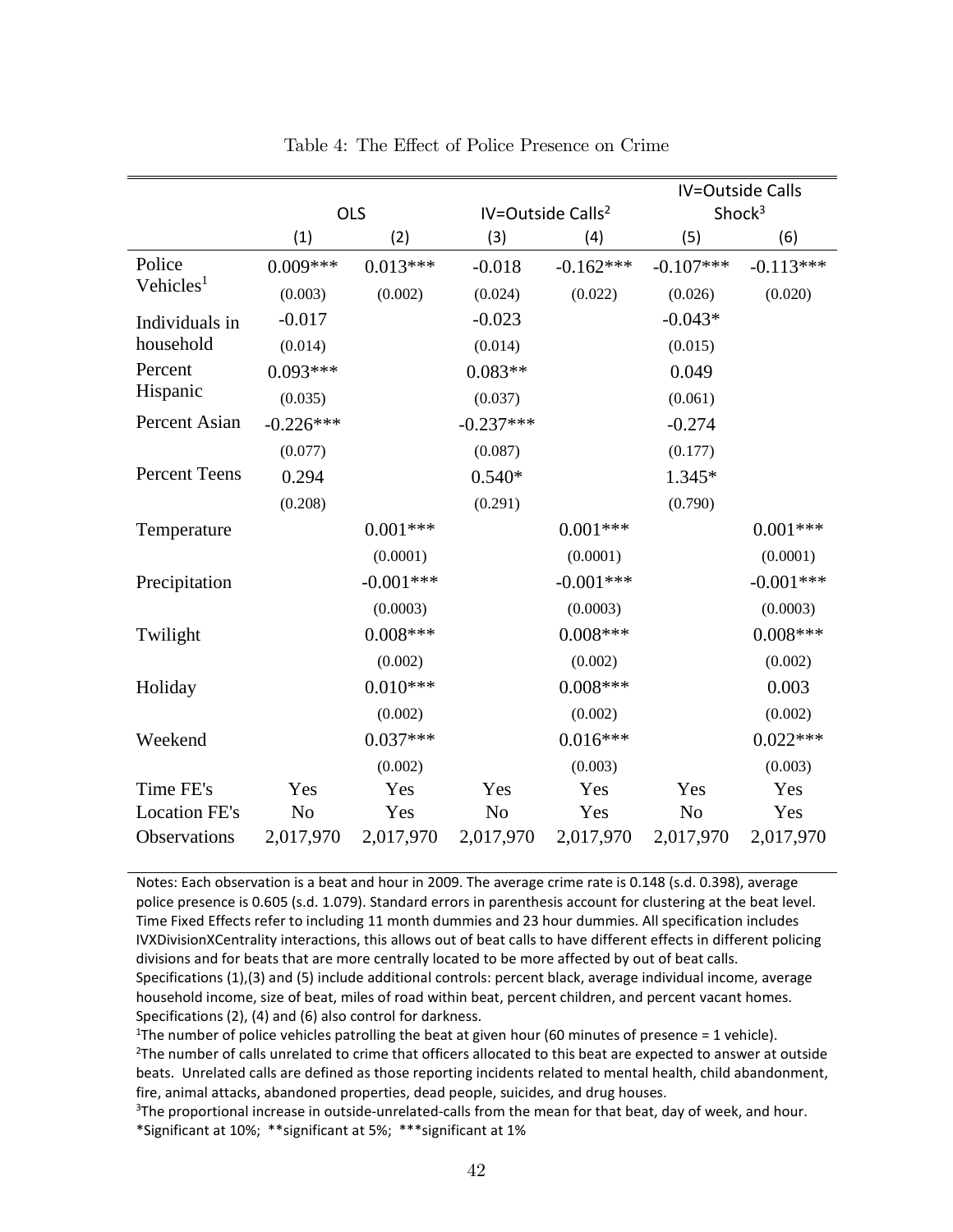|                                                                                            |                |            |                | IV=Outside Calls              |                    |              |
|--------------------------------------------------------------------------------------------|----------------|------------|----------------|-------------------------------|--------------------|--------------|
|                                                                                            |                | <b>OLS</b> |                | IV=Outside Calls <sup>1</sup> | Shock <sup>2</sup> |              |
|                                                                                            | (1)            | (2)        | (3)            | (4)                           | (5)                | (6)          |
|                                                                                            |                |            |                |                               |                    |              |
| A. Dependent Variable = Violent Crimes (mean of dependent variable 0.063, s.d. 0.255)      |                |            |                |                               |                    |              |
| Police                                                                                     | $0.004***$     | $0.006***$ | $-0.007$       | $-0.076***$                   | $-0.057***$        | $-0.059***$  |
| Vehicles                                                                                   | (0.001)        | (0.001)    | (0.007)        | (0.010)                       | (0.011)            | (0.010)      |
| B. Dependent Variable = Public Disturbances (mean of dependent variable 0.053, s.d. 0.235) |                |            |                |                               |                    |              |
| Police                                                                                     | $0.003***$     | $0.005***$ | $-0.014*$      | $-0.062***$                   | $-0.035***$        | $-0.036***$  |
| Vehicles                                                                                   | (0.001)        | (0.001)    | (0.007)        | (0.011)                       | (0.009)            | (0.009)      |
| <b>C. Dependent Variable = Theft</b> (mean of dependent variable 0.012, s.d. 0.109)        |                |            |                |                               |                    |              |
| Police                                                                                     | $0.001**$      | $0.001***$ | 0.002          | $-0.010***$                   | $-0.007**$         | $-0.009$ *** |
| Vehicles                                                                                   | (0.000)        | (0.000)    | (0.002)        | (0.002)                       | (0.003)            | (0.003)      |
| D. Dependent Variable = Burglaries (mean number of dependent variable 0.020, s.d. 0.144)   |                |            |                |                               |                    |              |
| Police                                                                                     | $0.002***$     | $0.002***$ | 0.001          | $-0.014***$                   | $-0.009**$         | $-0.010***$  |
| Vehicles                                                                                   | (0.000)        | (0.000)    | (0.002)        | (0.003)                       | (0.004)            | (0.004)      |
| Time FE's                                                                                  | Yes            | Yes        | Yes            | Yes                           | Yes                | Yes          |
| <b>Location FE's</b>                                                                       | N <sub>o</sub> | Yes        | N <sub>o</sub> | Yes                           | N <sub>o</sub>     | Yes          |
| Observations                                                                               | 2,017,970      | 2,017,970  | 2,017,970      | 2,017,970                     | 2,017,970          | 2,017,970    |

#### Table 5: The Effect of Police Presence on Different Types of Crimes

Notes:

Each observation is a beat and hour in 2009. Police vehicles refer to the number of police vehicles patrolling the beat at given hour (60 minutes of presence = 1 vehicle). Standard errors in parenthesis account for clustering at the beat level. Time Fixed Effects refer to including 11 month dummies and 23 hour dummies. All specification includes IVXDivisionXCentrality interactions, this allows out of beat calls to have different effects in different policing divisions and for beats that are more centrally located to be more affected by out of beat calls.

Specifications (1),(3) and (5) include additional controls: percent black, percent hispanic, percent asian, average household size, average individual income, average household income, size of beat, miles of road within beat, percent teens, percent children, percent vacant homes. Specifications (2), (4), and (6) also include controls for temperature, precipitation, twilight, dark (=1 after sunset), holiday, and weekend. <sup>1</sup>The number of calls unrelated to crime that officers allocated to this beat are expected to answer at outside beats. Unrelated calls are defined as those reporting incidents related to mental health, child abandonment, fire, animal attacks, abandoned properties, dead people, suicides, and drug houses.

<sup>2</sup>The proportional increase in outside-unrelated-calls from the mean for that beat, day of week, and hour.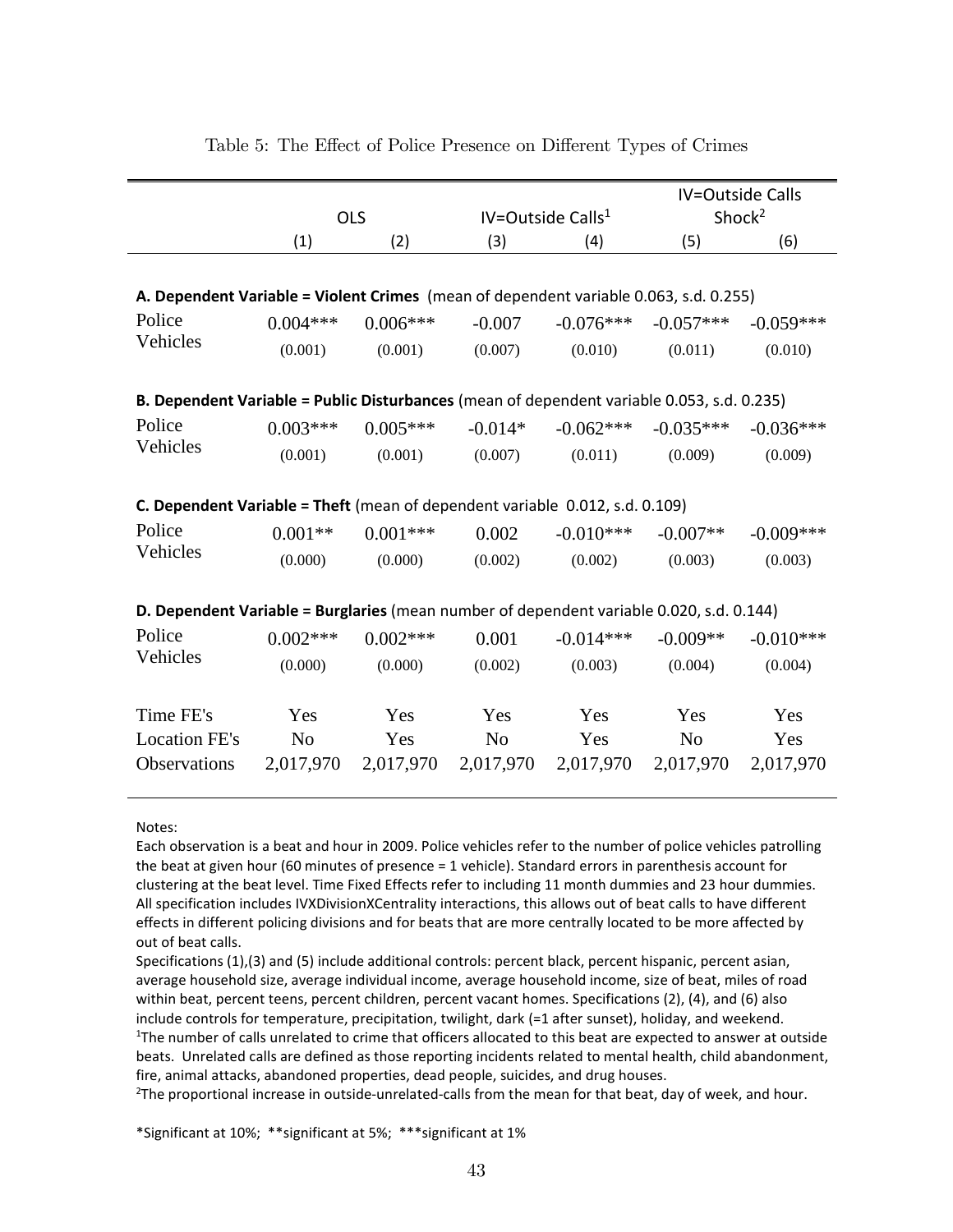|                       | All Crime<br>(1) | Violence<br>(2) | Disturbances<br>(3) | Theft<br>(4) | <b>Burglary</b><br>(5) |
|-----------------------|------------------|-----------------|---------------------|--------------|------------------------|
|                       |                  |                 |                     |              |                        |
| Police                | $-0.168***$      | $-0.077***$     | $-0.064***$         | $-0.014***$  | $-0.013***$            |
| Vehicles <sup>1</sup> | (0.022)          | (0.010)         | (0.011)             | (0.003)      | (0.005)                |
| Temperature           | $0.001***$       | $0.001***$      | $0.001***$          | 0.000        | $0.000**$              |
|                       | (0.000)          | (0.000)         | (0.000)             | (0.000)      | (0.000)                |
| Precipitation         | $-0.001***$      | $-0.000$        | $-0.001***$         | 0.000        | 0.000                  |
|                       | (0.000)          | (0.000)         | (0.000)             | (0.000)      | (0.000)                |
| Twilight              | $0.008***$       | $0.003***$      | $0.003***$          | $0.001*$     | $0.001**$              |
|                       | (0.002)          | (0.001)         | (0.001)             | (0.000)      | (0.001)                |
| Dark                  | 0.002            | 0.000           | 0.000               | $0.001*$     | 0.001                  |
|                       | (0.002)          | (0.001)         | (0.001)             | (0.000)      | (0.001)                |
| Holiday               | $-0.009***$      | 0.000           | $-0.000$            | $-0.004***$  | $-0.005***$            |
|                       | (0.003)          | (0.002)         | (0.001)             | (0.001)      | (0.001)                |
| Weekend               | $0.016***$       | $0.007***$      | $0.016***$          | $-0.002$ *** | $-0.005***$            |
|                       | (0.003)          | (0.001)         | (0.002)             | (0.000)      | (0.001)                |
|                       |                  |                 |                     |              |                        |
| Mean of               | 0.148            | 0.063           | 0.053               | 0.012        | 0.02                   |
| Dependent<br>Variable | [0.398]          | [0.255]         | [0.235]             | [0.109]      | [0.144]                |
| Time FE's<br>Location | Yes              | Yes             | Yes                 | Yes          | Yes                    |
| FE's                  | Yes              | Yes             | Yes                 | Yes          | Yes                    |
| Observations          | 2,017,970        | 2,017,970       | 2,017,970           | 2,017,970    | 2,017,970              |

Table 6: Estimating Crime Impacts when Instrumenting with Car Accident OCS

Standard errors in parenthesis account for clustering at the beat level. Standard deviations are presented in brackets. OCS is calculated as the proportional increase in outside-car-accident-calls from the mean for that beat, day of week, and hour. Time Fixed Effects refer to including 11 month dummies and 23 hour dummies. All specifications include OCSXDivisionXCentrality interactions, this allows out of beat calls to have different effects in different policing divisions and for beats that are more centrally located to be more affected by out of beat calls. Mean police presence is equal to 0.605 (s.d. 1.079).

<sup>1</sup>Police vehicles per beat within given hour (60 minutes = 1 vehicle).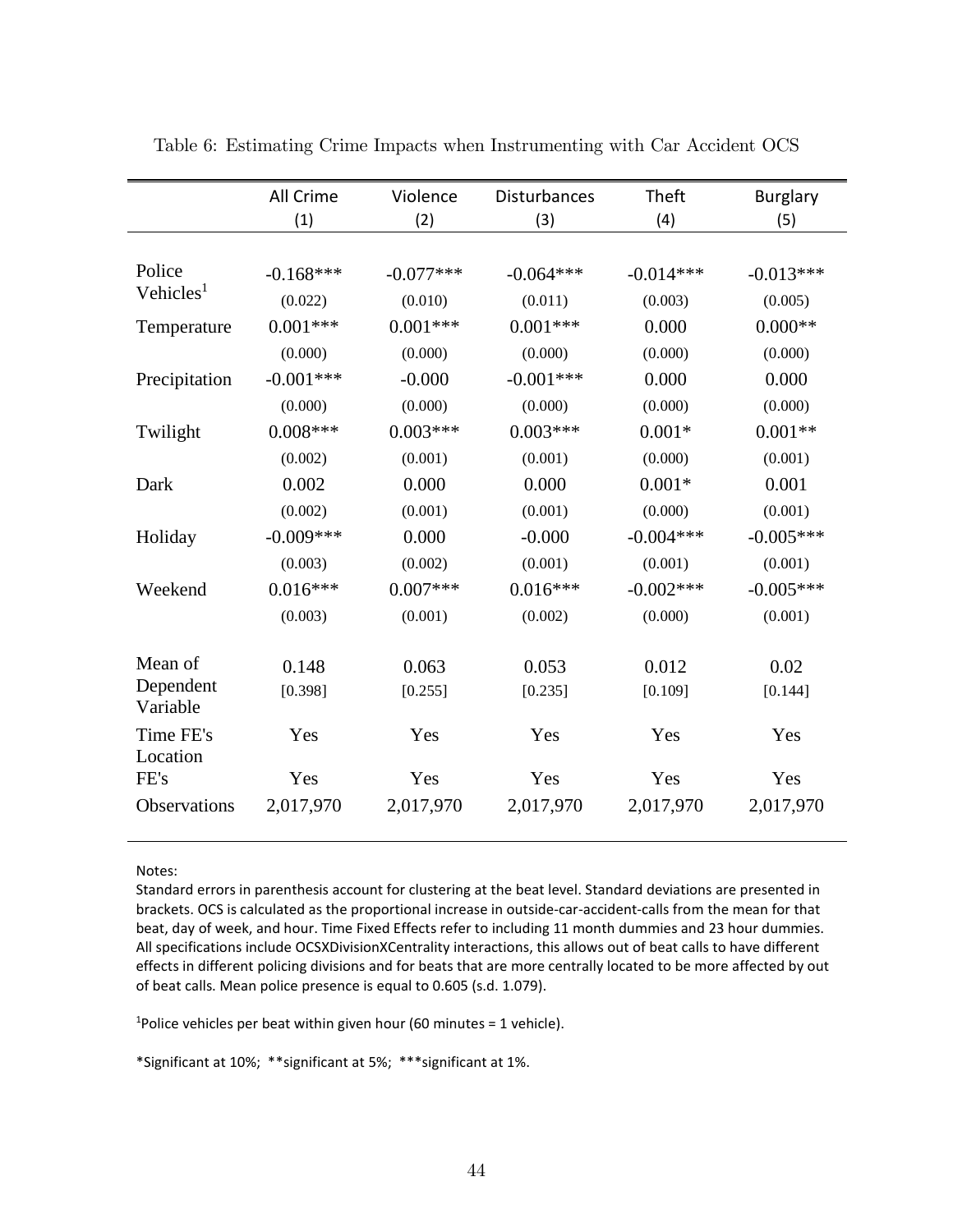|                              | Non-Crime<br>Calls | Violence<br>in PID | <b>Disturbances</b><br>in PID | Theft<br>in PID | <b>Burglary</b><br>in PID |
|------------------------------|--------------------|--------------------|-------------------------------|-----------------|---------------------------|
|                              | (1)                | (2)                | (3)                           | (4)             | (5)                       |
|                              |                    |                    |                               |                 |                           |
| Police Vehicles <sup>1</sup> | $-0.002$           | $-0.042***$        | $-0.009$                      | 0.005           | $-0.007$                  |
|                              | (0.002)            | (0.013)            | (0.012)                       | (0.005)         | (0.007)                   |
| Temperature                  | $0.0001$ ***       | $0.001***$         | $0.0004***$                   | $-0.000$        | $-0.000$                  |
|                              | (0.00001)          | (0.000)            | (0.000)                       | (0.000)         | (0.000)                   |
| Precipitation                | 0.000              | 0.000              | $-0.002$ ***                  | 0.000           | 0.000                     |
|                              | (0.000)            | (0.001)            | (0.000)                       | (0.000)         | (0.000)                   |
| Twilight                     | $-0.000$           | $-0.010***$        | $-0.002$                      | 0.002           | $-0.005***$               |
|                              | (0.000)            | (0.003)            | (0.003)                       | (0.001)         | (0.002)                   |
| Dark                         | $-0.001**$         | $0.005**$          | $0.006**$                     | $0.003***$      | $-0.001$                  |
|                              | (0.000)            | (0.002)            | (0.002)                       | (0.001)         | (0.002)                   |
| Holiday                      | $-0.001**$         | $-0.006$           | 0.004                         | $-0.003*$       | $-0.006***$               |
|                              | (0.0004)           | (0.004)            | (0.004)                       | (0.002)         | (0.002)                   |
| Weekend                      | $-0.000$           | $0.007**$          | $0.019***$                    | 0.000           | $-0.004**$                |
|                              | (0.000)            | (0.003)            | (0.003)                       | (0.001)         | (0.002)                   |
|                              |                    |                    |                               |                 |                           |
| Mean of                      | 0.006              | 0.053              | 0.048                         | 0.01            | 0.018                     |
| Dependent<br>Variable        | [0.080]            | [0.232]            | [0.224]                       | [0.102]         | [0.135]                   |
| Time FE's                    | Yes                | Yes                | Yes                           | Yes             | Yes                       |
| <b>Location FE's</b>         | Yes                | Yes                | Yes                           | Yes             | Yes                       |
| Observations                 | 2,017,970          | 147,845            | 147,845                       | 147,845         | 147,845                   |

Table 7: Examining Situations Where Deterrence Should Play a Less Significant Role

Notes: Standard errors in parenthesis account for clustering at the beat level. Standard deviations are presented in brackets. OCS is calculated as the proportional increase in outside-unrelated-calls from the mean for that beat, day of week, and hour. Specification (1) measures the impact of a change in police presence on calls reporting child abandonment, mental health issues, and suicide. Specifications (2)-(5) focus on a subset of the data (17 beats) that include public improvement districts. For these specifications, I am unable to include both month and hour fixed effects, instead I control for summer and winter months as well as Shift FE's (0-8 AM, 8 AM-5PM, and 5 PM-Midnight). Time Fixed Effects refer to including 11 month dummies and 23 hour dummies. All specifications include OCSXDivisionXCentrality interactions, this allows out of beat calls to have different effects in different policing divisions and for beats that are more centrally located to be more affected by out of beat calls. Mean police presence is equal to 1.033 (s.d. 2.076).

<sup>1</sup>Police vehicles per beat within given hour (60 minutes = 1 vehicle).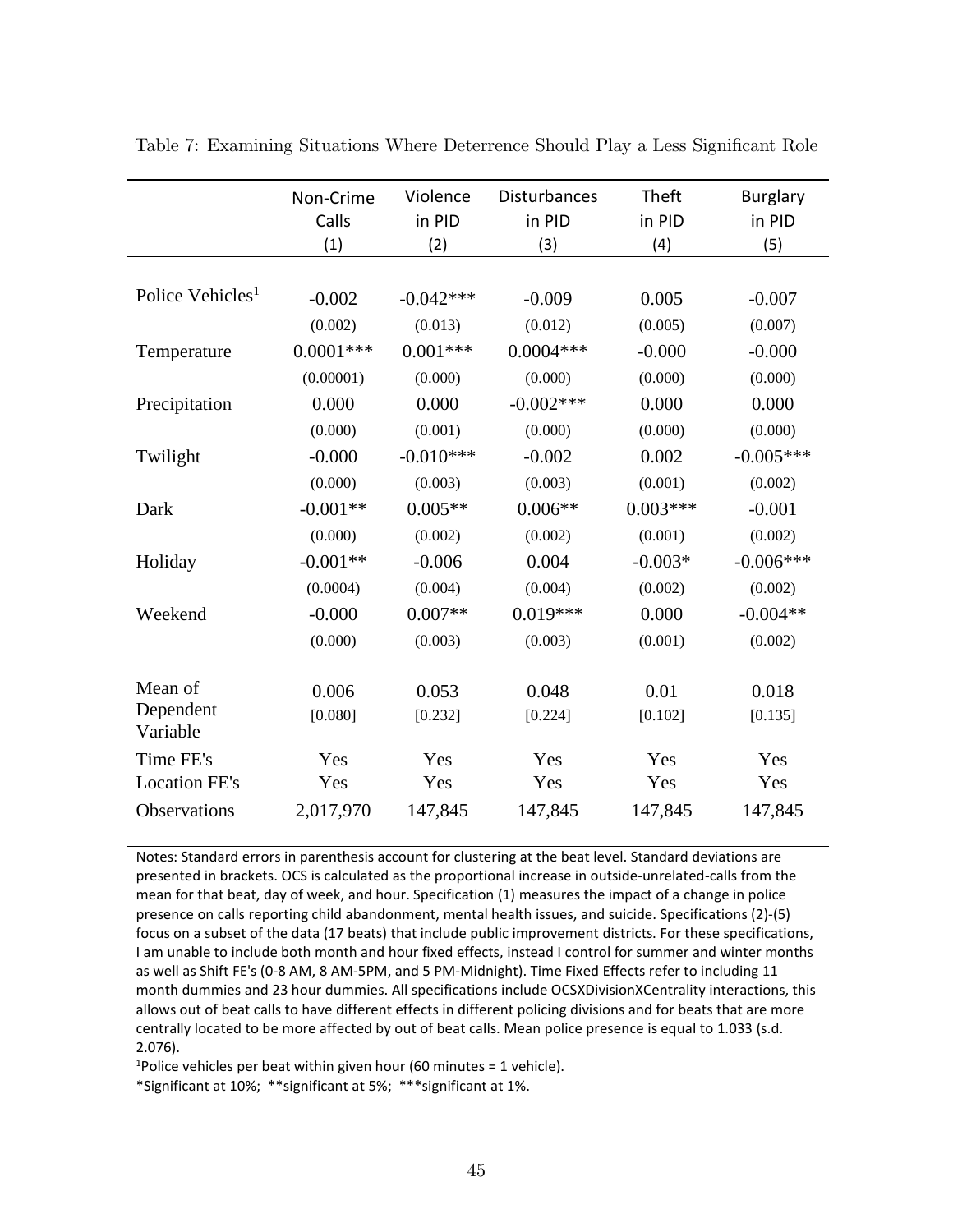|                              | <b>IV=Outside Calls</b> |             | IV=Outside Calls Shock |             |  |
|------------------------------|-------------------------|-------------|------------------------|-------------|--|
|                              | (1)                     | (2)         | (3)                    | (4)         |  |
| Police Vehicles <sup>1</sup> | $0.013*$                | $0.031***$  | $0.016**$              | $0.017**$   |  |
|                              | (0.008)                 | (0.007)     | (0.007)                | (0.007)     |  |
| Individuals in               | $-0.013**$              |             | $-0.012**$             |             |  |
| household                    | (0.005)                 |             | (0.006)                |             |  |
| Percent Hispanic             | $0.043***$              |             | $0.044***$             |             |  |
|                              | (0.014)                 |             | (0.014)                |             |  |
| Percent Asian                | $-0.027$                |             | $-0.026$               |             |  |
|                              | (0.057)                 |             | (0.057)                |             |  |
| <b>Percent Vacant Houses</b> | $0.129***$              |             | $0.134***$             |             |  |
|                              | (0.047)                 |             | (0.046)                |             |  |
| Temperature                  |                         | $0.0003***$ |                        | $0.0003***$ |  |
|                              |                         | (0.000)     |                        | (0.000)     |  |
| Precipitation                |                         | $-0.001***$ |                        | $-0.001***$ |  |
|                              |                         | (0.000)     |                        | (0.000)     |  |
| Twilight                     |                         | $-0.002**$  |                        | $-0.002**$  |  |
|                              |                         | (0.001)     |                        | (0.001)     |  |
| Dark                         |                         | $-0.004***$ |                        | $-0.004***$ |  |
|                              |                         | (0.001)     |                        | (0.001)     |  |
| Holiday                      |                         | 0.002       |                        | 0.000       |  |
|                              |                         | (0.001)     |                        | (0.001)     |  |
| Weekend                      |                         | $0.011***$  |                        | $0.010***$  |  |
|                              |                         | (0.002)     |                        | (0.002)     |  |
| Time FE's                    | Yes                     | Yes         | Yes                    | Yes         |  |
| <b>Location FE's</b>         | N <sub>o</sub>          | Yes         | N <sub>o</sub>         | Yes         |  |
| Observations                 | 2,017,970               | 2,017,970   | 2,017,970              | 2,017,970   |  |

Table 8: The Impact of Police Presence on Arrests

Standard errors account for clustering at the beat level.

Specifications (1) and (3) include additional controls: percent black, average individual income, average household income, size of beat, miles of road within beat, percent children, and percent teenagers. Time Fixed Effects refer to including 11 month dummies and 23 hour dummies. All specifications include OCSXDivisionXCentrality interactions, this allows out of beat calls to have different effects in different policing divisions and for beats that are more centrally located to be more affected by out of beat calls.

<sup>1</sup>Police vehicles per beat within given hour (60 minutes = 1 vehicle).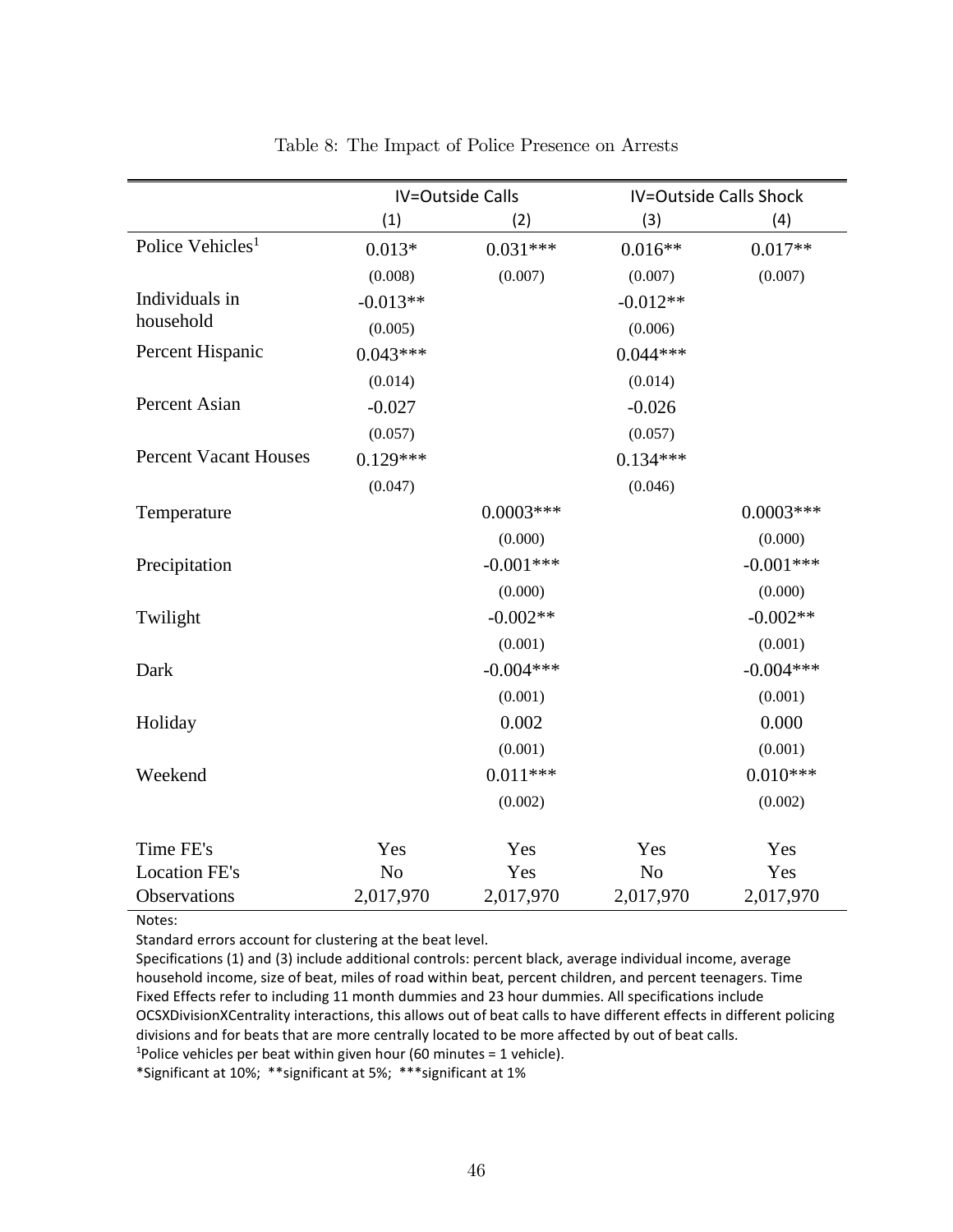|                       | <b>Outside Calls</b> |              |             | <b>Outside Calls Shock</b> |              |            |  |
|-----------------------|----------------------|--------------|-------------|----------------------------|--------------|------------|--|
|                       | Small                | Medium       | Large       | Small                      | Medium       | Large      |  |
|                       | (1)                  | (2)          | (3)         | (4)                        | (5)          | (6)        |  |
|                       |                      |              |             |                            |              |            |  |
| Police                | $-0.191***$          | $-0.228***$  | $-0.102***$ | $-0.226***$                | $-0.201***$  | $-0.039**$ |  |
| Vehicles <sup>1</sup> | (0.044)              | (0.043)      | (0.025)     | (0.038)                    | (0.044)      | (0.016)    |  |
| Temperature           | $0.002***$           | $0.002***$   | $0.001***$  | $0.002***$                 | $0.002***$   | $0.001***$ |  |
|                       | (0.000)              | (0.000)      | (0.000)     | (0.000)                    | (0.000)      | (0.000)    |  |
| Precipitation         | $-0.002$ ***         | $-0.002$ *** | 0.000       | $-0.002$ ***               | $-0.002$ *** | $-0.000$   |  |
|                       | (0.001)              | (0.001)      | (0.000)     | (0.001)                    | (0.001)      | (0.000)    |  |
| Twilight              | $0.014***$           | 0.005        | $0.006***$  | $0.014***$                 | $0.005*$     | $0.007***$ |  |
|                       | (0.003)              | (0.003)      | (0.002)     | (0.003)                    | (0.003)      | (0.002)    |  |
| Dark                  | 0.005                | 0.002        | $-0.002$    | 0.005                      | 0.002        | $-0.002$   |  |
|                       | (0.003)              | (0.003)      | (0.003)     | (0.004)                    | (0.003)      | (0.003)    |  |
| Holiday               | 0.005                | $-0.008*$    | $-0.018***$ | 0.003                      | $-0.006$     | $-0.008**$ |  |
|                       | (0.004)              | (0.005)      | (0.004)     | (0.004)                    | (0.005)      | (0.003)    |  |
| Weekend               | $0.027***$           | $0.017***$   | 0.008       | $0.025***$                 | $0.020***$   | $0.020***$ |  |
|                       | (0.005)              | (0.005)      | (0.006)     | (0.005)                    | (0.005)      | (0.005)    |  |
|                       |                      |              |             |                            |              |            |  |
| <b>Mean Police</b>    | 0.336                | 0.502        | 0.952       | 0.336                      | 0.502        | 0.952      |  |
| Vehicles              | [0.619]              | [0.824]      | [1.480]     | [0.619]                    | [0.824]      | [1.480]    |  |
| Mean Crime            | 0.145                | 0.157        | 0.141       | 0.145                      | 0.157        | 0.141      |  |
| Rate                  | [0.393]              | [0.410]      | [0.386]     | [0.393]                    | [0.410]      | [0.386]    |  |
|                       |                      |              |             |                            |              |            |  |
| Time FE's             | Yes                  | Yes          | Yes         | Yes                        | Yes          | Yes        |  |
| Location              |                      |              |             |                            |              |            |  |
| FE's                  | Yes                  | Yes          | Yes         | Yes                        | Yes          | Yes        |  |
|                       |                      |              |             |                            |              |            |  |
| Observations          | 556,599              | 791,516      | 669,855     | 556,599                    | 791,516      | 669,855    |  |

Table 9: The Deterrence Effect of Police on Crime by Beat Size

Standard errors in parenthesis account for clustering at the beat level. Standard deviations are presented in brackets. Small beats are defined as beats with less than 4 miles of roads. Medium beats are defined as beats with 4-8 miles of roads. Large beats are beats with over 8 miles of roads. Time Fixed Effects refer to including 11 month dummies and 23 hour dummies. All specifications include IVXDivisionXCentrality interactions, this allows out of beat calls to have different effects in different policing divisions and for beats that are more centrally located to be more affected by out of beat calls.

<sup>1</sup>Police vehicles per beat within given hour (60 minutes = 1 vehicle).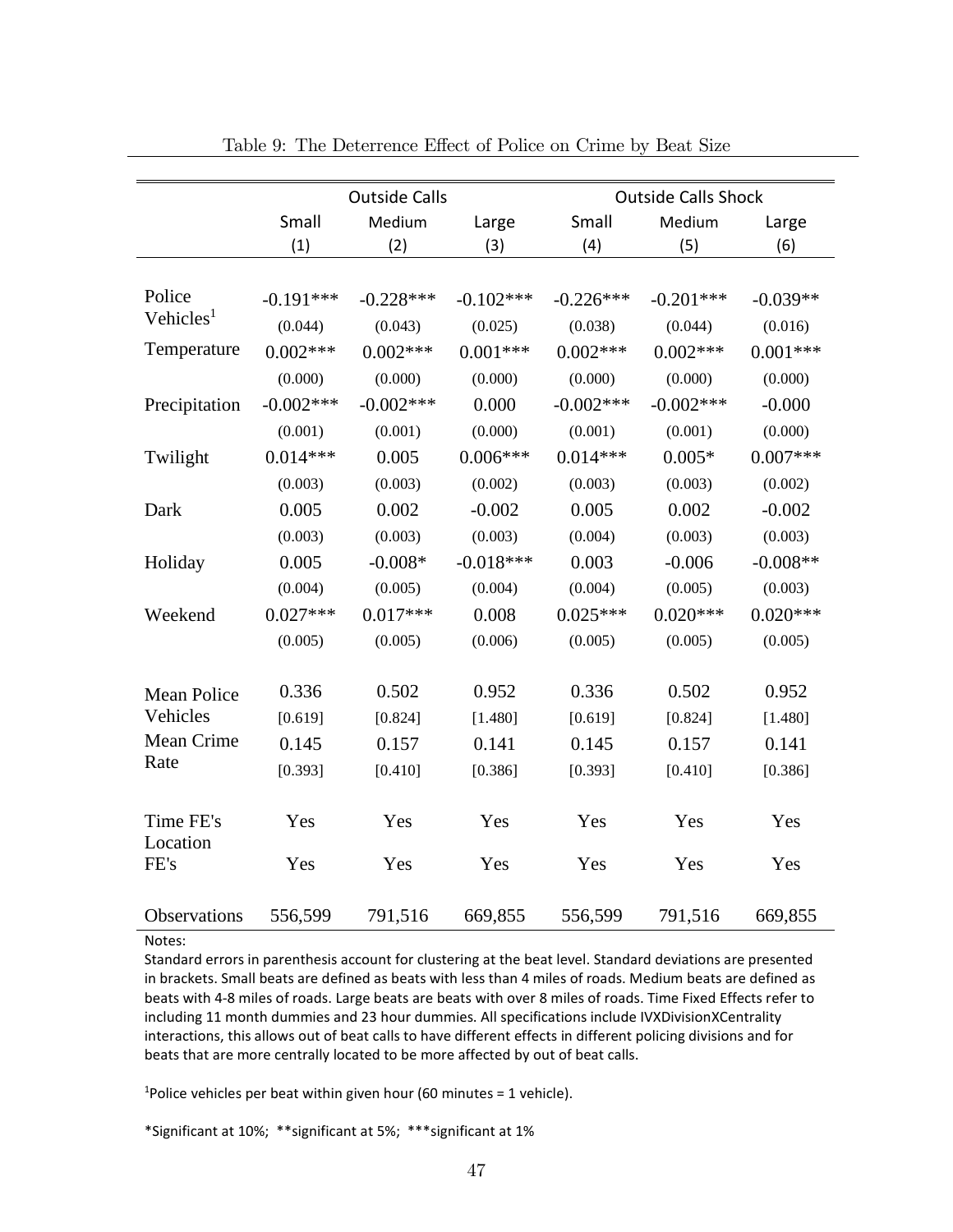|                              | <b>All Crimes</b> |             |             |            | <b>Violent Crimes</b> |             |  |  |
|------------------------------|-------------------|-------------|-------------|------------|-----------------------|-------------|--|--|
|                              | (1)               | (2)         | (3)         | (4)        | (5)                   | (6)         |  |  |
|                              |                   |             |             |            |                       |             |  |  |
| Police Vehicles <sup>1</sup> | $-0.158***$       | $-0.167***$ | $-0.158***$ | $-0.082**$ | $-0.075***$           | $-0.073***$ |  |  |
|                              | (0.053)           | (0.039)     | (0.033)     | (0.034)    | (0.024)               | (0.020)     |  |  |
| <b>Police Vehicles</b>       | 0.033             |             |             | 0.023      |                       |             |  |  |
| Previous Hour                | (0.051)           |             |             | (0.033)    |                       |             |  |  |
| <b>Police Vehicles</b>       |                   | 0.051       |             |            | 0.017                 |             |  |  |
| Previous 2 Hours             |                   | (0.035)     |             |            | (0.022)               |             |  |  |
| <b>Police Vehicles</b>       |                   |             | 0.045       |            |                       | 0.017       |  |  |
| Previous 3 Hours             |                   |             | (0.029)     |            |                       | (0.018)     |  |  |
|                              |                   |             |             |            |                       |             |  |  |
| Temperature                  | $0.001***$        | $0.001***$  | $0.001***$  | $0.001***$ | $0.001***$            | $0.001***$  |  |  |
|                              | (0.000)           | (0.000)     | (0.000)     | (0.000)    | (0.000)               | (0.000)     |  |  |
| Precipitation                | $-0.001***$       | $-0.001***$ | $-0.001***$ | $-0.0003*$ | $-0.0003*$            | $-0.0003*$  |  |  |
|                              | (0.000)           | (0.000)     | (0.000)     | (0.000)    | (0.000)               | (0.000)     |  |  |
| Twilight                     | $0.008***$        | $0.008***$  | $0.008***$  | $0.003***$ | $0.004***$            | $0.004***$  |  |  |
|                              | (0.002)           | (0.002)     | (0.002)     | (0.001)    | (0.001)               | (0.001)     |  |  |
| Dark                         | 0.003             | 0.003       | 0.003       | 0.001      | 0.001                 | 0.001       |  |  |
|                              | (0.002)           | (0.002)     | (0.002)     | (0.001)    | (0.001)               | (0.001)     |  |  |
| Holiday                      | $-0.013***$       | $-0.013***$ | $-0.013***$ | $-0.002$   | $-0.003*$             | $-0.003*$   |  |  |
|                              | (0.002)           | (0.002)     | (0.002)     | (0.001)    | (0.001)               | (0.001)     |  |  |
| Weekend                      | $0.021***$        | $0.022***$  | $0.022***$  | $0.009***$ | $0.009***$            | $0.009***$  |  |  |
|                              | (0.003)           | (0.003)     | (0.003)     | (0.001)    | (0.001)               | (0.001)     |  |  |
|                              |                   |             |             |            |                       |             |  |  |
| Time FE's                    | Yes               | Yes         | Yes         | Yes        | Yes                   | Yes         |  |  |
| <b>Location FE's</b>         | Yes               | Yes         | Yes         | Yes        | Yes                   | Yes         |  |  |
| Observations                 | 2,015,913         | 2,013,886   | 2,011,890   | 2,015,913  | 2,013,886             | 2,011,890   |  |  |

Table 10: The Impact of Previous Police Presence on Crime (Instrument=OCS)

Standard errors in parenthesis account for clustering at the beat level. Police vehicles in previous hour is the number of cars that patrolled this beat in the previous hour, I instrument for this variable with OCS, the proportional increase in outside-unrelated-calls from the mean in the previous hour. Police vehicles in previous 2 (3) hours is the average number of police cars patrolling per hour in the previous 2 (3) hour period, I instrument for this variable with OCS, the proportional increase in outside-unrelated-calls from the mean in the previous 2 (3) hours.

<sup>1</sup>Police vehicles per beat within given hour (60 minutes = 1 vehicle).